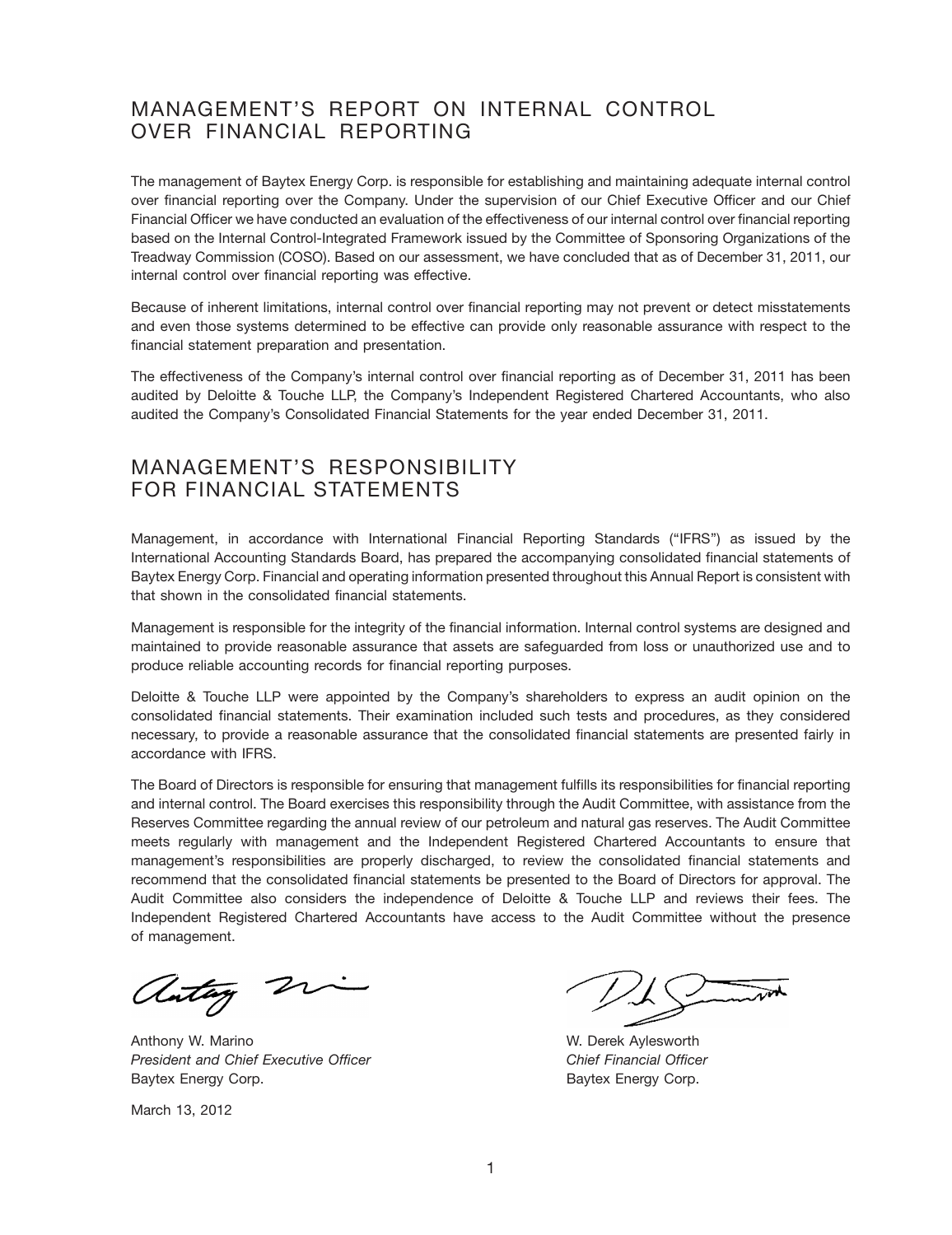# REPORT OF INDEPENDENT REGISTERED CHARTERED ACCOUNTANTS

#### **To the Board of Directors and Shareholders of Baytex Energy Corp.**

We have audited the accompanying consolidated financial statements of Baytex Energy Corp. and subsidiaries (the ''Company''), which comprise the consolidated statements of financial position as at December 31, 2011, December 31, 2010 and January 1, 2010, and the consolidated statements of income and comprehensive income, statements of changes in equity, and statements of cash flows for the years ended December 31, 2011 and December 31, 2010, and the notes to the consolidated financial statements.

#### *Management's Responsibility for the Consolidated Financial Statements*

Management is responsible for the preparation and fair presentation of these consolidated financial statements in accordance with International Financial Reporting Standards as issued by the International Accounting Standards Board, and for such internal control as management determines is necessary to enable the preparation of consolidated financial statements that are free from material misstatement, whether due to fraud or error.

#### *Auditor's Responsibility*

Our responsibility is to express an opinion on these consolidated financial statements based on our audits. We conducted our audits in accordance with Canadian generally accepted auditing standards and the standards of the Public Company Accounting Oversight Board (United States). Those standards require that we comply with ethical requirements and plan and perform the audit to obtain reasonable assurance about whether the consolidated financial statements are free from material misstatement.

An audit involves performing procedures to obtain audit evidence about the amounts and disclosures in the consolidated financial statements. The procedures selected depend on the auditor's judgment, including the assessment of the risks of material misstatement of the consolidated financial statements, whether due to fraud or error. In making those risk assessments, the auditor considers internal control relevant to the entity's preparation and fair presentation of the consolidated financial statements in order to design audit procedures that are appropriate in the circumstances. An audit also includes evaluating the appropriateness of accounting policies used and the reasonableness of accounting estimates made by management, as well as evaluating the overall presentation of the consolidated financial statements.

We believe that the audit evidence we have obtained in our audits is sufficient and appropriate to provide a basis for our audit opinion.

#### *Opinion*

In our opinion, the consolidated financial statements present fairly, in all material respects, the financial position of Baytex Energy Corp. and subsidiaries as at December 31, 2011, December 31, 2010 and January 1, 2010 and their financial performance and cash flows for the years ended December 31, 2011 and December 31, 2010 in accordance with International Financial Reporting Standards as issued by the International Accounting Standards Board.

#### *Other Matter*

We have also audited, in accordance with the standards of the Public Company Accounting Oversight Board (United States), the Company's internal control over financial reporting as of December 31, 2011, based on the criteria established in *Internal Control – Integrated Framework* issued by the Committee of Sponsoring Organizations of the Treadway Commission and our report dated March 13, 2012 expressed an unqualified opinion on the Company's internal control over financial reporting.

Calgary, Canada

15Marcon 15Marcon 15Marcon 15Marcon 15Marcon 15Marcon 15Marcon 15Marcon 15Marcon 15Marcon 15Marcon 15Marcon 15<br>15Marcon 15Marcon 15Marcon 15Marcon 15Marcon 15Marcon 15Marcon 15Marcon 15Marcon 15Marcon 15Marcon 15Marcon 1

March 13, 2012 **Independent Registered Chartered Accountants**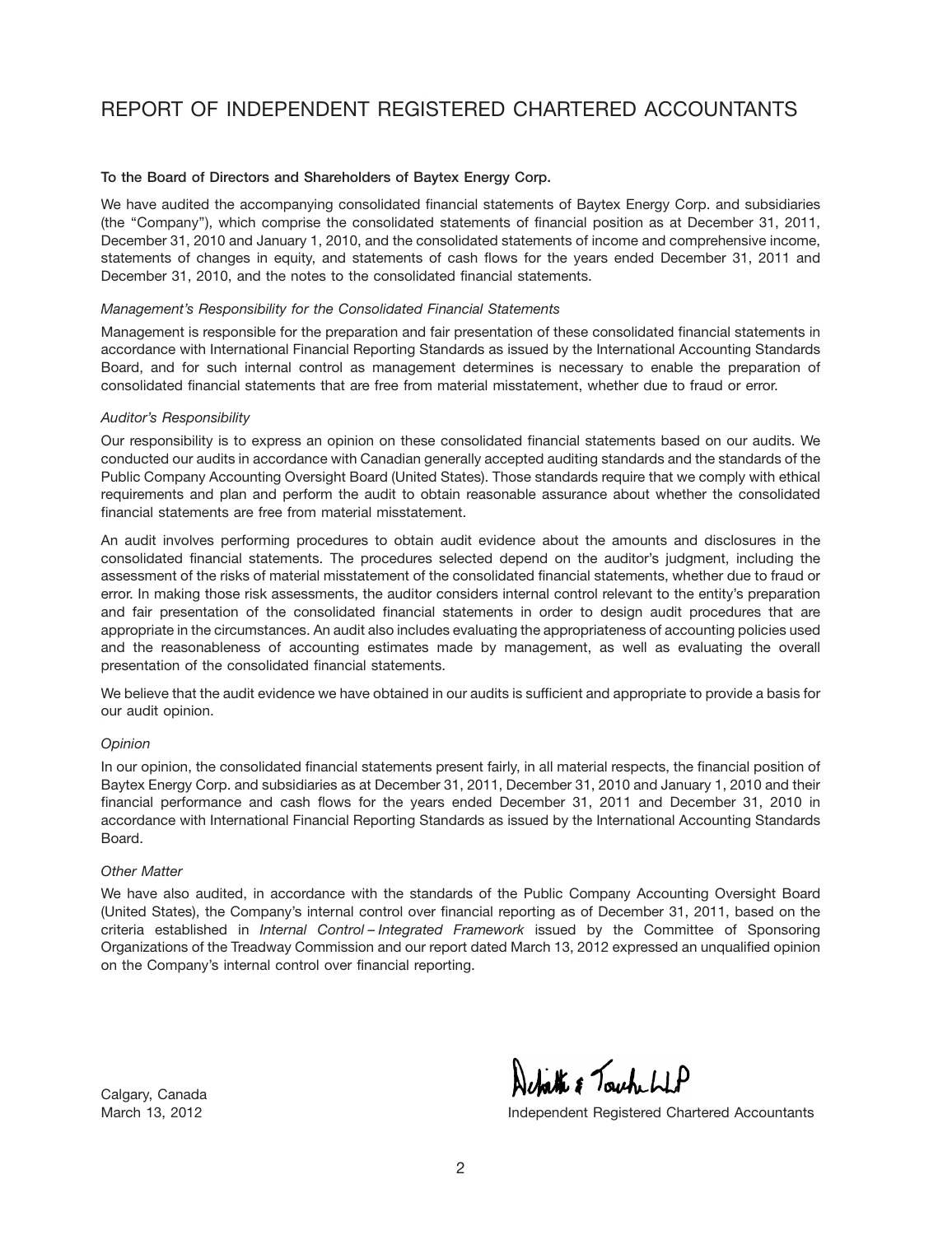# REPORT OF INDEPENDENT REGISTERED CHARTERED ACCOUNTANTS

#### **To the Board of Directors and Shareholders of Baytex Energy Corp.**

We have audited the internal control over financial reporting of Baytex Energy Corp. and subsidiaries (the ''Company'') as of December 31, 2011, based on the criteria established in *Internal Control – Integrated Framework* issued by the Committee of Sponsoring Organizations of the Treadway Commission. The Company's management is responsible for maintaining effective internal control over financial reporting and for its assessment of the effectiveness of internal control over financial reporting, included in the accompanying *Management's Report on Internal Control over Financial Reporting*. Our responsibility is to express an opinion on the Company's internal control over financial reporting based on our audit.

We conducted our audit in accordance with the standards of the Public Company Accounting Oversight Board (United States). Those standards require that we plan and perform the audit to obtain reasonable assurance about whether effective internal control over financial reporting was maintained in all material respects. Our audit included obtaining an understanding of internal control over financial reporting, assessing the risk that a material weakness exists, testing and evaluating the design and operating effectiveness of internal control based on the assessed risk, and performing such other procedures as we considered necessary in the circumstances. We believe that our audit provides a reasonable basis for our opinion.

A company's internal control over financial reporting is a process designed by, or under the supervision of, the company's principal executive and principal financial officers, or persons performing similar functions, and effected by the company's board of directors, management, and other personnel to provide reasonable assurance regarding the reliability of financial reporting and the preparation of financial statements for external purposes in accordance with generally accepted accounting principles. A company's internal control over financial reporting includes those policies and procedures that (1) pertain to the maintenance of records that, in reasonable detail, accurately and fairly reflect the transactions and dispositions of the assets of the company; (2) provide reasonable assurance that transactions are recorded as necessary to permit preparation of financial statements in accordance with generally accepted accounting principles, and that receipts and expenditures of the company are being made only in accordance with authorizations of management and directors of the company; and (3) provide reasonable assurance regarding prevention or timely detection of unauthorized acquisition, use, or disposition of the company's assets that could have a material effect on the financial statements.

Because of the inherent limitations of internal control over financial reporting, including the possibility of collusion or improper management override of controls, material misstatements due to error or fraud may not be prevented or detected on a timely basis. Also, projections of any evaluation of the effectiveness of the internal control over financial reporting to future periods are subject to the risk that the controls may become inadequate because of changes in conditions, or that the degree of compliance with the policies or procedures may deteriorate.

In our opinion, the Company maintained, in all material respects, effective internal control over financial reporting as of December 31, 2011, based on the criteria established in *Internal Control – Integrated Framework* issued by the Committee of Sponsoring Organizations of the Treadway Commission.

We have also audited, in accordance with Canadian generally accepted auditing standards and the standards of the Public Company Accounting Oversight Board (United States), the consolidated financial statements as of and for the year ended December 31, 2011 of the Company and our report dated March 13, 2012 expressed an unqualified opinion on those financial statements.

Calgary, Canada

Detatte & Touche LLP

March 13, 2012 **Independent Registered Chartered Accountants**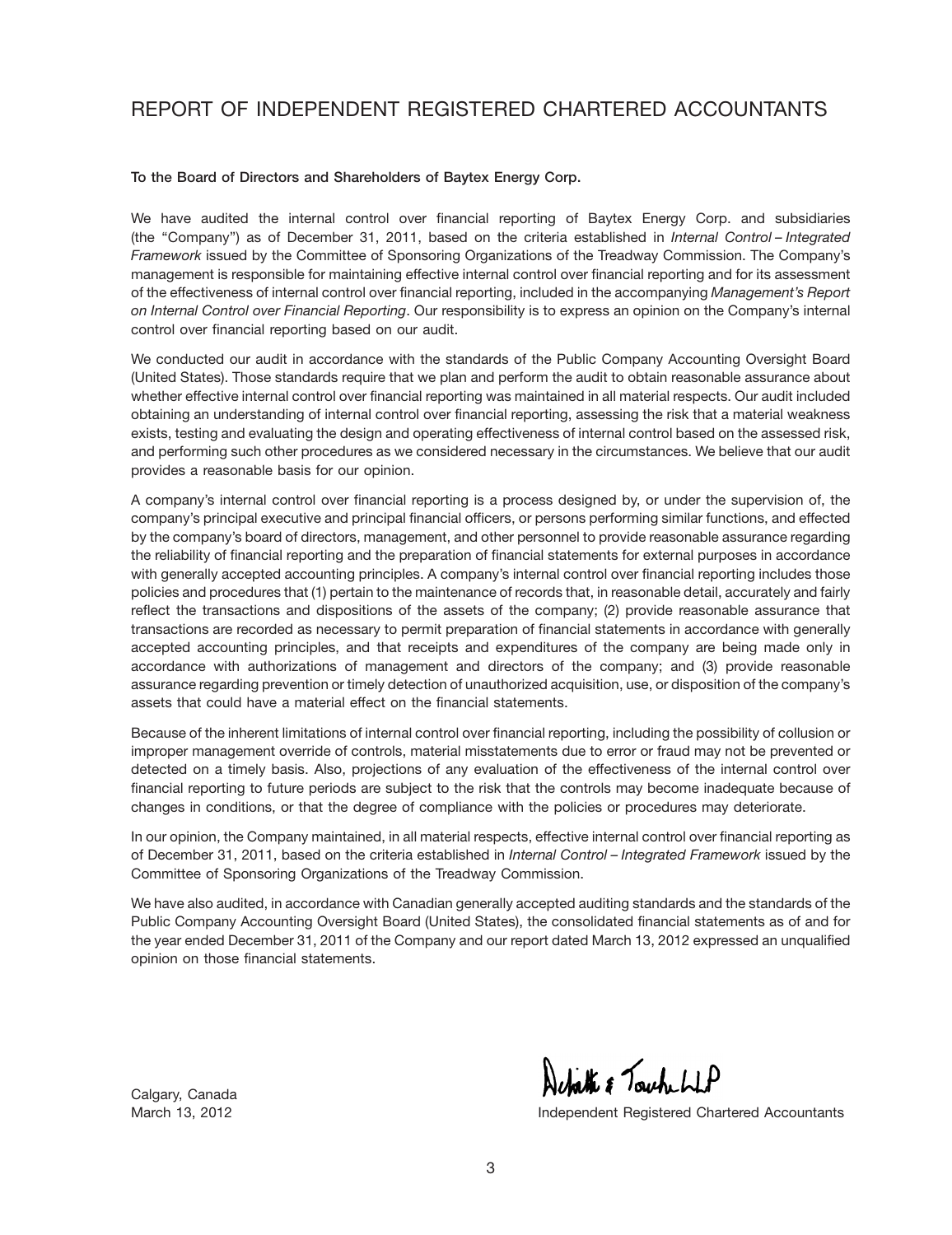# CONSOLIDATED STATEMENTS OF FINANCIAL POSITION

| As at                                     | December 31,<br>2011 | December 31,<br>2010 | January 1,<br>2010 |
|-------------------------------------------|----------------------|----------------------|--------------------|
| (thousands of Canadian dollars)           |                      |                      |                    |
| <b>ASSETS</b>                             |                      |                      |                    |
| Current assets                            |                      |                      |                    |
| Cash                                      | \$<br>7,847          | \$                   | \$<br>10,177       |
| Trade and other receivables (note 6)      | 206,951              | 151,792              | 137,154            |
| Crude oil inventory                       | 898                  | 1,802                | 1,384              |
| Financial derivatives (note 23)           | 10,879               | 13,921               | 29,453             |
|                                           |                      |                      |                    |
|                                           | 226,575              | 167,515              | 178,168            |
| Non-current assets                        |                      |                      |                    |
| Deferred income tax asset (note 19)       | 10,133               | 7,870                | 1,789              |
| Financial derivatives (note 23)           | 180                  | 2,622                | 2,541              |
| Exploration and evaluation asset (note 7) | 129,774              | 113,082              | 124,621            |
| Oil and gas properties (note 8)           | 2,032,160            | 1,624,629            | 1,512,035          |
| Other plant and equipment (note 9)        | 25,233               | 27,550               | 27,096             |
| Goodwill (note 10)                        | 37,755               | 37,755               | 37,755             |
|                                           | \$2,461,810          | \$1,981,023          | \$1,884,005        |
| <b>LIABILITIES</b>                        |                      |                      |                    |
| <b>Current liabilities</b>                |                      |                      |                    |
| Trade and other payables (note 12)        | \$<br>225,831        | \$<br>183,314        | \$<br>186,516      |
| Dividends or distributions payable to     |                      |                      |                    |
| shareholders/unitholders                  | 25,936               | 22,742               | 19,674             |
| Bank loan (note 11)                       |                      |                      | 265,088            |
| Convertible debentures (note 14)          |                      |                      | 7,736              |
| Financial derivatives (note 23)           | 25,205               | 20,312               | 12,004             |
|                                           | 276,972              | 226,368              | 491,018            |
| Non-current liabilities                   |                      |                      |                    |
| Bank loan (note 11)                       | 311,960              | 303,773              |                    |
| Long-term debt (note 13)                  | 297,731              | 146,893              | 146,498            |
| Asset retirement obligations (note 15)    | 260,411              | 169,611              | 141,869            |
| Unit-based payment liability (note 17)    |                      |                      | 91,559             |
| Deferred income tax liability (note 19)   | 93,217               | 14,383               | 160,719            |
| Financial derivatives (note 23)           | 14,785               |                      | 1,418              |
|                                           |                      | 8,859                |                    |
|                                           | 1,255,076            | 869,887              | 1,033,081          |
| SHAREHOLDERS'/UNITHOLDERS' EQUITY         |                      |                      |                    |
| Shareholders' capital (note 16)           | 1,680,184            | 1,484,335            |                    |
| Unitholders' capital (note 16)            |                      |                      | 1,331,161          |
| Contributed surplus                       | 85,716               | 129,129              |                    |
| Accumulated other comprehensive loss      | (3,546)              | (10, 323)            |                    |
| Deficit                                   | (555, 620)           | (492,005)            | (480, 237)         |
|                                           | 1,206,734            | 1,111,136            | 850,924            |
|                                           | \$2,461,810          | \$1,981,023          | \$1,884,005        |
|                                           |                      |                      |                    |

Commitments and contingencies (note 26)

See accompanying notes to the consolidated financial statements.

**On behalf of the Board**

arx

Naveen Dargan Gregory K. Melchin<br>
Director, Baytex Energy Corp. Communication of Director, Baytex Energy Corp.

Melchi  $17$ Mar $2$ o $2$ 3219 18 $2$ 

*Director, Baytex Energy Corp.*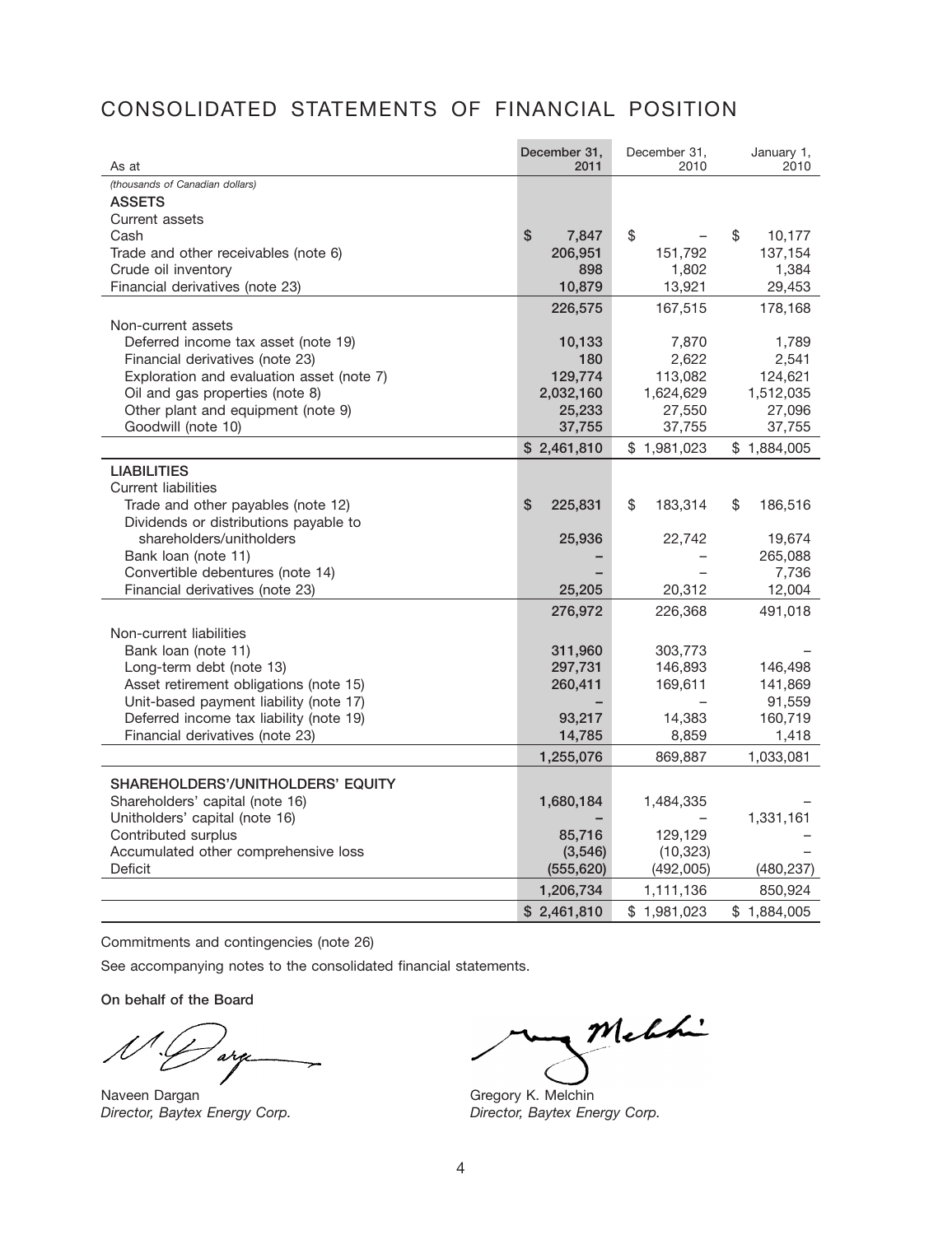# CONSOLIDATED STATEMENTS OF INCOME AND COMPREHENSIVE INCOME

| Years Ended December 31                                                             | 2011             | 2010             |
|-------------------------------------------------------------------------------------|------------------|------------------|
| (thousands of Canadian dollars, except per common share and per trust unit amounts) |                  |                  |
| Revenues, net of royalties (note 20)                                                | \$1,096,642      | 834,292<br>\$    |
| <b>Expenses</b>                                                                     |                  |                  |
| Exploration and evaluation                                                          | 13,865           | 24,502           |
| Production and operating                                                            | 209,177          | 171,704          |
| Transportation and blending                                                         | 249,850          | 188,591          |
| General and administrative                                                          | 39,335           | 40,747           |
| Share-based or unit-based compensation (note 17)                                    | 33,845           | 94,199           |
| Financing costs (note 21)                                                           | 44,611           | 34,570           |
| Gain on divestitures of oil and gas properties                                      | (37, 946)        | (16, 227)        |
| Loss (gain) on financial derivatives (note 23)                                      | 18,030           | (4, 817)         |
| Foreign exchange loss (gain) (note 22)                                              | 7,834            | (9, 148)         |
| Depletion and depreciation (note 8 & 9)                                             | 248,468          | 202,796          |
|                                                                                     | 827,069          | 726,917          |
| Net income before income taxes                                                      | 269,573          | 107,375          |
| Deferred income tax expense (recovery) (note 19)                                    | 52,141           | (124, 240)       |
| Net income attributable to shareholders/unitholders                                 | \$<br>217,432    | \$231,615        |
| Other comprehensive income (loss)                                                   |                  |                  |
| Foreign currency translation adjustment                                             | 6,777            | (10, 323)        |
| Comprehensive income attributable to shareholders/unitholders                       | 224,209<br>\$    | \$221,292        |
|                                                                                     |                  |                  |
| Net income per common share or trust unit (note 18)<br><b>Basic</b>                 | 1.88             | 2.08             |
|                                                                                     | \$<br>\$<br>1.83 | \$<br>\$<br>2.01 |
| <b>Diluted</b>                                                                      |                  |                  |
| Weighted average common shares or trust units (note 18)                             |                  |                  |
| Basic                                                                               | 115,960          | 111,450          |
| <b>Diluted</b>                                                                      | 118,921          | 115,151          |

See accompanying notes to the consolidated financial statements.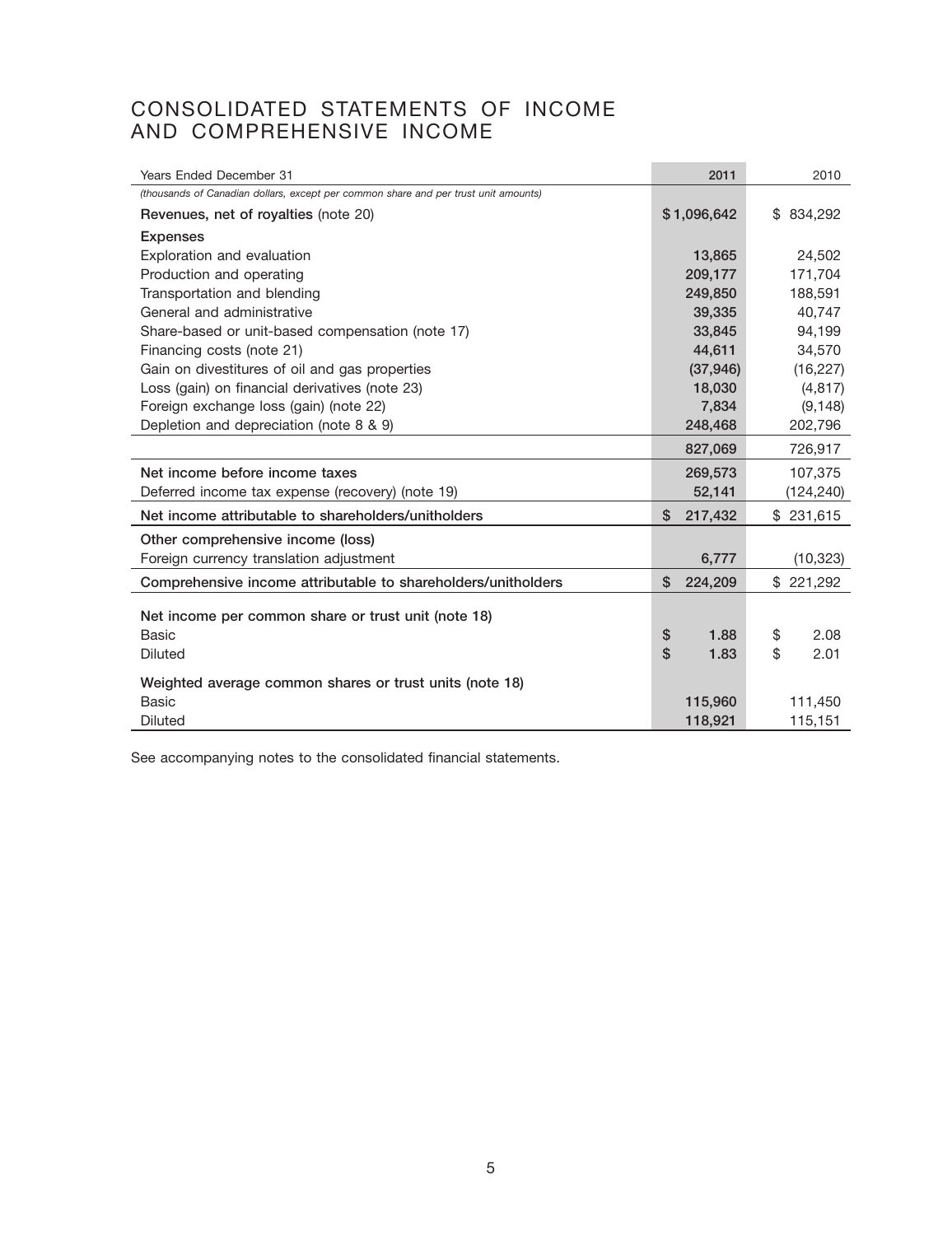# CONSOLIDATED STATEMENTS OF CHANGES IN EQUITY

|                                 | Shareholders' | Unitholders'            | Contributed   | Accumulated<br>other<br>comprehensive |                  |                     |
|---------------------------------|---------------|-------------------------|---------------|---------------------------------------|------------------|---------------------|
|                                 | capital       | capital                 | surplus       | income (loss)                         | Deficit          | <b>Total equity</b> |
| (thousands of Canadian dollars) |               |                         |               |                                       |                  |                     |
| Balance at January 1, 2010      | \$            | \$1,331,161             | \$            | \$                                    | (480, 237)<br>\$ | \$<br>850,924       |
| Distributions to unitholders    |               |                         |               |                                       | (243, 383)       | (243, 383)          |
| Issued on conversion of         |               |                         |               |                                       |                  |                     |
| debentures                      |               | 19.897                  |               |                                       |                  | 19,897              |
| Exercise of unit rights         |               | 82,649                  |               |                                       |                  | 82,649              |
| Issued pursuant to distribution |               |                         |               |                                       |                  |                     |
| reinvestment plan               |               | 51,699                  |               |                                       |                  | 51,699              |
| Comprehensive income (loss)     |               |                         |               |                                       |                  |                     |
| for the period                  |               |                         |               | (10, 323)                             | 231,615          | 221,292             |
| Change in effective tax rate on |               |                         |               |                                       |                  |                     |
| issue costs                     |               | (1,071)                 |               |                                       |                  | (1,071)             |
| Exchanged for shares, pursuant  |               |                         |               |                                       |                  |                     |
| to the Arrangement              | 1,484,335     | (1,484,335)             | 129,129       |                                       |                  | 129,129             |
| Balance at December 31, 2010    | \$1,484,335   | \$<br>$\qquad \qquad -$ | \$<br>129,129 | \$<br>(10, 323)                       | \$<br>(492,005)  | \$1,111,136         |
| Dividends to shareholders       |               |                         |               |                                       | (281, 047)       | (281, 047)          |
| Exercise of share rights        | 122,306       |                         | (77, 258)     |                                       |                  | 45,048              |
| Share-based compensation        |               |                         | 33,845        |                                       |                  | 33,845              |
| Issued pursuant to dividend     |               |                         |               |                                       |                  |                     |
| reinvestment plan               | 73,543        |                         |               |                                       |                  | 73,543              |
| Comprehensive income for the    |               |                         |               |                                       |                  |                     |
| period                          |               |                         |               | 6,777                                 | 217,432          | 224,209             |
| Balance at December 31, 2011    | \$1,680,184   | \$                      | \$<br>85,716  | \$<br>(3,546)                         | (555, 620)<br>\$ | \$1,206,734         |

See accompanying notes to the consolidated financial statements.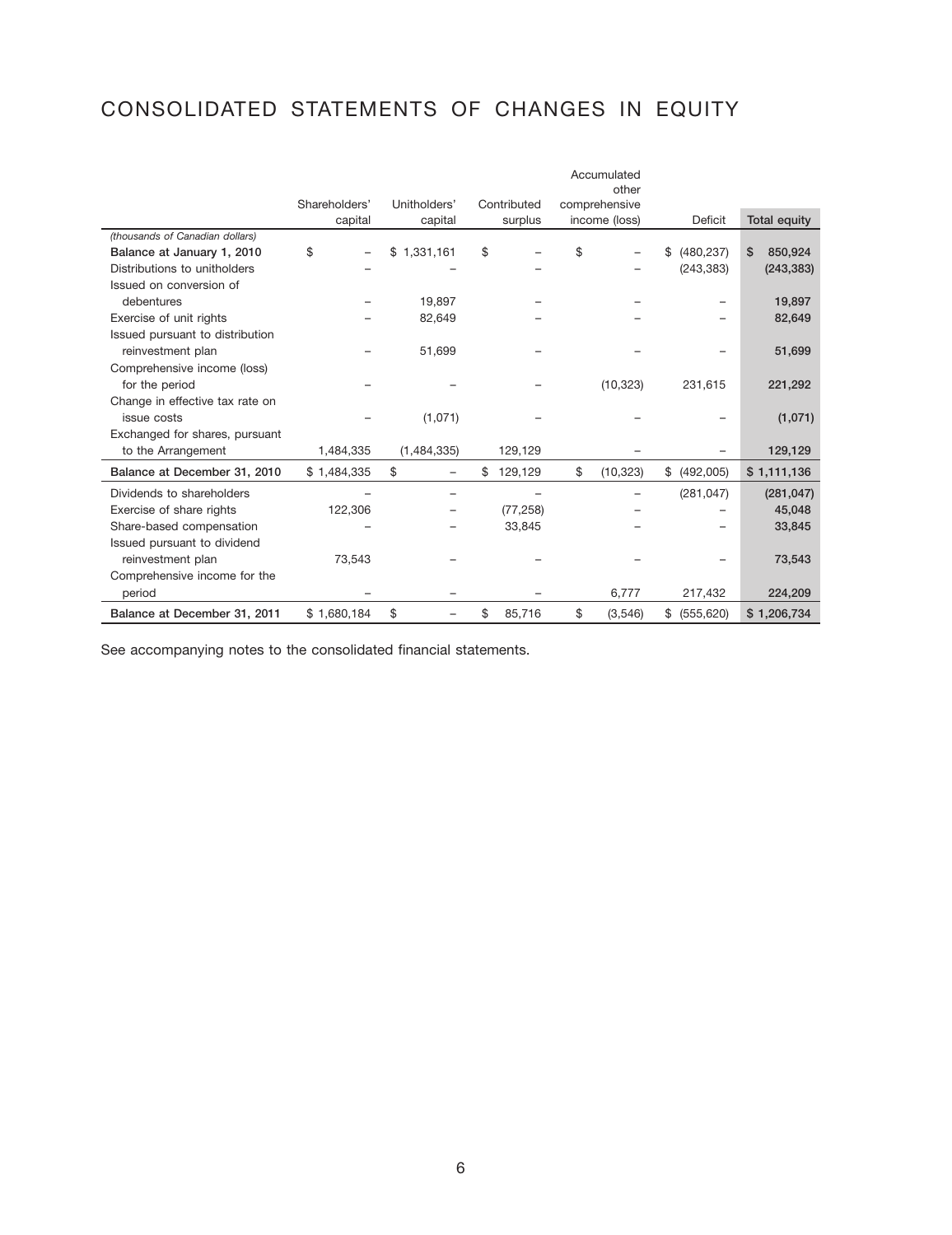# CONSOLIDATED STATEMENTS OF CASH FLOWS

| Years Ended December 31                                           | 2011        | 2010       |
|-------------------------------------------------------------------|-------------|------------|
| (thousands of Canadian dollars)                                   |             |            |
| CASH PROVIDED BY (USED IN):                                       |             |            |
| <b>Operating activities</b>                                       |             |            |
| Net income for the year                                           | \$217,432   | \$231,615  |
| Adjustments for:                                                  |             |            |
| Share-based or unit-based compensation (note 17)                  | 33,845      | 94,199     |
| Unrealized foreign exchange loss (gain) (note 22)                 | 8,490       | (8,999)    |
| Exploration and evaluation                                        | 10,130      | 18,913     |
| Depletion and depreciation                                        | 248,468     | 202,796    |
| Unrealized loss on financial derivatives (note 23)                | 16,166      | 43,312     |
| Gain on divestitures of oil and gas properties                    | (37, 946)   | (16, 227)  |
| Deferred income tax expense (recovery) (note 19)                  | 52,141      | (124, 240) |
| Financing costs (note 21)                                         | 44,611      | 34,570     |
| Change in non-cash working capital (note 22)                      | (10, 889)   | (11, 704)  |
| Asset retirement expenditures (note 15)                           | (10, 588)   | (2,829)    |
|                                                                   | 571,860     | 461,406    |
| <b>Financing activities</b>                                       |             |            |
| Payments of dividends or distributions                            | (204, 308)  | (188, 615) |
| Increase in bank loan                                             | 4,290       | 48,045     |
| Proceeds from issuance of long-term debt (note 13)                | 145,810     |            |
| Repayment of convertible debentures (note 14)                     |             | (341)      |
| Issuance of common shares or trust units (note 16)                | 45,048      | 26,021     |
| Interest paid                                                     | (34, 730)   | (28, 499)  |
|                                                                   | (43, 890)   | (143, 389) |
| Investing activities                                              |             |            |
| Additions to exploration and evaluation assets (note 7)           | (9, 104)    | (37, 411)  |
| Additions to oil and gas properties                               | (358, 744)  | (194, 208) |
| Property acquisitions                                             | (76, 164)   | (22, 412)  |
| Corporate acquisitions (note 5)                                   | (120,006)   | (40, 314)  |
| Proceeds from divestitures                                        | 47,396      | 19,033     |
| Additions to other plant and equipment, net of disposals (note 9) | (1, 252)    | (8, 237)   |
| Acquisition of financing entities (note 19)                       |             | (38,000)   |
| Change in non-cash working capital (note 22)                      | (2, 553)    | (5,956)    |
|                                                                   | (520, 427)  | (327, 505) |
| Impact of foreign currency translation on cash balances           | 304         | (689)      |
| Change in cash                                                    | 7,847       | (10, 177)  |
| Cash, beginning of year                                           |             | 10,177     |
| Cash, end of year                                                 | \$<br>7,847 | \$         |

See accompanying notes to the consolidated financial statements.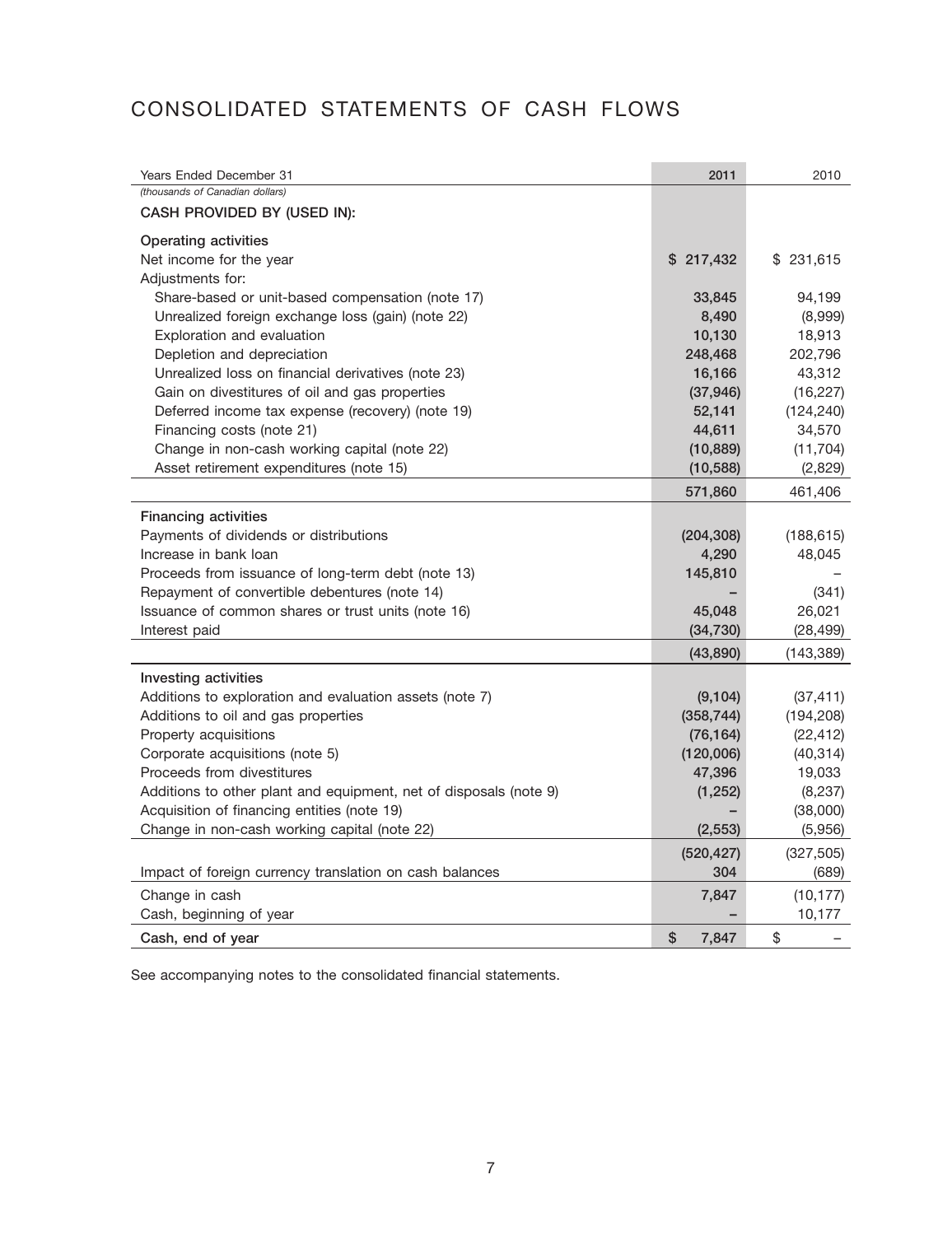# NOTES TO THE CONSOLIDATED FINANCIAL STATEMENTS

AS AT DECEMBER 31, 2011, DECEMBER 31, 2010 AND JANUARY 1, 2010 AND FOR THE YEARS ENDED DECEMBER 31, 2011 AND 2010 (all tabular amounts in thousands of Canadian dollars, except per common share and per trust unit amounts)

#### **1. REPORTING ENTITY**

Baytex Energy Corp. (the "Company" or "Baytex") is an oil and gas corporation engaged in the acquisition, development and production of oil and natural gas in the Western Canadian Sedimentary Basin and the United States. The Company's common shares are traded on the Toronto Stock Exchange and the New York Stock Exchange under the symbol BTE. The Company's head and principal office is located at 2800, 520 - 3<sup>rd</sup> Avenue S.W., Calgary, Alberta, T2P 0R3, and its registered office is located at 2400, 525 - 8<sup>th</sup> Avenue S.W., Calgary, Alberta, T2P 1G1.

Baytex Energy Trust (the ''Trust'') completed the conversion of its legal structure from an income trust to a corporation at year-end 2010 pursuant to a Plan of Arrangement under the Business Corporations Act (Alberta) (the ''Arrangement''). Pursuant to the Arrangement, (i) on December 31, 2010, the trust units of the Trust were exchanged for common shares of Baytex on a one-for-one basis and (ii) on January 1, 2011, the Trust was dissolved and terminated, with Baytex being the successor to the Trust. The reorganization into a corporation has been accounted for on a continuity of interest basis, and accordingly, the consolidated financial statements reflect the financial position, results of operations and cash flows as if the Company had always carried on the business formerly carried on by the Trust.

#### **2. BASIS OF PRESENTATION**

The consolidated financial statements have been prepared in accordance with International Financial Reporting Standards (''IFRS'') as issued by the International Accounting Standards Board. Canadian generally accepted accounting principles have been revised to incorporate IFRS and publicly accountable enterprises are required to apply such standards for years beginning on or after January 1, 2011. Accordingly, these consolidated financial statements were prepared in accordance with IFRS 1, First-time Adoption of IFRS. The significant accounting policies set out below were consistently applied to all the periods presented.

In these financial statements, the term ''previous GAAP'' refers to Canadian generally accepted accounting principles prior to the adoption of IFRS. Previous GAAP differs in some areas from IFRS. In preparing these consolidated financial statements, management has amended certain accounting, valuation and consolidation methods applied in the previous GAAP financial statements to comply with IFRS. The date of transition to IFRS was January 1, 2010 and the comparative figures for 2010 were restated to reflect these adjustments. Reconciliations and descriptions of the effect of the transition from previous GAAP to IFRS on equity, net income and comprehensive income are included in note 29.

The consolidated financial statements were approved and authorized by the Board of Directors on March 13, 2012.

The consolidated financial statements have been prepared on the historical cost basis, except for derivative financial instruments which have been measured at fair value. The consolidated financial statements are presented in Canadian dollars, which is the Company's functional currency. All financial information is rounded to the nearest thousand, except per share or per trust unit amounts and when otherwise indicated.

## **3. SIGNIFICANT ACCOUNTING POLICIES**

#### *Consolidation*

The consolidated financial statements include the accounts of the Company and its wholly owned subsidiaries from the respective dates of acquisition of the subsidiary companies. The date of acquisition is the date on which the Company obtains control and the subsidiary companies continue to be consolidated until the date such control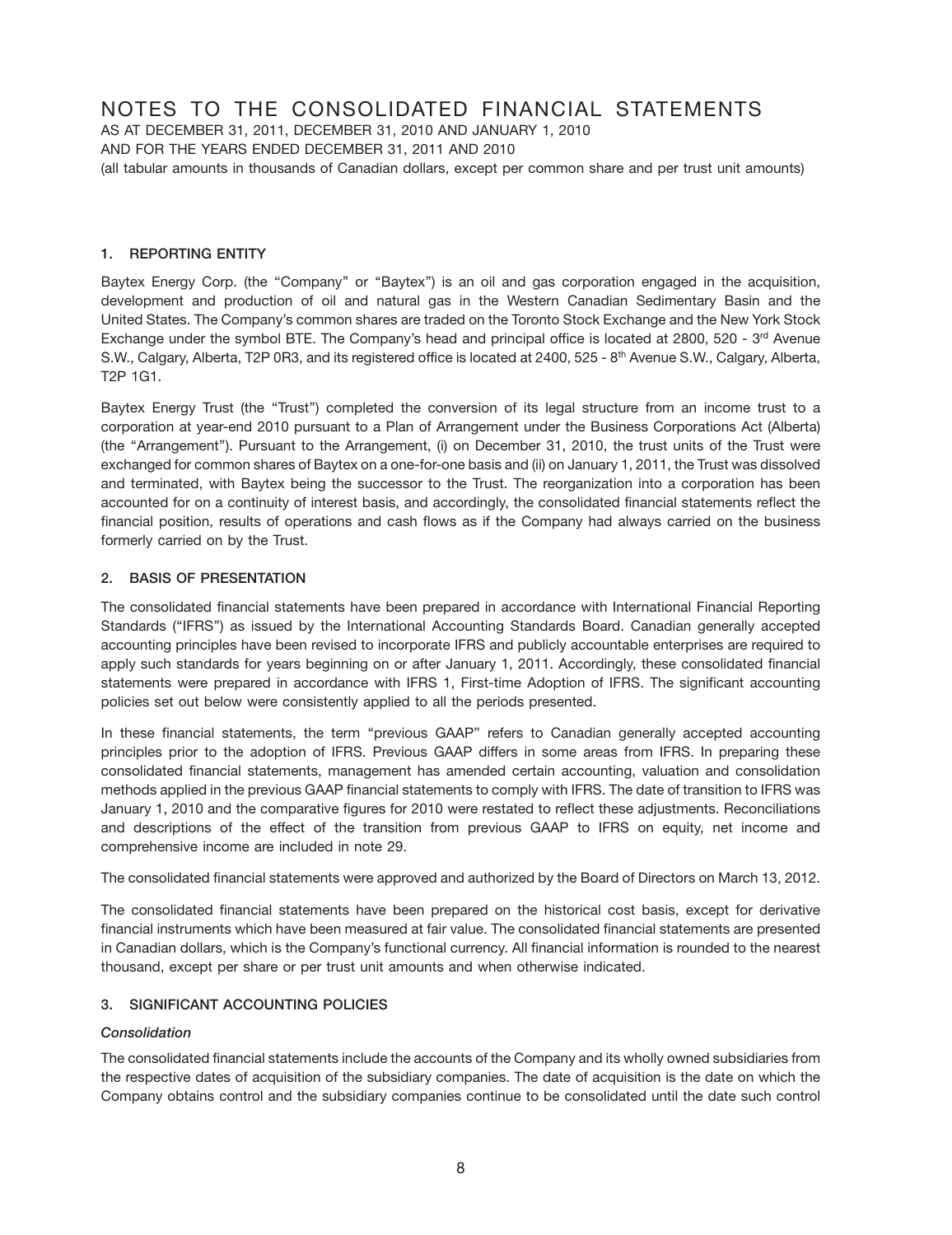ceases. Control exists when the Company has the ability to direct the activities of an entity to generate returns from its activities. Inter-company transactions and balances are eliminated upon consolidation. A portion of the Company's exploration, development and production activities is conducted jointly with others and involve jointly controlled assets. These jointly controlled assets are accounted for using the proportionate consolidation method whereby the consolidated financial statements reflect only the Company's proportionate interest.

#### *Operating Segments Reporting*

Baytex's operations are grouped into one operating segment for reporting consistent with the internal reporting provided to the chief operating decision-maker of the Company.

#### *Measurement Uncertainty and Judgements*

The preparation of the consolidated financial statements requires management to make judgements, estimates and assumptions that affect the reported amounts of assets and liabilities and disclosure of contingent assets and liabilities at the date of the consolidated financial statements and revenue and expenses during the reporting period. Actual results can differ from those estimates.

In particular, amounts recorded for depletion of oil and gas properties are based on a unit of production method by reference to the ratio of production in the period to the related proved plus probable reserves, taking into account the level of development required to produce the reserves. The Company's total proved plus probable reserves are estimated annually using independent reserve engineer reports and represent the estimated quantities of crude oil, natural gas and natural gas liquids which geological, geophysical and engineering data demonstrate a 50 percent or greater statistical probability of being recovered. Due to the inherent uncertainties and the necessarily limited nature of reservoir data, estimates of reserves are inherently imprecise, require the application of judgement and are subject to change as additional information becomes available. The impact of future changes to estimates on the consolidated financial statements of subsequent periods could be material.

Amounts recorded for depreciation are based on estimated useful lives of depreciable assets; management reviews these estimates at each reporting date.

The Company's capital assets are aggregated into cash-generating units based on their ability to generate largely independent cash flows and are used for impairment testing. The definition of the Company's cash-generating units is subject to management's judgement.

Impairment of assets and group of assets are calculated based on the higher of value-in-use calculations and fair value less costs to sell. These calculations require the use of estimates and assumptions on highly uncertain matters such as future commodity prices, effects of inflation and technology improvements on operating expenses, production profiles and the outlook of market supply-and-demand conditions for oil and natural gas products. Any changes to these estimates and assumptions could impact the carrying value of assets. The Company assesses internal and external indicators of impairment in determining whether the carrying values of the assets may not be recoverable.

Fair value of financial instruments, where active market quotes are not available are estimated using the Company's assessment of available market inputs and are described in note 23. These estimates may vary from the actual prices that will be achieved upon settlement of the financial instruments.

Fair values of share-based compensation are measured at the later of grant date or December 31, 2010, taking into consideration management's best estimate of the number of shares that will vest. Fair values of unit-based compensation were remeasured at each reporting date until the December 31, 2010 corporate conversion using a binomial-lattice pricing model, taking into consideration management's best estimate of the expected volatility, expected life of the option and estimated number of units that will vest.

The amounts recorded for asset retirement obligations are estimated based on the Company's net ownership interest in all wells and facilities, estimated costs to abandon and reclaim the wells and the facilities, the estimated time period during which these costs will be incurred in the future and the discount and inflation rates. Any changes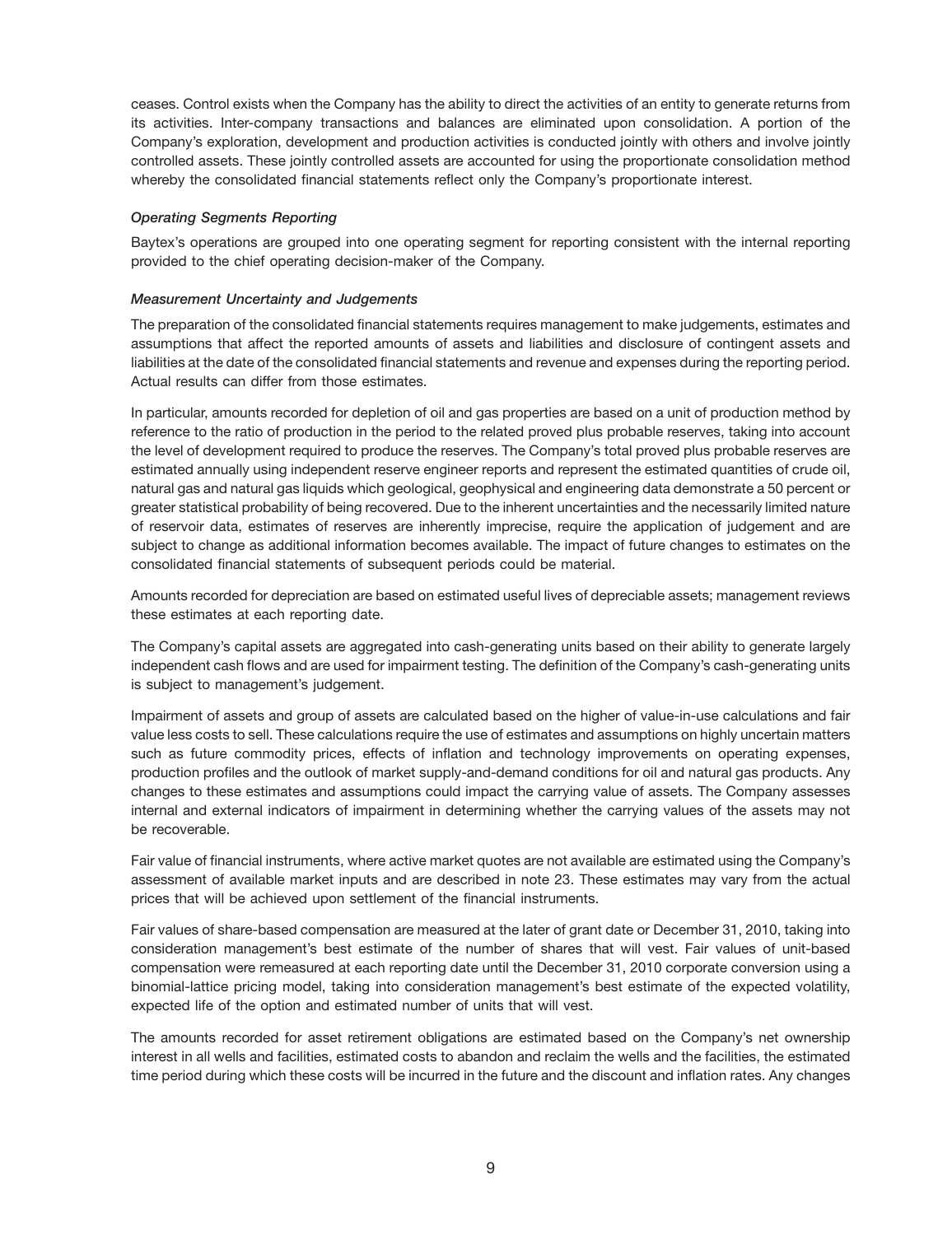to these estimates could change the amount recorded for asset retirement obligations and may materially impact the consolidated financial statements of future periods.

The Company is engaged in litigation and claims arising in the normal course of operations where the actual outcome may vary from the amount recognized in the consolidated financial statements. None of these claims could reasonably be expected to materially affect the Company's financial position or reported results of operations.

Tax interpretations, regulations and legislation in the various jurisdictions in which the Company and its subsidiaries operate are subject to change. As such, income taxes are subject to measurement uncertainty.

#### *Business Combinations*

Business combinations are accounted for using the acquisition method of accounting. The cost of an acquisition is measured as cash paid and the fair value of other assets given, equity instruments issued and liabilities incurred or assumed at the date of exchange. The acquired identifiable assets and liabilities assumed, including contingent liabilities are measured at their fair values at the date of acquisition. Any excess of the cost of acquisition over the fair value of the net identifiable assets acquired is recognized as goodwill. Any deficiency of the cost of acquisition below the fair values of the identifiable net assets acquired is credited to net income in the statements of income and comprehensive income in the period of acquisition. Associated transaction costs are expensed when incurred.

#### *Crude Oil Inventory*

Crude oil inventory, consisting of production in transit in pipelines at the reporting date, is valued at the lower of cost, using the weighted average cost method, or net realizable value. Costs include direct and indirect expenditures incurred in bringing the crude oil to its existing condition and location.

#### *Exploration and Evaluation Assets, Oil and Gas Properties and Other Plant and Equipment*

a) Pre-license Costs

Pre-license costs are costs incurred before the legal rights to explore a specific area have been obtained. These costs are expensed in the period in which they are incurred.

#### b) Exploration and Evaluation ("E&E") Costs

Once the legal right to explore has been acquired, costs directly associated with an exploration well are capitalized as an intangible asset until the drilling of the well program/project is complete and the results have been evaluated. Such E&E costs may include costs of license acquisition, technical services and studies, seismic acquisition, exploration drilling and testing. E&E costs are not depleted and are carried forward until technical feasibility and commercial viability of extracting a mineral resource is considered to be determined. The technical feasibility and commercial viability of extracting a mineral resource is considered to be determined when proved and/or probable reserves are determined to exist. All such carried costs are subject to technical, commercial and management review quarterly to confirm the continued intent to develop or otherwise extract value from the discovery. When this is no longer the case, the impairment costs are charged to exploration and evaluation expense. Upon determination of proven and/or probable reserves, E&E assets attributable to those reserves are first tested for impairment and then reclassified to oil and gas properties.

#### c) Development Costs

Costs incurred subsequent to the determination of technical feasibility and commercial viability are recognized as oil and gas properties only when they increase the future economic benefits embodied in the specific asset to which they relate. Such capitalized petroleum and natural gas interests generally represent costs incurred in developing proved and/or probable reserves and bringing in or enhancing production from such reserves and are accumulated on a geotechnical area basis.

Major maintenance and repairs consist of the cost of replacement assets or parts of assets, inspection costs and overhaul costs. Where an asset or part of an asset that was separately depreciated and has been completely written off is replaced and it is probable that there are future economic benefits associated with the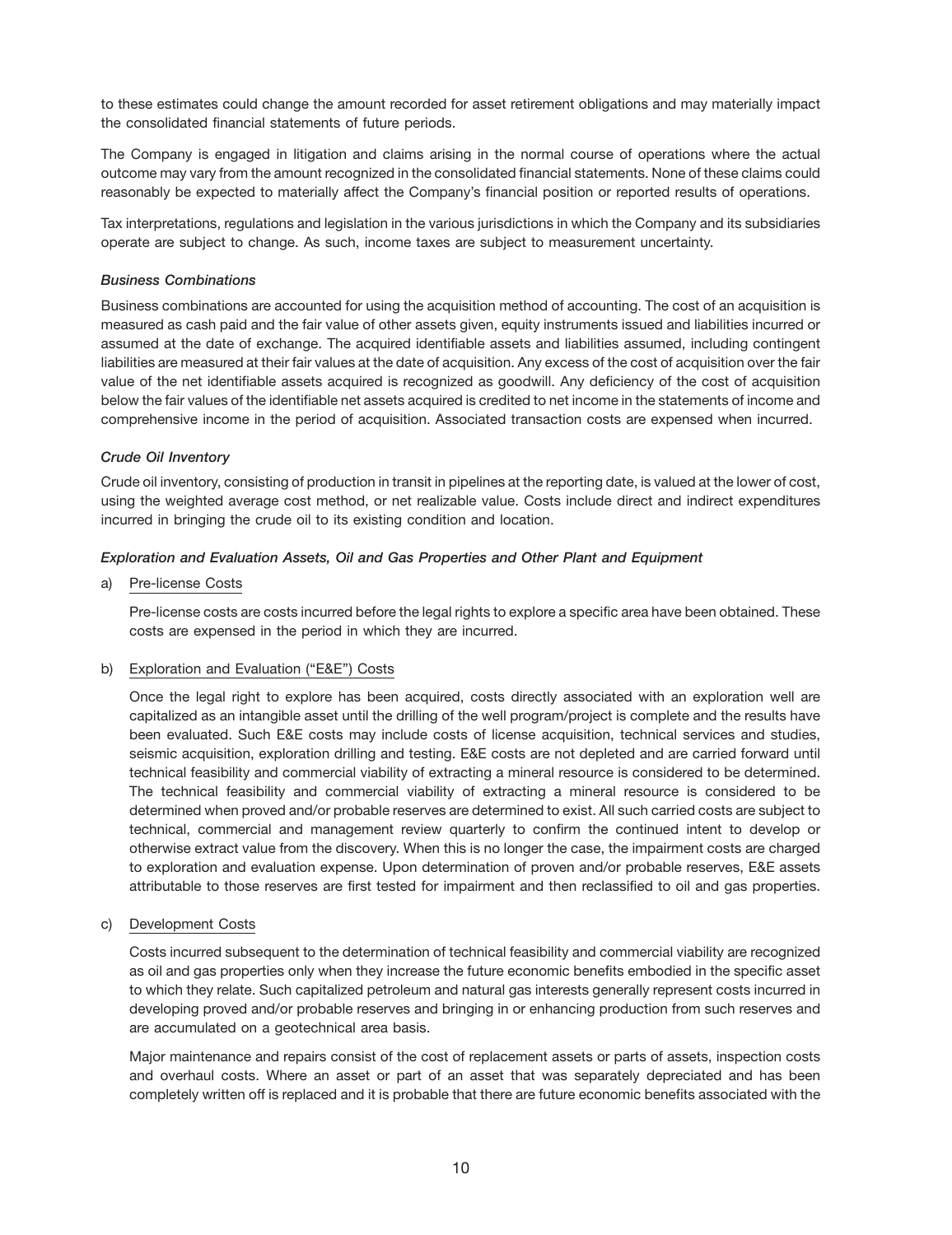item, the expenditure is capitalized. The costs of the day-to-day servicing of property, plant and equipment are recognized in net income as incurred.

The carrying amount of any replaced or sold component of an oil and gas property is derecognized and included in net income in the period in which the item is derecognized.

#### d) Borrowing Costs and Other Capitalized Costs

Borrowing costs that are directly attributable to the acquisition, construction or production of a qualifying asset form part of the cost of that asset. A qualifying asset is an asset that requires a period of one year or greater to get ready for its intended use or sale. Baytex has had no qualifying assets that would allow for borrowing costs to be capitalized to the asset. All such borrowing costs are expensed as incurred.

No general and administrative expenses have been capitalized since Baytex's inception.

#### e) Depletion and Depreciation

The net carrying value of oil and gas properties is depleted using the units of production method using estimated proved and probable petroleum and natural gas reserves, by reference to the ratio of production in the year to the related proven and probable reserves at forecast prices, taking into account estimated future development costs necessary to bring those reserves into production. For purposes of this calculation, petroleum and natural gas reserves are converted to a common unit of measurement on the basis of their relative energy content where six thousand cubic feet of natural gas equates to one barrel of oil. Future development costs are estimated as the costs of development required to produce the reserves. These estimates are prepared by independent reserve engineers at least annually.

The depreciation methods and estimated useful lives for other assets for other plant and equipment are as follows:

| Classification                | Method                         | Rate or period |
|-------------------------------|--------------------------------|----------------|
| <b>Motor Vehicles</b>         | Diminishing balance            | 15%            |
| Office Equipment              | Diminishing balance            | 20%            |
| Computer Hardware             | Diminishing balance            | 30%            |
| <b>Furniture and Fixtures</b> | Diminishing balance            | 10%            |
|                               | Straight-line over life of the |                |
| Leasehold Improvements        | lease                          | Various        |
| <b>Other Assets</b>           | Diminishing balance            | Various        |

The expected lives of other plant and equipment are reviewed on an annual basis and, if necessary, changes in expected useful lives are accounted for prospectively.

#### *Impairment of Non-financial Assets*

The goodwill balance is assessed for impairment at least annually at year end or more frequently if events or changes in circumstances indicate that the asset may be impaired. E&E assets are assessed for impairment when they are reclassified to oil and gas properties and also if facts and circumstances suggest that the carrying amount exceeds the recoverable amount. The Company assesses other assets or groups of assets for impairment whenever events or changes in circumstances indicate that the carrying value of an asset may not be recoverable.

Individual assets are grouped for impairment assessment purposes at the lowest level at which there are identifiable cash flows that are largely independent of the cash flows of other groups of assets (the ''cash-generating unit'' or ''CGU''). Goodwill acquired is allocated to CGUs expected to benefit from synergies of the related business combination.

If any such indication of impairment exists or when annual impairment testing for a CGU is required, the Company makes an estimate of its recoverable amount. A CGU's recoverable amount is the higher of its fair value less costs to sell and its value-in-use. In assessing value-in-use, the estimated future cash flows are adjusted for the risks specific to the CGU and are discounted to their present value using a pre-tax discount rate that reflects current market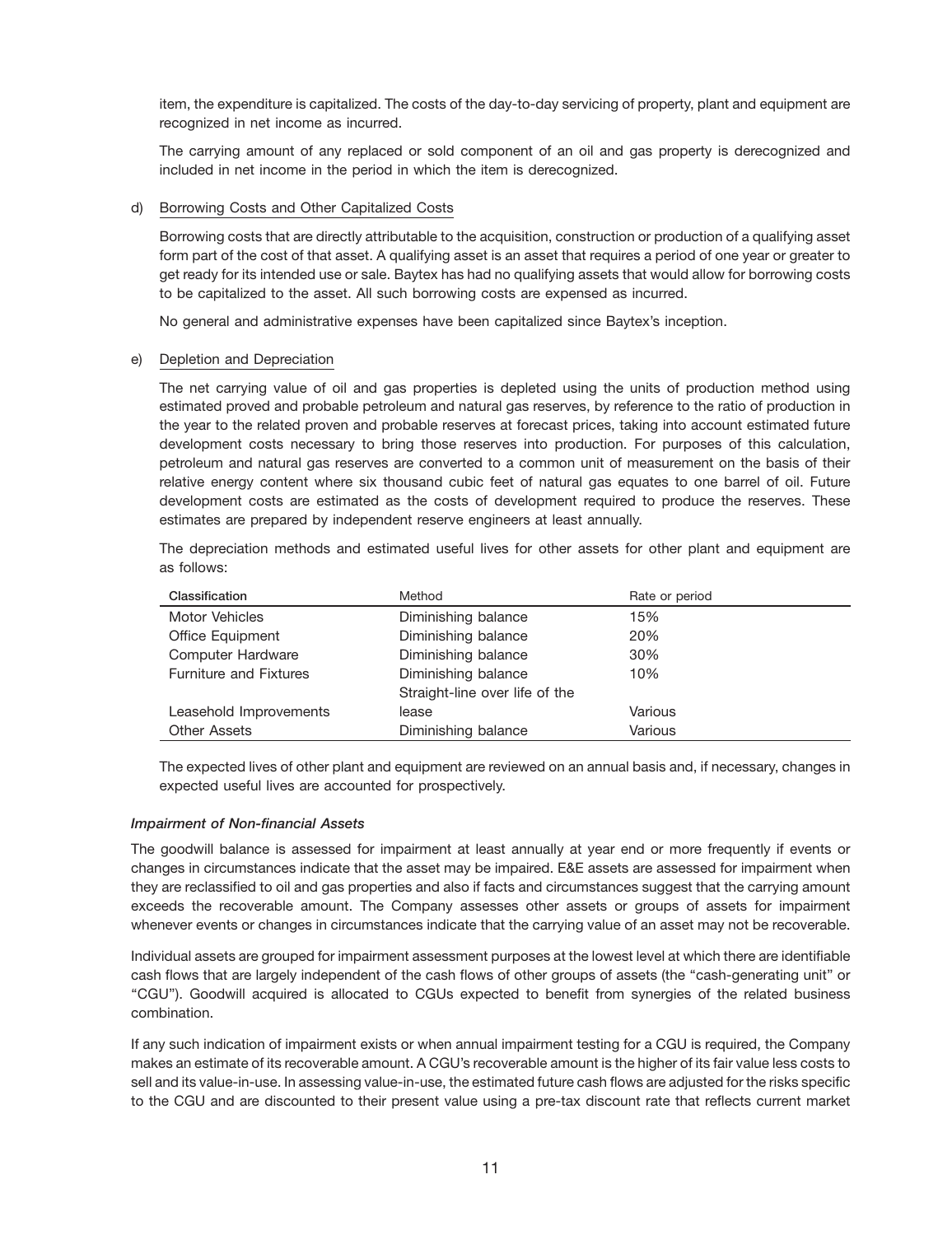assessments of the time value of money. Where the carrying amount of a CGU exceeds its recoverable amount, the CGU is considered impaired and is written down to its recoverable amount. The impairment amount reduces first the carrying amount of any goodwill allocated to the CGU. Any remaining impairment is allocated to the individual assets in the CGU on a pro rata basis. Impairment is charged to net income in the period in which it occurs.

For all assets excluding goodwill, an assessment is made at each reporting date as to whether there is any indication that previously recognized impairment losses may no longer exist or may have decreased. If such indication exists, the recoverable amount is estimated. A previously recognized impairment loss is reversed only if there has been a change in the estimates used to determine the asset's recoverable amount since the last impairment loss was recognized. If that is the case, the carrying amount of the asset is increased to its recoverable amount. That increased amount cannot exceed the carrying amount that would have been determined, net of depletion and depreciation, had no impairment loss been recognized for the asset in prior years. Such reversal is recognized in net income. After such a reversal, the depletion or depreciation charge is adjusted in future periods to allocate the asset's revised carrying amount, less any residual value, on a systematic basis over its remaining useful life. Impairment losses recognized in relation to goodwill are not reversed for subsequent increases in its recoverable amount.

#### *Asset Retirement Obligations*

The Company recognizes a liability at the discounted value for the future asset retirement costs associated with its oil and gas properties using the risk free interest rate. The present value of the liability is capitalized as part of the cost of the related asset and depleted to expense over its useful life. The discount in the liability unwinds until the date of expected settlement of the retirement obligations and is recognized as a finance cost in the statements of income and comprehensive income. The liability will be revised for the effect of any changes to timing related to cash flow or undiscounted abandonment costs. Actual expenditures incurred for the purpose of site reclamation are charged to the asset retirement obligations to the extent that the liability exists on the statements of financial position.

#### *Foreign Currency Translation*

Transactions completed in foreign currencies are reflected in Canadian dollars at the foreign currency exchange rates prevailing at the time of the transactions. Monetary assets and liabilities denominated in foreign currencies are reflected in the statements of financial position at the Canadian equivalent at the foreign currency exchange rates prevailing at the reporting date. Foreign exchange gains and losses are included in net income.

Revenues and expenses of foreign operations are translated to Canadian dollars using average foreign currency exchange rates for the period. Monetary assets and liabilities that form part of the net investment in the foreign operation are translated at the period-end foreign currency exchange rate. Gains or losses resulting from the translation are included in accumulated other comprehensive income (loss) in shareholders'/unitholders' equity and are recognized in net income when there has been a disposal or partial disposal of the foreign operation.

#### *Revenue Recognition*

Revenue associated with sales of petroleum and natural gas is recognized when title passes to the purchaser at the pipeline delivery point. Revenue is measured net of discounts, customs duties and royalties. With respect to royalties, the Company is acting as a collection agent on behalf of the Crown and other royalty interest holders.

Revenue from the production of oil in which the Company has an interest with other producers is recognized based on the Company's working interest and the terms of the relevant joint venture agreements.

#### *Financial Instruments*

Financial instruments are measured at fair value on initial recognition of the instrument and are classified into one of the following five categories: fair value through profit or loss (''FVTPL''), loans and receivables, held-to-maturity investments, available-for-sale financial assets or other financial liabilities.

Subsequent measurement of financial instruments is based on their initial classification. FVTPL financial assets are measured at fair value and changes in fair value are recognized in net income. Available-for-sale financial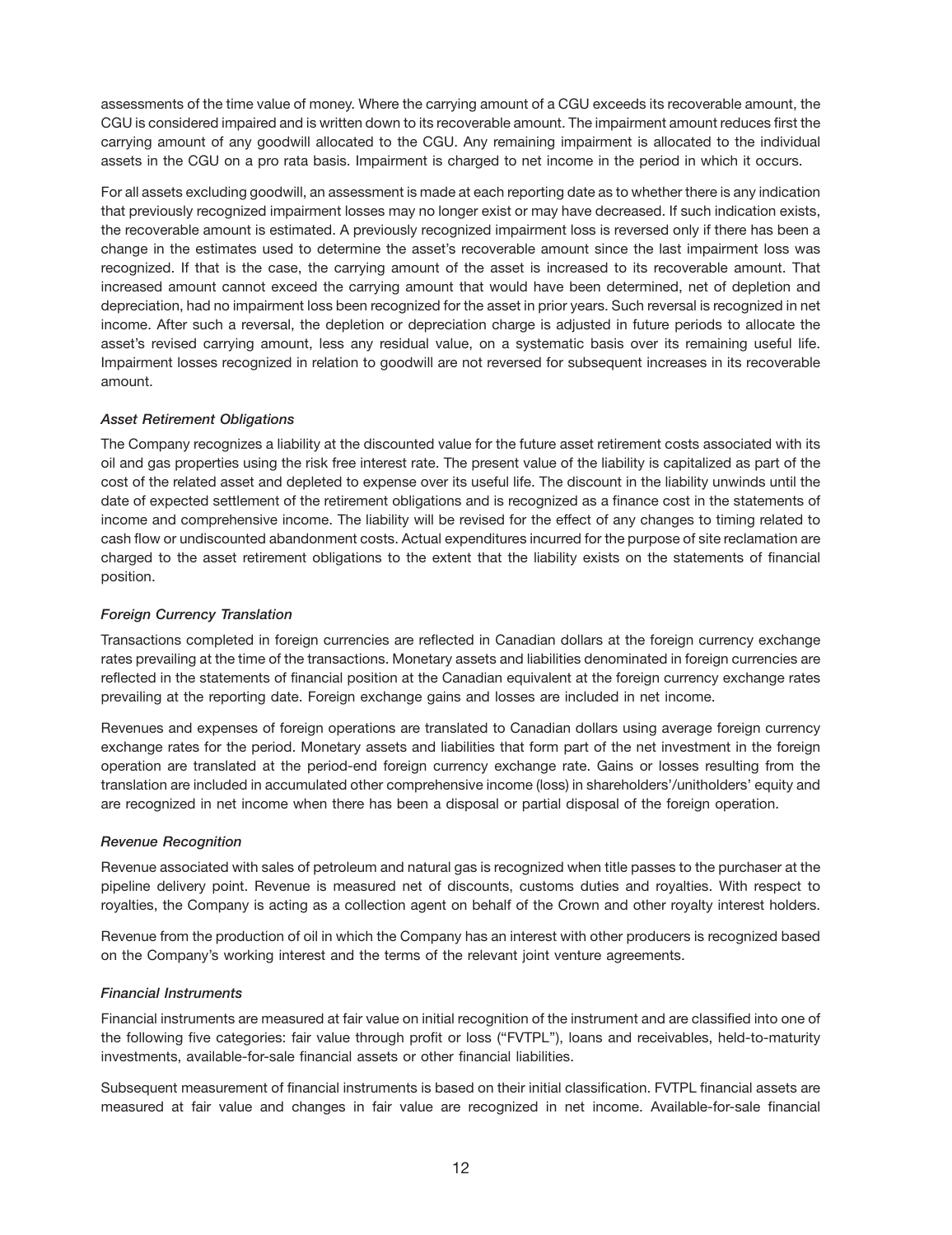instruments are measured at fair value with changes in fair value recorded in other comprehensive income (loss) until the instrument is derecognized or impaired. The remaining categories of financial instruments are recognized at amortized cost using the effective interest method.

All risk management contracts are recorded in the statements of financial position at fair value unless they were entered into and continue to be held in accordance with the Company's expected purchase, sale and usage requirements. All changes in their fair value are recorded in net income unless cash flow hedge accounting is used, in which case changes in fair value are recorded in other comprehensive income until the underlying hedged transaction is recognized in net income. The Company has elected not to use cash flow hedge accounting on its risk management contracts with financial counterparties resulting in all changes in fair value being recorded in net income.

Cash is classified as FVTPL. Trade and other receivables are classified as loans and receivables, which are measured at amortized cost. Trade and other payables and the bank loan are classified as other financial liabilities, which are measured at amortized cost.

The convertible debentures have been classified as liabilities, net of the fair value of the conversion feature which has been classified as a financial derivative liability. The financial derivative liability requires a fair value method of accounting and changes in the fair value of the instrument are recognized in the net income. The liability component is classified as other financial liabilities. The liability component will accrete up to the principal balance at maturity. The accretion and the interest paid are reported as finance expense in the consolidated statements of income and comprehensive income (loss). If the debentures were converted to trust units, the fair value of the conversion feature would be reclassified to unitholders' capital along with the principal amounts converted.

An embedded derivative is a component of a contract that modifies the cash flows of the contract. These hybrid contracts are considered to consist of a host contract plus an embedded derivative. The embedded derivative is separated from the host contract and accounted for as a derivative. The Company has no material embedded derivatives.

The transaction costs that are directly attributable to the acquisition or issue of a financial asset or financial liability classified at FVTPL are expensed immediately. For a financial asset or financial liability carried at amortized cost, transaction costs directly attributable to acquiring or issuing the asset or liability are added to or deducted from the fair value on initial recognition and amortized through net income over the term of the financial instrument.

The Company formally documents its risk management objectives and strategies to manage exposures to fluctuations in commodity prices, interest rates and foreign currency exchange rates. The risk management policy permits the use of certain derivative financial instruments, including swaps and collars, to manage these fluctuations. All transactions of this nature entered into by the Company are related to underlying financial instruments or future petroleum and natural gas production. The Company does not use financial derivatives for trading or speculative purposes. These instruments are classified as FVTPL unless designated for hedge accounting. The Company has not designated its financial derivative contracts as effective accounting hedges, and thus not applied hedge accounting. As a result, for all derivative instruments, the Company applies the fair value method of accounting by recording an asset or liability on the statements of financial position and recognizing changes in the fair value of the instrument in the statements of income and comprehensive income for the current period. The fair values of these instruments are based on quoted market prices or, in their absence, third-party market indications and forecasts. Attributable transaction costs are recognized in net income when incurred.

The Company has accounted for its physical delivery sales contracts, which were entered into and continue to be held for the purpose of receipt or delivery of non-financial items in accordance with its expected purchase, sale or usage requirements as executory contracts. As such, these contracts are not considered to be derivative financial instruments and have not been recorded at fair value on the statements of financial position. Settlements on these physical sales contracts are recognized in revenue in the period of settlement.

#### *Income Taxes*

Current and deferred income taxes are recognized in net income, except when they relate to items that are recognized directly in equity. Where current and deferred income taxes are recognized directly in equity when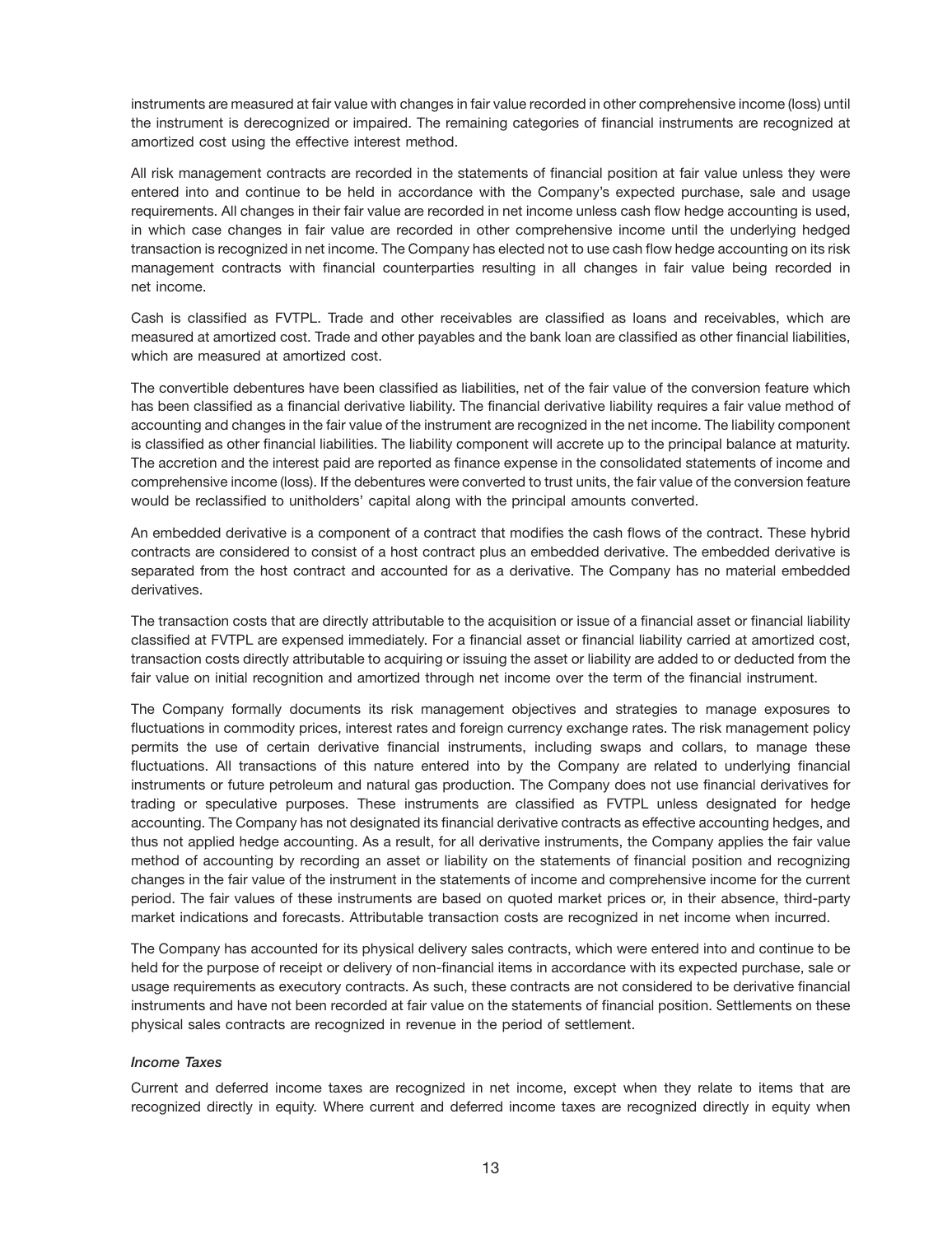current income tax or deferred income tax arises from the initial accounting for a business combination, the tax effect is included in the accounting for the business combination.

Current income taxes for the current and prior periods are measured at the amount expected to be recoverable from or payable to the taxation authorities based on the income tax rates enacted or substantively enacted at the end of the reporting period.

The Company follows the balance sheet liability method of accounting for income taxes. Under this method, deferred income taxes are recorded for the effect of any temporary differences between the carrying amounts of assets and liabilities in the consolidated financial statements and the corresponding tax basis used in the computation of taxable income. Deferred income tax liabilities are generally recognized for all taxable temporary differences. Deferred income tax assets are recognized for all temporary differences deductible to the extent future recovery is probable. The carrying amount of deferred income tax assets is reviewed at the end of each reporting period and reduced to the extent that it is no longer probable that sufficient taxable income will be available to allow all or part of the asset to be recovered. Deferred income taxes are calculated using enacted or substantively enacted tax rates. Deferred income tax balances are adjusted for any changes in the enacted or substantively enacted tax rates and the adjustment is recognized in the period that the rate change occurs.

#### *Share Rights Plan and Share Award Incentive Plan*

The Trust's Trust Unit Rights Incentive Plan (the ''Unit Rights Plan''), which was superseded by the Company's Common Share Rights Incentive Plan (the ''Share Rights Plan''), is described in note 17. The exercise price of the share rights under the Share Rights Plan may be reduced in future periods in accordance with the terms of the Share Rights Plan.

Prior to the conversion to a corporation, the obligation associated with the Unit Rights Plan was considered a liability and the fair value of the liability was re-measured at each reporting date and at settlement date. Any changes in fair value were recognized in net income for the period. The conversion of the outstanding unit rights to share rights in connection with the Arrangement effectively changed the related classification from a liability plan to an equitysettled plan. The expense recognized from the date of modification over the remainder of the vesting period was determined based on the fair value of the reclassified equity awards at the date of the modification using a binomiallattice pricing model.

Baytex's Share Award Incentive Plan is described in note 17.

#### **4. CHANGES IN ACCOUNTING POLICIES**

#### *Future Accounting Pronouncements*

#### **Financial Instruments**

IASB published IFRS 9, "Financial Instruments" and replaces IAS 39 "Financial Instruments: Recognition and Measurement''. The new standard replaces the current multiple classification and measurement models for financial assets and liabilities with a single model that has only two classifications: at amortized cost or fair value.

IFRS 9 is effective for annual periods beginning on or after January 1, 2015, with earlier application permitted. The adoption of this standard may have an impact on the Company's accounting for financial assets and financial liabilities.

#### **Consolidation, Joint Ventures and Disclosures**

In May 2011, the IASB issued new standards, IFRS 10, ''Consolidated Financial Statements'', IFRS 11, ''Joint Arrangements'' and IFRS 12, ''Disclosure of Interests in Other Entities''. IAS 27, ''Separate Financial Statements'' and IAS 28, ''Investments in Associates and Joint Ventures'' were amended based on the issuance of IFRS 10, IFRS 11 and IFRS 12. Each of the new and revised standards is effective for annual periods beginning on or after January 1, 2013, with earlier application permitted. The adoption of these standards may have an impact on the consolidated financial statements of the Company.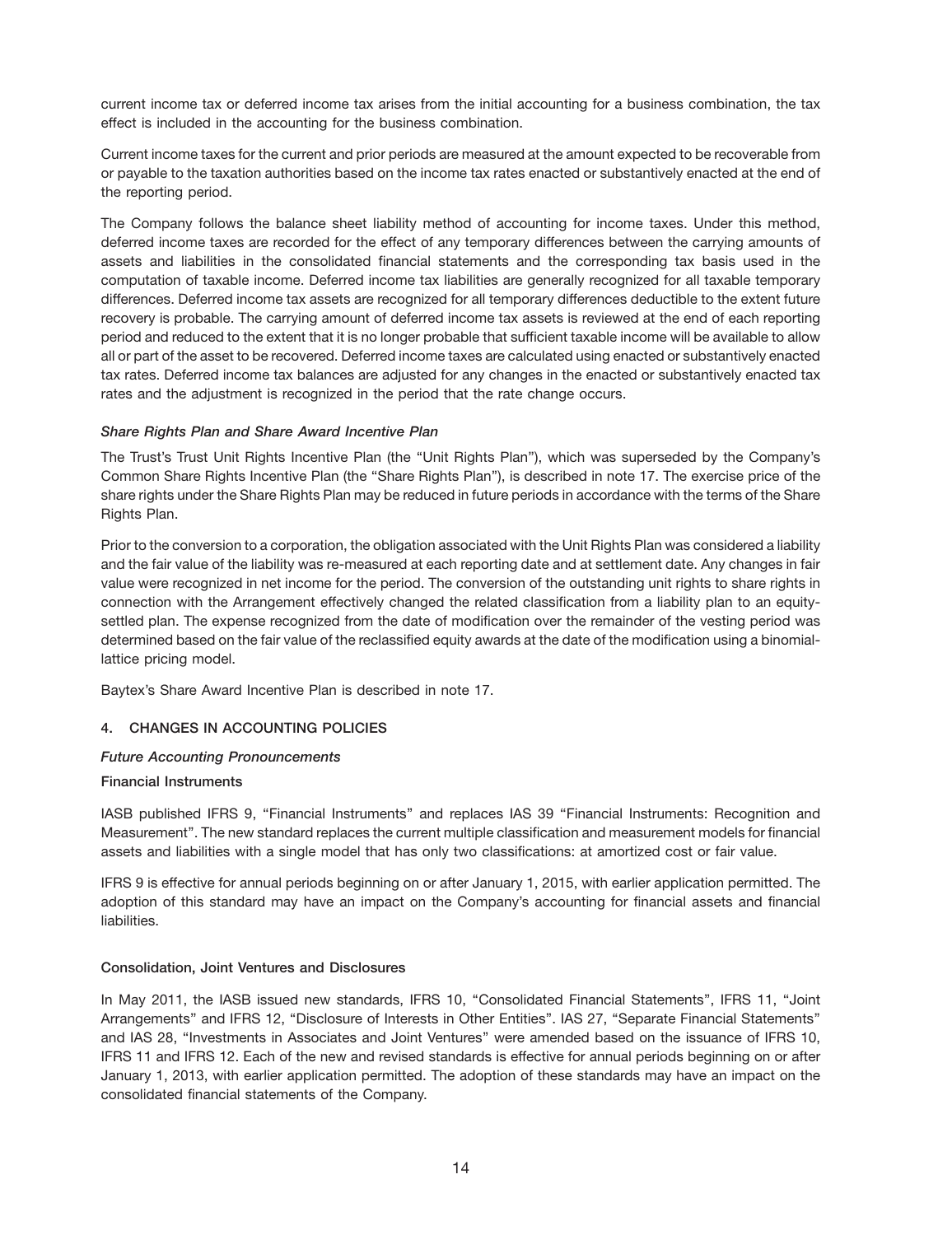#### Consolidated Financial Statements

IFRS 10, ''Consolidated Financial Statements'' replaces the consolidation guidance in IAS 27, ''Consolidated and Separate Financial Statements'' by introducing a single consolidation model for all entities based on control, irrespective of the nature of the investee. Under IFRS 10, control is based on whether an investor has 1) power over the investee; 2) exposure, or rights, to variable returns from its involvement with the investee; and 3) the ability to use its power over the investee to affect the amount of the returns.

#### Joint Arrangements

IFRS 11, ''Joint Arrangements'' replaces IAS 31, ''Interest in Joint Ventures''. The new standard redefines joint operations and joint ventures and requires joint operations to be proportionately consolidated and joint ventures to be equity accounted.

#### Disclosure of Interests in Other Entities

IFRS 12, ''Disclosure of Interests in Other Entities'', requires enhanced disclosures about both consolidated entities and unconsolidated entities in which an entity has involvement. The objective of IFRS 12 is to require information so that financial statement users may evaluate the basis of control, any restrictions on consolidated assets and liabilities, risk exposures arising from involvements with unconsolidated structured entities and non-controlling interest holders' involvement in the activities of consolidated entities.

#### **Fair Value Measurement**

In May 2011, the IASB issued IFRS 13, "Fair Value Measurement" which replaces the guidance on fair value measurement in existing IFRS accounting literature with a single standard. IFRS 13 is effective for annual periods beginning on or after January 1, 2013 with early application permitted. The adoption of this standard may have an impact on the consolidated financial statements of the Company.

#### **Presentation of Financial Statements**

In June 2011, the IASB amended IAS 1, "Presentation of Financial Statements" to require companies preparing financial statements in accordance with IFRS to group together items within other comprehensive income that may be reclassified to the net income section of the income statement. The amendments also reaffirm existing requirements that items in other comprehensive income and profit or loss should be presented as either a single statement or two consecutive statements. The amendment to IAS 1 is effective for annual periods beginning on or after July 1, 2012 with earlier application permitted. The adoption of this amended standard is not expected to have a material impact on the consolidated financial statements of the Company.

#### **5. BUSINESS COMBINATIONS**

## *2011 Corporate Acquisition*

On February 3, 2011, Baytex acquired all the issued and outstanding shares of a private company, which was a junior heavy oil producer with operational focus in the Seal area of northern Alberta and the Lloydminster area of western Saskatchewan, for total consideration of \$120.9 million (net of cash acquired). This acquisition provides additional development opportunities in the Seal area where Baytex already possesses significant leasehold and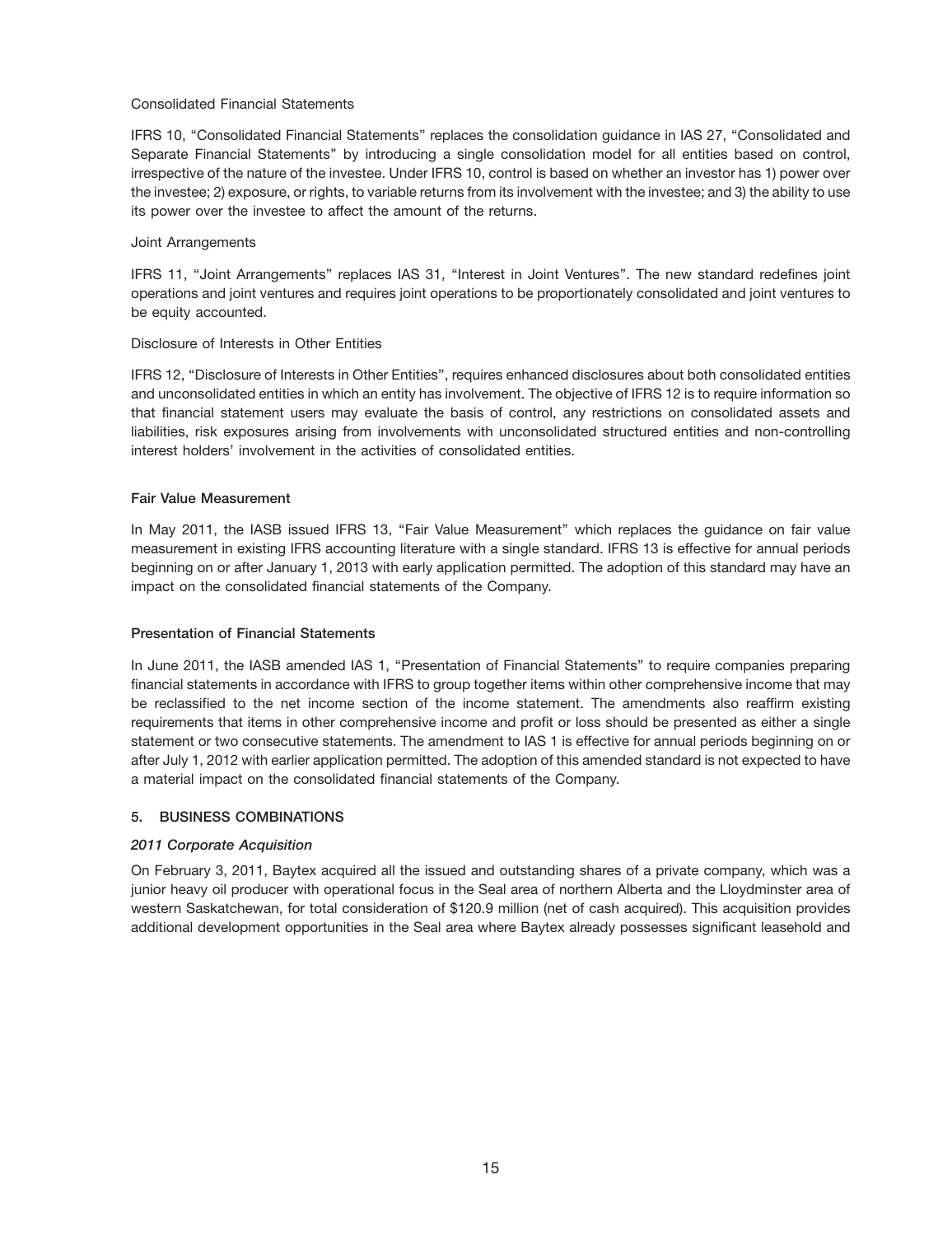operating infrastructure. The acquisition has been accounted for as a business combination with the fair value of the assets acquired and liabilities assumed at the date of acquisition summarized below:

| Consideration for the acquisition:                                          |    |           |
|-----------------------------------------------------------------------------|----|-----------|
| Cash paid for exploration and evaluation assets and oil and gas properties  | \$ | 120,006   |
| Cash paid for working capital (net of cash acquired)                        |    | 869       |
| Total consideration                                                         | S  | 120.875   |
| Recognized amounts of identifiable assets acquired and liabilities assumed: |    |           |
| Trade and other receivables                                                 | \$ | 1.664     |
| Exploration and evaluation assets                                           |    | 14.944    |
| Oil and gas properties                                                      |    | 131,635   |
| Trade and other payables                                                    |    | (795)     |
| Asset retirement obligations                                                |    | (2,031)   |
| Deferred income tax liability                                               |    | (24, 542) |
| Total net assets acquired                                                   | \$ | 120.875   |

Acquisition-related costs totaling \$0.3 million have been excluded from the consideration transferred and have been recognized as an expense in the year ended December 31, 2011, within the ''general and administrative'' line item in the consolidated statements of income and comprehensive income. The fair value of the acquired trade and other receivables approximates the carrying value due to their short term nature.

From the period of February 3, 2011 to December 31, 2011, the acquired properties contributed revenues, net of royalties, of \$38.3 million and revenues, net of royalties, production and operating expenses (''operating income'') of \$25.5 million to Baytex's operations. If the acquisition had occurred on January 1, 2011, management estimates its pro forma revenues, net of royalties and operating income would have been approximately \$41.4 million and \$27.9 million, respectively, for the year ended December 31, 2011. It is impracticable to derive all amounts necessary to determine contributed net income from the acquired properties as operations were immediately merged with Baytex's operations to realize synergies.

The fair values of assets and liabilities recognized are estimates due to the uncertainty of provisional amounts recognized.

#### *2011 Property Acquisition*

On February 3, 2011, Baytex acquired heavy oil properties in the Seal area of northern Alberta and the Lloydminster area of western Saskatchewan, for total consideration of \$38.4 million. This acquisition provides additional development opportunities in the Seal area where Baytex already possesses significant leasehold and operating infrastructure. The acquisition has been accounted for as a business combination with the fair value of the assets acquired and liabilities assumed at the date of acquisition summarized below:

| Consideration for the acquisition:                                          |    |        |
|-----------------------------------------------------------------------------|----|--------|
| Cash paid                                                                   | \$ | 38,439 |
| <b>Total consideration</b>                                                  | S  | 38,439 |
| Recognized amounts of identifiable assets acquired and liabilities assumed: |    |        |
| Exploration and evaluation assets                                           | \$ | 1.700  |
| Oil and gas properties                                                      |    | 37.247 |
| Asset retirement obligations                                                |    | (508)  |
| Total net assets acquired                                                   | S  | 38.439 |

Acquisition-related costs totaling \$0.1 million have been excluded from the consideration transferred and have been recognized as an expense in the year ended December 31, 2011, within the ''General and administrative'' line item in the consolidated statements of income and comprehensive income.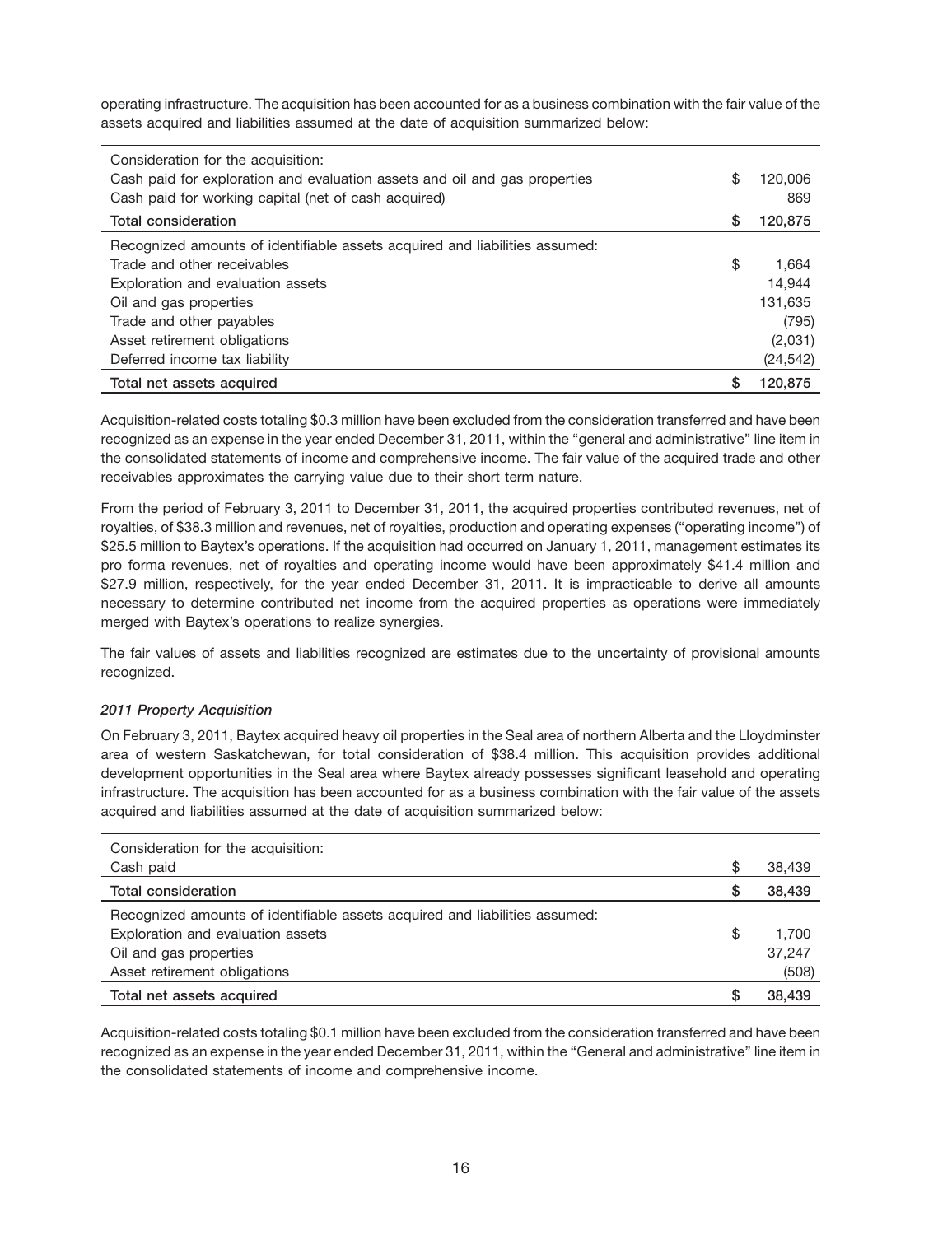From the period of February 3, 2011 to December 31, 2011, the acquired properties contributed revenues, net of royalties, of \$9.6 million and operating income of \$6.4 million to Baytex's operations. If the acquisition had occurred on January 1, 2011, management estimates its pro forma revenues, net of royalties and operating income would have been approximately \$10.4 million and \$7.0 million, respectively, for the year ended December 31, 2011. It is impracticable to derive all amounts necessary to determine contributed net income from the acquired properties as operations were immediately merged with Baytex's operations to realize synergies.

The fair values of assets and liabilities recognized are estimates due to the uncertainty of provisional amounts recognized.

## *2010 Corporate Acquisition*

On May 26, 2010, Baytex acquired all the issued and outstanding shares of a private company, which was a junior heavy oil producer with operational focus in east central Alberta through to west central Saskatchewan, for total consideration of \$40.3 million (net of cash acquired). The acquired assets provide a number of cold heavy oil development opportunities and were readily integrated into Baytex's existing producing infrastructure in the Lloydminster area. The acquisition has been accounted for as a business combination with the fair value of the assets acquired and liabilities assumed at the date of acquisition summarized below:

| Consideration for the acquisition:                                          |    |          |
|-----------------------------------------------------------------------------|----|----------|
| Cash paid (net of cash acquired)                                            | \$ | 40,314   |
| <b>Total consideration</b>                                                  | S  | 40,314   |
| Recognized amounts of identifiable assets acquired and liabilities assumed: |    |          |
| Trade and other receivables                                                 | \$ | 1.722    |
| Exploration and evaluation assets                                           |    | 2,534    |
| Oil and gas properties                                                      |    | 48,313   |
| Trade and other payables                                                    |    | (1,436)  |
| Asset retirement obligations                                                |    | (2, 207) |
| Deferred income tax liability                                               |    | (8,612)  |
| Total net assets acquired                                                   | \$ | 40.314   |

Acquisition-related costs totaling \$0.6 million have been excluded from the consideration transferred and have been recognized as an expense in the year ended December 31, 2010, within the ''general and administrative'' line item in the consolidated statements of income and comprehensive income. The fair value of the acquired trade and other receivables approximates the carrying value due to their short term nature.

From the period of May 26, 2010 to December 31, 2010, the acquired properties contributed revenues, net of royalties, of \$8.7 million and operating income of \$3.9 million to Baytex's operations. If the acquisition had occurred on January 1, 2010, management estimates its pro forma revenues, net of royalties and operating income would have been approximately \$14.9 million and \$3.6 million, respectively, for the year ended December 31, 2010. It is impracticable to derive all amounts necessary to determine contributed net income from the acquired properties as operations were immediately merged with Baytex's operations to realize synergies.

## **6. TRADE AND OTHER RECEIVABLES**

| As at                                       | December 31,<br>2011 |         |  |         | December 31,<br>2010 |  | January 1,<br>2010 |
|---------------------------------------------|----------------------|---------|--|---------|----------------------|--|--------------------|
| Petroleum and natural gas sales and accrual | \$                   | 161.567 |  | 119,827 | \$<br>107,657        |  |                    |
| Joint venture                               |                      | 42,928  |  | 30,536  | 28,581               |  |                    |
| Prepaid, deposits and other                 |                      | 3.415   |  | 3.282   | 3.252                |  |                    |
| Allowance for doubtful accounts             |                      | (959)   |  | (1,853) | (2, 336)             |  |                    |
|                                             | \$                   | 206,951 |  | 151.792 | \$<br>137,154        |  |                    |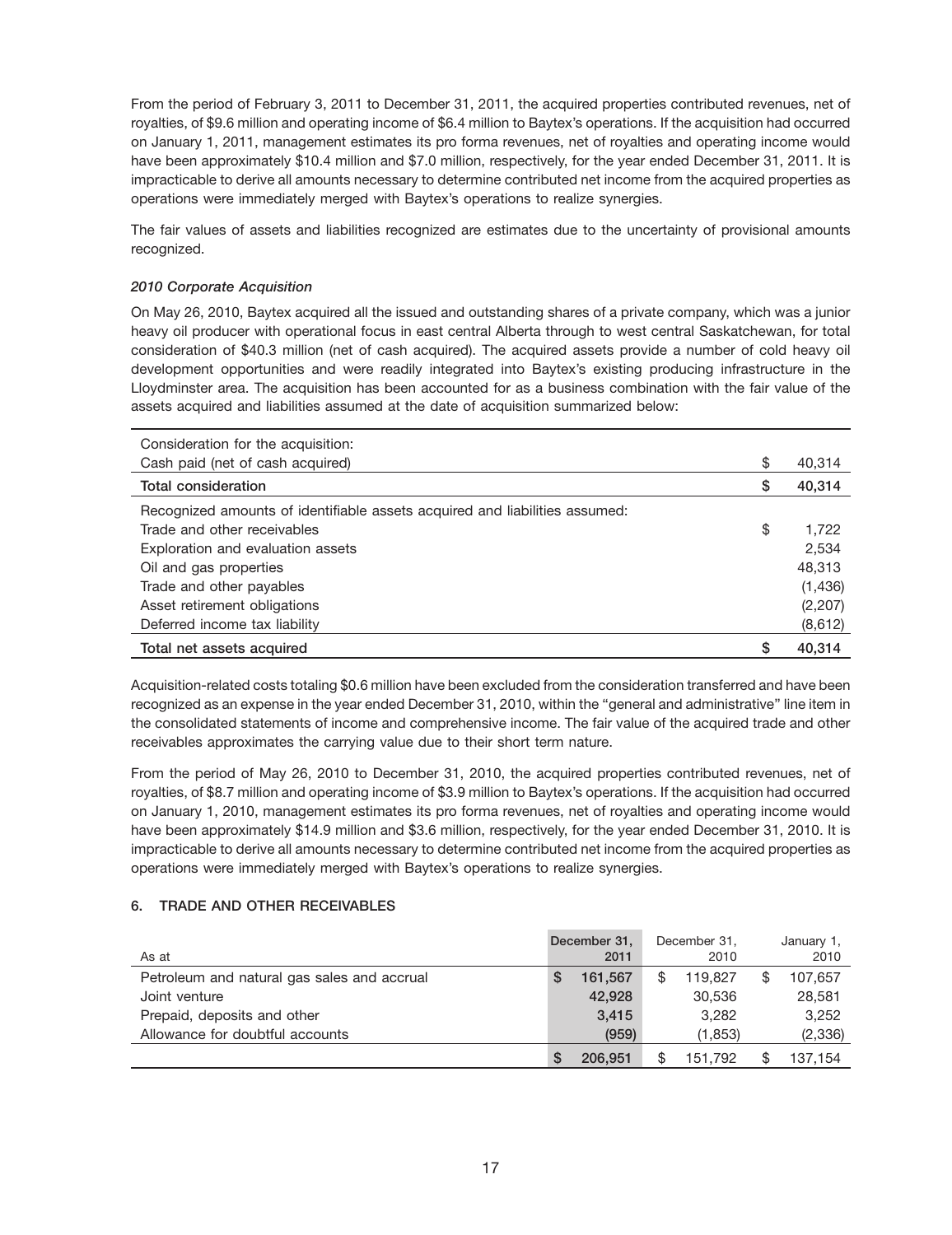## **7. EXPLORATION AND EVALUATION ASSETS**

| Cost                               |               |
|------------------------------------|---------------|
| As at January 1, 2010              | \$<br>124,621 |
| Capital expenditures               | 37,411        |
| Corporate acquisition              | 2,534         |
| Exploration and evaluation expense | (18, 913)     |
| Transfer to oil and gas properties | (29, 116)     |
| <b>Divestitures</b>                | (113)         |
| Foreign currency translation       | (3,342)       |
| As at December 31, 2010            | \$<br>113,082 |
| Capital expenditures               | 9,104         |
| Corporate acquisition              | 14,944        |
| Property acquisition               | 18,013        |
| Exploration and evaluation expense | (10, 130)     |
| Transfer to oil and gas properties | (14, 398)     |
| <b>Divestitures</b>                | (2,058)       |
| Foreign currency translation       | 1,217         |
| As at December 31, 2011            | \$<br>129,774 |
| OIL AND GAS PROPERTIES<br>8.       |               |
| Cost                               |               |
| As at January 1, 2010              | \$1,512,035   |
| Osaital susanalitusa               | 0.400         |

| Corporate acquisition<br>Transferred from exploration and evaluation assets<br>Change in asset retirement obligations<br><b>Divestitures</b><br>Foreign currency translation<br>As at December 31, 2010<br>Capital expenditures<br>Corporate acquisition<br>Property acquisitions<br>Transferred from exploration and evaluation assets<br>Change in asset retirement obligations<br><b>Divestitures</b><br>Foreign currency translation<br>As at December 31, 2011<br>Accumulated depletion<br>\$<br>As at January 1, 2010<br>Depletion for the period<br><b>Divestitures</b><br>Foreign currency translation<br>As at December 31, 2010<br>\$<br>Depletion for the period<br><b>Divestitures</b><br>Foreign currency translation<br>\$<br>As at December 31, 2011<br>Carrying value<br>As at January 1, 2010<br>As at December 31, 2010 | <b>Avid under the University</b> | <b>91,914,900</b> |
|-------------------------------------------------------------------------------------------------------------------------------------------------------------------------------------------------------------------------------------------------------------------------------------------------------------------------------------------------------------------------------------------------------------------------------------------------------------------------------------------------------------------------------------------------------------------------------------------------------------------------------------------------------------------------------------------------------------------------------------------------------------------------------------------------------------------------------------------|----------------------------------|-------------------|
|                                                                                                                                                                                                                                                                                                                                                                                                                                                                                                                                                                                                                                                                                                                                                                                                                                           | Capital expenditures             | 218,651           |
|                                                                                                                                                                                                                                                                                                                                                                                                                                                                                                                                                                                                                                                                                                                                                                                                                                           |                                  | 48,313            |
|                                                                                                                                                                                                                                                                                                                                                                                                                                                                                                                                                                                                                                                                                                                                                                                                                                           |                                  | 29,116            |
|                                                                                                                                                                                                                                                                                                                                                                                                                                                                                                                                                                                                                                                                                                                                                                                                                                           |                                  | 21,766            |
|                                                                                                                                                                                                                                                                                                                                                                                                                                                                                                                                                                                                                                                                                                                                                                                                                                           |                                  | (4,072)           |
|                                                                                                                                                                                                                                                                                                                                                                                                                                                                                                                                                                                                                                                                                                                                                                                                                                           |                                  | (6, 458)          |
|                                                                                                                                                                                                                                                                                                                                                                                                                                                                                                                                                                                                                                                                                                                                                                                                                                           |                                  | \$1,819,351       |
|                                                                                                                                                                                                                                                                                                                                                                                                                                                                                                                                                                                                                                                                                                                                                                                                                                           |                                  | 364,578           |
|                                                                                                                                                                                                                                                                                                                                                                                                                                                                                                                                                                                                                                                                                                                                                                                                                                           |                                  | 131,635           |
|                                                                                                                                                                                                                                                                                                                                                                                                                                                                                                                                                                                                                                                                                                                                                                                                                                           |                                  | 61,137            |
|                                                                                                                                                                                                                                                                                                                                                                                                                                                                                                                                                                                                                                                                                                                                                                                                                                           |                                  | 14,398            |
|                                                                                                                                                                                                                                                                                                                                                                                                                                                                                                                                                                                                                                                                                                                                                                                                                                           |                                  | 84,879            |
|                                                                                                                                                                                                                                                                                                                                                                                                                                                                                                                                                                                                                                                                                                                                                                                                                                           |                                  | (10, 233)         |
|                                                                                                                                                                                                                                                                                                                                                                                                                                                                                                                                                                                                                                                                                                                                                                                                                                           |                                  | 5,674             |
|                                                                                                                                                                                                                                                                                                                                                                                                                                                                                                                                                                                                                                                                                                                                                                                                                                           |                                  | \$2,471,419       |
|                                                                                                                                                                                                                                                                                                                                                                                                                                                                                                                                                                                                                                                                                                                                                                                                                                           |                                  |                   |
|                                                                                                                                                                                                                                                                                                                                                                                                                                                                                                                                                                                                                                                                                                                                                                                                                                           |                                  |                   |
|                                                                                                                                                                                                                                                                                                                                                                                                                                                                                                                                                                                                                                                                                                                                                                                                                                           |                                  | 195,015           |
|                                                                                                                                                                                                                                                                                                                                                                                                                                                                                                                                                                                                                                                                                                                                                                                                                                           |                                  | (107)             |
|                                                                                                                                                                                                                                                                                                                                                                                                                                                                                                                                                                                                                                                                                                                                                                                                                                           |                                  | (186)             |
|                                                                                                                                                                                                                                                                                                                                                                                                                                                                                                                                                                                                                                                                                                                                                                                                                                           |                                  | 194,722           |
|                                                                                                                                                                                                                                                                                                                                                                                                                                                                                                                                                                                                                                                                                                                                                                                                                                           |                                  | 244,893           |
|                                                                                                                                                                                                                                                                                                                                                                                                                                                                                                                                                                                                                                                                                                                                                                                                                                           |                                  | (667)             |
|                                                                                                                                                                                                                                                                                                                                                                                                                                                                                                                                                                                                                                                                                                                                                                                                                                           |                                  | 311               |
|                                                                                                                                                                                                                                                                                                                                                                                                                                                                                                                                                                                                                                                                                                                                                                                                                                           |                                  | 439,259           |
|                                                                                                                                                                                                                                                                                                                                                                                                                                                                                                                                                                                                                                                                                                                                                                                                                                           |                                  |                   |
|                                                                                                                                                                                                                                                                                                                                                                                                                                                                                                                                                                                                                                                                                                                                                                                                                                           |                                  | \$1,512,035       |
|                                                                                                                                                                                                                                                                                                                                                                                                                                                                                                                                                                                                                                                                                                                                                                                                                                           |                                  | \$1,624,629       |
| As at December 31, 2011                                                                                                                                                                                                                                                                                                                                                                                                                                                                                                                                                                                                                                                                                                                                                                                                                   |                                  | \$2,032,160       |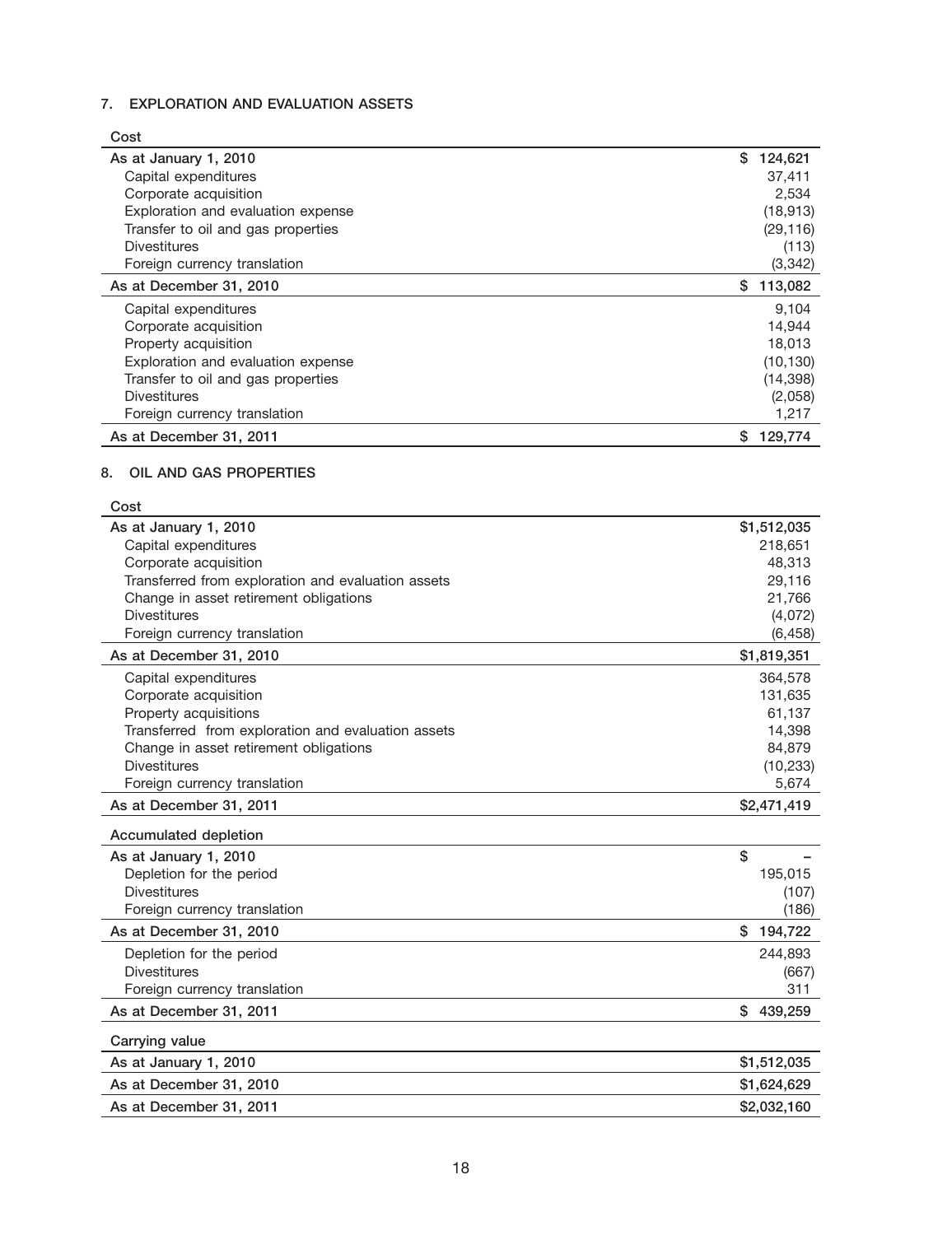For the year ended December 31, 2011, Baytex disposed of assets in Kaybob and Dodsland areas which consisted of \$9.0 million of oil and gas properties and \$2.1 million of exploration and evaluation assets for net cash proceeds of \$47.4 million. Gains totaling \$36.3 million were recognized in the statements of income and comprehensive income.

The carrying value of petroleum and natural gas properties are subject to impairment tests, which were calculated at December 31, 2011 using the following benchmark reference prices for the years 2012 to 2016 adjusted for commodity differentials specific to the Company:

|                             | 2012  | 2013  | 2014  | 2015  | 2016  |
|-----------------------------|-------|-------|-------|-------|-------|
| WTI crude oil (US\$/bbl)    | 98.07 | 94.90 | 92.00 | 97.42 | 99.37 |
| AECO natural gas (\$/MMBtu) | 3.16  | 3.78  | 4.13  | 5.53  | 5.65  |
| Exchange rate (USD/CAD)     | 1.01  | 1.01  | 1.01  | 1.01  |       |

Oil and natural gas prices reflect the NYMEX futures market for the period ending 2012. This data is combined with assumptions relating to long-term prices, inflation rates and exchange rates together with estimates of transportation costs and pricing of competing fuels to forecast long-term energy prices, consistent with external sources of information. The prices and costs subsequent to 2016 have been adjusted for estimated inflation at an estimated annual rate of 2 percent. Based on the impairment test calculations, the Company's estimated discounted future net cash flows associated with proved and probable reserves exceeded the net book value of the oil and gas properties.

#### **9. OTHER PLANT AND EQUIPMENT**

| Cost                         |              |
|------------------------------|--------------|
| As at January 1, 2010        | \$<br>49,341 |
| Capital expenditures         | 8,473        |
| <b>Disposals</b>             | (236)        |
| Foreign currency translation | (54)         |
| As at December 31, 2010      | \$<br>57,524 |
| Capital expenditures         | 1,252        |
| Foreign currency translation | 25           |
| As at December 31, 2011      | \$<br>58,801 |
| <b>Accumulated depletion</b> |              |
| As at January 1, 2010        | \$<br>22,245 |
| Depreciation                 | 7,781        |
| <b>Disposals</b>             | (26)         |
| Foreign currency translation | (26)         |
| As at December 31, 2010      | \$<br>29,974 |
| Depreciation                 | 3,575        |
| Foreign currency translation | 19           |
| As at December 31, 2011      | \$<br>33,568 |
| Carrying value               |              |
| As at January 1, 2010        | \$<br>27,096 |
| As at December 31, 2010      | \$<br>27,550 |
| As at December 31, 2011      | \$<br>25,233 |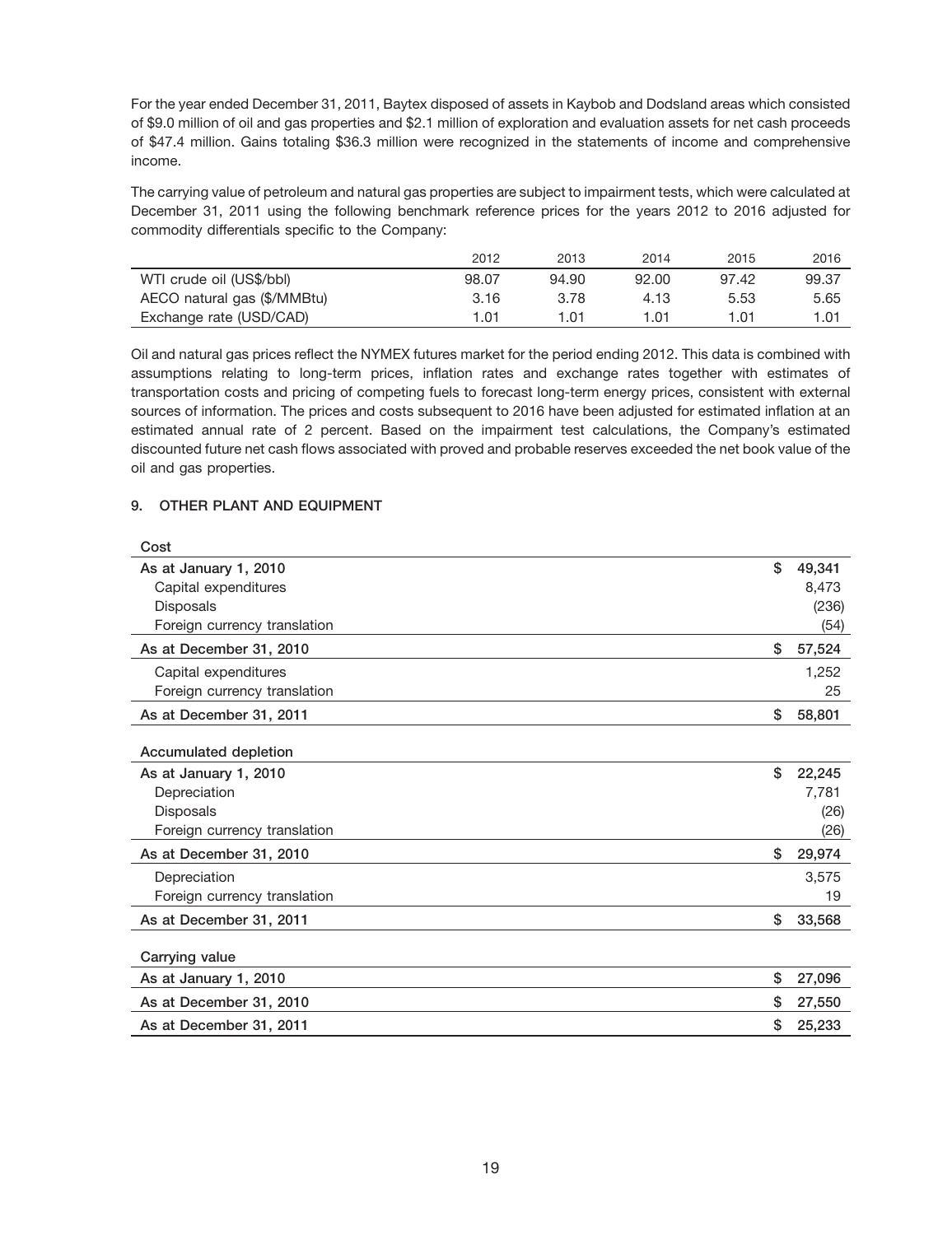Field inventory held is valued at the lower of cost, using the weighted average cost method, or net realizable value and is not depreciated.

#### **10. GOODWILL**

|                | December 31,             | December 31, | January 1, |
|----------------|--------------------------|--------------|------------|
| As at          | 2011                     | 2010         | 2010       |
| Cost           | \$37.755                 | \$ 37.755    | \$ 37.755  |
| Impairment     | $\overline{\phantom{0}}$ | -            | -          |
| Carrying value | \$37.755                 | \$ 37.755    | \$37,755   |

The carrying value, calculated based on the higher of value-in-use (as compared to fair value less cost to sell), of the CGU was determined to be lower than its recoverable amount and no impairment loss was recognized.

The Company estimates value-in-use by using a discounted cash flow model using a pre-tax discount rate. The reserve reports generated by an external party and approved by senior management on an annual basis is the source for information for the determination of the value-in-use value assigned. The reserve reports are based on a remaining reserve life of 50 years. The forecasted cash flows include reserves where there is at least a 50% probability that the estimated proved plus probable reserves will be recovered. Value-in-use, related to this goodwill impairment test, was determined by discounting the future cash flows generated from the CGU using key assumptions as noted in note 8 ''Oil and Gas Properties''.

#### **11. BANK LOAN**

|           | December 31. | December 31. | January 1, |
|-----------|--------------|--------------|------------|
| As at     | $201 -$      | 2010         | 2010       |
| Bank loan | \$311.960    | \$303,773    | \$265.088  |

Baytex Energy Ltd. (''Baytex Energy''), a wholly-owned subsidiary of Baytex, has established credit facilities with a syndicate of chartered banks. On June 14, 2011, Baytex Energy reached agreement with its lending syndicate to amend the credit facilities to (i) increase the amount available under the facilities to \$700 million (from \$650 million), (ii) extend the revolving period from 364 days (with a one-year term out following the revolving period) to three years, which is extendible annually for a 1, 2 or 3 year period (subject to a maximum three-year term at any time), and (iii) change the structure of the facilities from reserves-based to covenant-based (with standard commercial covenants for facilities of this nature). The credit facilities do not require any mandatory principal payments during the three-year term. Advances (including letters of credit) under the credit facilities can be drawn in either Canadian or U.S. funds and bear interest at the agent bank's prime lending rate, bankers' acceptance discount rates or London Interbank Offer Rates, plus applicable margins. The credit facilities are secured by a floating charge over all of Baytex Energy's assets and are guaranteed by Baytex and certain of its material subsidiaries. The credit facilities do not include a term-out feature or a borrowing base restriction. In the event that Baytex Energy does not comply with covenants under the credit facilities, Baytex's ability to pay dividends to its shareholders may be restricted.

Financing costs for the year ended December 31, 2011 includes facility amendment fees of \$2.3 million (\$1.4 million for year ended December 31, 2010). The weighted average interest rate on the bank loan for the year ended December 31, 2011 was 3.69% (3.94% for the year ended December 31, 2010).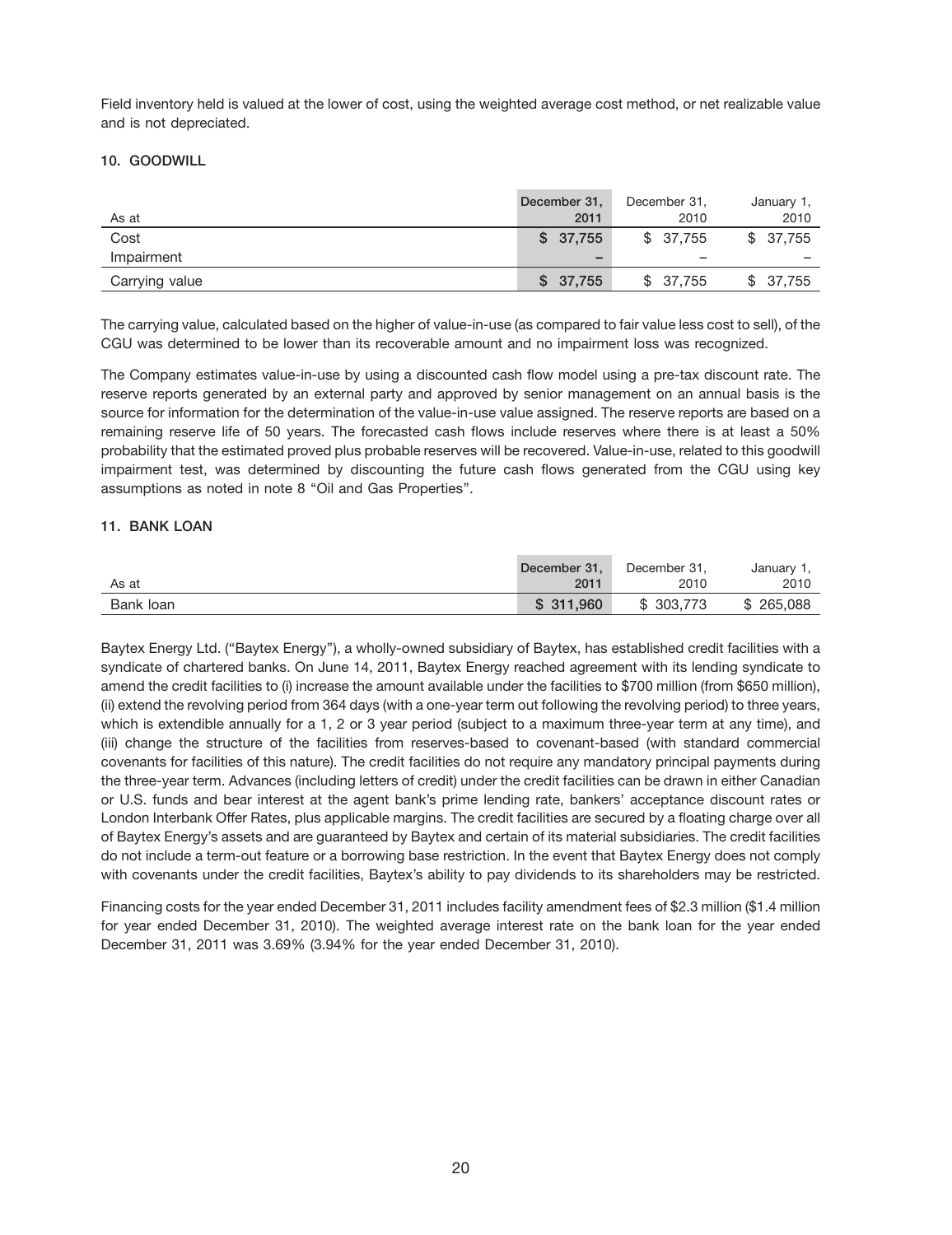#### **12. TRADE AND OTHER PAYABLES**

| As at                                  | December 31,<br>2011 | December 31,<br>2010 | January 1,<br>2010 |
|----------------------------------------|----------------------|----------------------|--------------------|
| Trade payables                         | \$120,717            | 79.841<br>S          | 79,150<br>\$.      |
| Joint venture                          | 17,457               | 12.284               | 14,924             |
| Capital and operating expense accruals | 74,673               | 77.656               | 75,471             |
| Other                                  | 12,984               | 13,533               | 16,971             |
|                                        | \$225,831            | 183,314<br>SS.       | 186,516<br>\$      |

#### **13. LONG-TERM DEBT**

| As at                                                                                                               | December 31,<br>2011 | December 31.<br>2010 | January 1,<br>2010 |
|---------------------------------------------------------------------------------------------------------------------|----------------------|----------------------|--------------------|
| 9.15% senior unsecured debentures (Cdn\$150,000 -<br>principal)<br>6.75% senior unsecured debentures (US\$150,000 - | \$147,328            | \$146.893            | \$146.498          |
| principal)                                                                                                          | 150,403              | -                    |                    |
|                                                                                                                     | \$297,731            | \$146,893            | \$146,498          |

On August 26, 2009, the Trust issued \$150.0 million principal amount of Series A senior unsecured debentures bearing interest at 9.15% payable semi-annually with principal repayable on August 26, 2016. As a result of the Arrangement, Baytex assumed all of the rights and obligations of the Trust under the Series A senior unsecured debentures effective January 1, 2011. These debentures are subordinate to Baytex Energy's bank credit facilities. After August 26 of each of the following years, these debentures are redeemable at the Company's option, in whole or in part, with not less than 30 nor more than 60 days' notice at the following redemption prices (expressed as a percentage of the principal amount of the debentures): 2012 at 104.575%, 2013 at 103.05%, 2014 at 101.525% and 2015 at 100%. These notes are carried at amortized cost, net of a \$3.6 million transaction cost. The notes accrete up to the principal balance at maturity using the effective interest rate of 9.6%.

On February 17, 2011, Baytex issued US\$150.0 million principal amount of Series B senior unsecured debentures bearing interest at 6.75% payable semi-annually with principal repayable on February 17, 2021. These debentures are subordinate to Baytex Energy's bank credit facilities. After February 17 of each of the following years, these debentures are redeemable at the Company's option, in whole or in part, with not less than 30 nor more than 60 days' notice at the following redemption prices (expressed as a percentage of the principal amount of the debentures): 2016 at 103.375%, 2017 at 102.25%, 2018 at 101.525% and 2019 at 100%. These notes are carried at amortized cost, net of a \$2.2 million transaction cost. These notes accrete up to the principal balance at maturity using the effective interest rate of 7.0%.

Accretion expense on debentures of \$0.2 million has been recorded for the year ended December 31, 2011 (year ended December 31, 2010 – \$0.3 million).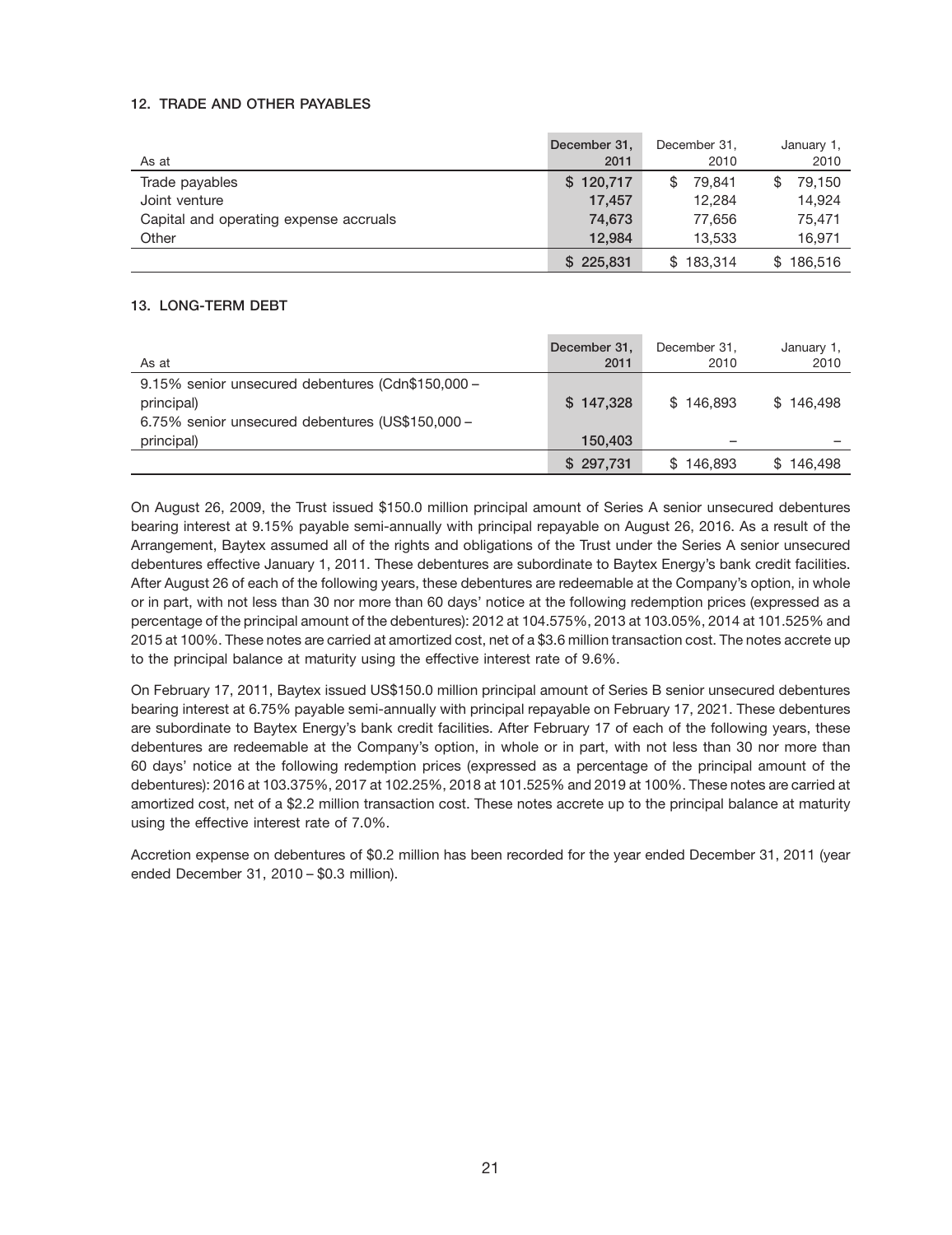#### **14. CONVERTIBLE DEBENTURES**

|                                             | Number of         |             | Conversion        |
|---------------------------------------------|-------------------|-------------|-------------------|
|                                             | Convertible       | Convertible | Feature of        |
|                                             | <b>Debentures</b> | Debentures  | <b>Debentures</b> |
| Balance, January 1, 2010                    | 7,815             | 7,736<br>S  | 7,354<br>S        |
| Conversion                                  | (7, 474)          | (7, 426)    | (12, 473)         |
| Accretion                                   |                   | 31          |                   |
| Loss on financial derivative                |                   |             | 5,119             |
| Repayment on maturity                       | (341)             | (341)       |                   |
| Balance, December 31, 2010 and December 31, |                   |             |                   |
| 2011                                        |                   | \$          | S                 |

In June 2005, the Trust issued \$100.0 million principal amount of 6.5% convertible unsecured subordinated debentures for net proceeds of \$95.8 million. The debentures paid interest semi-annually and were convertible at the option of the holder at any time into fully-paid trust units at a conversion price of \$14.75 per trust unit. On the December 31, 2010 maturity date, the outstanding \$0.3 million principal amount was repaid at par value.

The debentures were classified as debt net of the fair value of the conversion feature which was classified as a financial derivative liability. This resulted in \$95.2 million being classified as debt and \$4.8 million being initially classified as a financial derivative liability. The debt portion accreted up to the principal balance at maturity, using the effective interest rate of 7.6%. The accretion and the interest paid were expensed as a finance expense in the consolidated statements of income and comprehensive income. When debentures were converted to trust units, the fair value of the conversion feature under financial derivative liability was reclassified to unitholders' capital along with the principal amounts converted.

#### **15. ASSET RETIREMENT OBLIGATIONS**

|                                   | December 31.<br>2011 | December 31.<br>2010 |
|-----------------------------------|----------------------|----------------------|
| Balance, beginning of year        | \$169,611            | 141,869<br>\$        |
| Liabilities incurred              | 5,834                | 2,030                |
| Liabilities settled               | (10, 588)            | (2,829)              |
| Liabilities acquired              | 5,003                | 2,207                |
| Liabilities divested              | (556)                | (1, 254)             |
| Accretion                         | 6,185                | 5,862                |
| Change in estimate <sup>(1)</sup> | 84,879               | 21,766               |
| Foreign currency translation      | 43                   | (40)                 |
| Balance, end of year              | \$260,411            | 169,611<br>\$        |

*(1) Changes in the status of wells, changes in discount rates and changes in the estimated costs of abandonment and reclamation are factors resulting in a change in estimate.*

The Company's asset retirement obligations are based on its net ownership in wells and facilities. Management estimates the costs to abandon and reclaim the wells and the facilities using existing technology and the estimated time period during which these costs will be incurred in the future. These costs are expected to be incurred over the next 52 years. The undiscounted amount of estimated cash flow required to settle the asset retirement obligations using an estimated annual inflation rate of 2.0% at December 31, 2011 is \$315.9 million (December 31, 2010 – \$288.8 million, January 1, 2010 – \$279.3 million). The amount of estimated cash flow required to settle the asset retirement obligations using an estimated annual inflation rate of 2.0% and discounted at a risk free rate of 2.5% at December 31, 2011 (December 31, 2010 – 3.5% and January 1, 2010 – 4.0%) is \$260.4 million (December 31, 2010 – \$169.6 million and January 1, 2010 – \$141.9 million).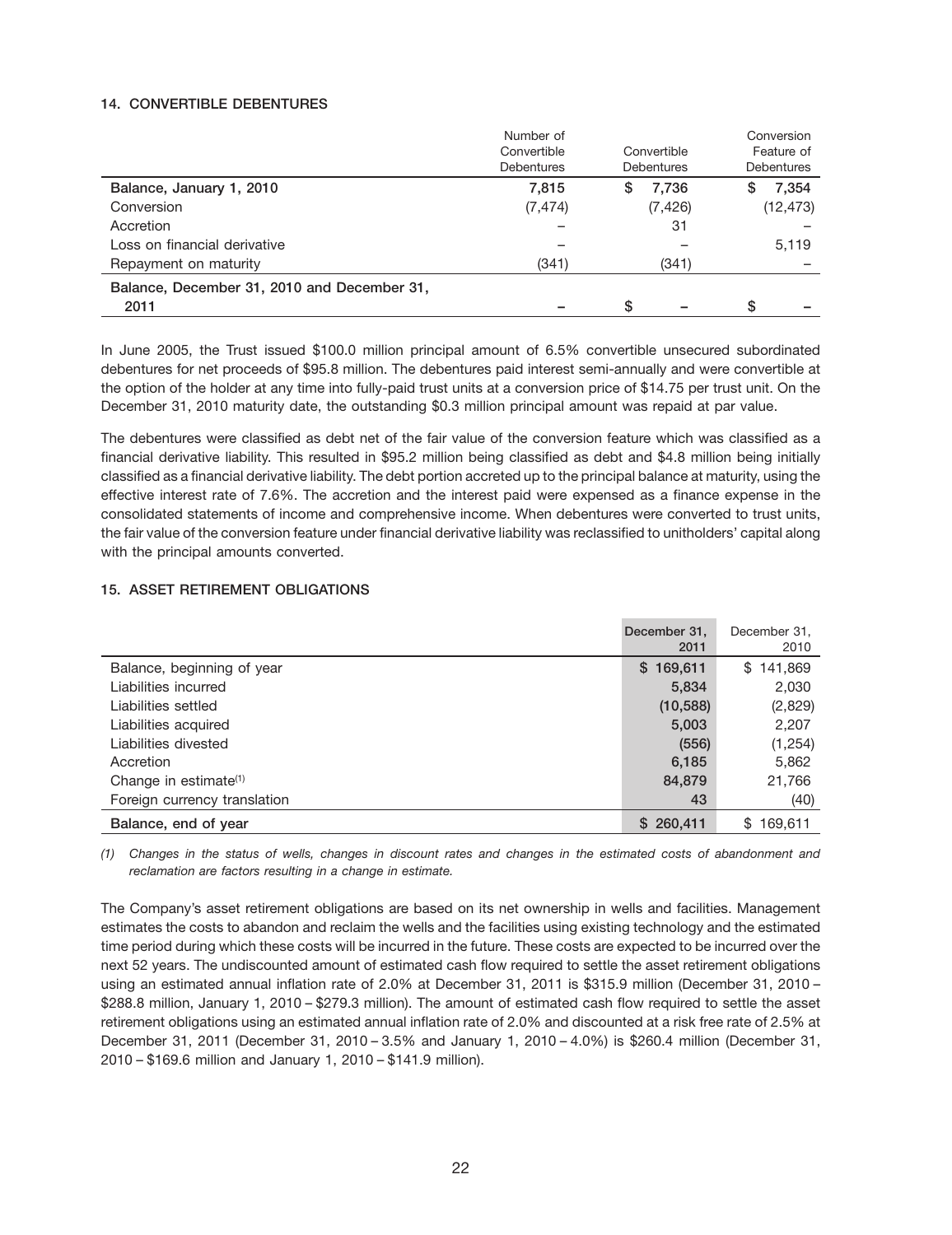#### **16. SHAREHOLDERS'/UNITHOLDERS' CAPITAL**

*Unitholders' Capital*

|                                                                       | Number of Trust<br>Units | Amount      |
|-----------------------------------------------------------------------|--------------------------|-------------|
| Balance, January 1, 2010                                              | 109,299                  | \$1,331,161 |
| Issued on conversion of debentures                                    | 507                      | 19,897      |
| Issued on exercise of unit rights                                     | 2,337                    | 26,021      |
| Transfer from unit-based payment liability on exercise of unit rights |                          | 56,628      |
| Issued pursuant to distribution reinvestment plan                     | 1.569                    | 51,699      |
| Change in effective tax rate on issue costs                           |                          | (1,071)     |
| Exchanged for shares, pursuant to the Arrangement                     | (113, 712)               | (1,484,335) |
| Balance, December 31, 2010 and December 31, 2011                      | -                        |             |

#### *Shareholders' Capital*

The authorized capital of Baytex consists of an unlimited number of common shares without nominal or par value and 10,000,000 preferred shares without nominal or par value, issuable in series. Baytex establishes the rights and terms of the preferred shares upon issuance. As at December 31, 2011, no preferred shares have been issued by the Company and all common shares issued were fully paid.

|                                                               | Number of            |             |
|---------------------------------------------------------------|----------------------|-------------|
|                                                               | <b>Common Shares</b> | Amount      |
| Balance, January 1, 2010                                      | -                    |             |
| Issued for units, pursuant to the Arrangement                 | 113,712              | 1,484,335   |
| Balance, December 31, 2010                                    | 113,712              | \$1,484,335 |
| Issued on exercise of share rights                            | 2.665                | 45,048      |
| Transfer from contributed surplus on exercise of share rights |                      | 77,258      |
| Issued pursuant to dividend reinvestment plan                 | 1.516                | 73,543      |
| Balance, December 31, 2011                                    | 117,893              | \$1,680,184 |

Baytex has a Dividend Reinvestment Plan (the "DRIP") that allows eligible holders in Canada and the United States to reinvest their monthly cash dividends to acquire additional common shares. At the discretion of Baytex, common shares will either be issued from treasury or acquired in the open market at prevailing market prices. Pursuant to the terms of the DRIP, common shares were issued from treasury at a five percent discount to the arithmetic average of the daily volume weighted average trading prices of the common shares on the Toronto Stock Exchange (in respect of participants resident in Canada or any jurisdiction other than the United States) or the New York Stock Exchange (in respect of participants resident in the United States) for the period commencing on the second business day after the dividend record date and ending on the second business day immediately prior to the dividend payment date. Commencing with the dividends declared on December 15, 2011, the discount was reduced to three percent. Baytex reserves the right at any time to change or eliminate the discount on common shares acquired through the DRIP from treasury.

The holders of common shares or trust units may receive dividends or distributions as declared from time to time and are entitled to one vote per share or trust unit at any meetings of the holders of common shares or trust units. All common shares rank among themselves equally and with regard to the Company's net assets in the event of termination or winding-up of the Company.

Monthly dividends of \$0.22 per common share in December 2011 and \$0.20 per month for each of the previous eleven months were declared by the Company during the year ended December 31, 2011 for total dividends declared of \$281.0 million. Monthly distributions of \$0.20 per trust unit in December 2010 and \$0.18 per trust unit for each of the previous eleven months were declared by the Trust during the year ended December 31, 2010 for total distributions declared of \$243.4 million.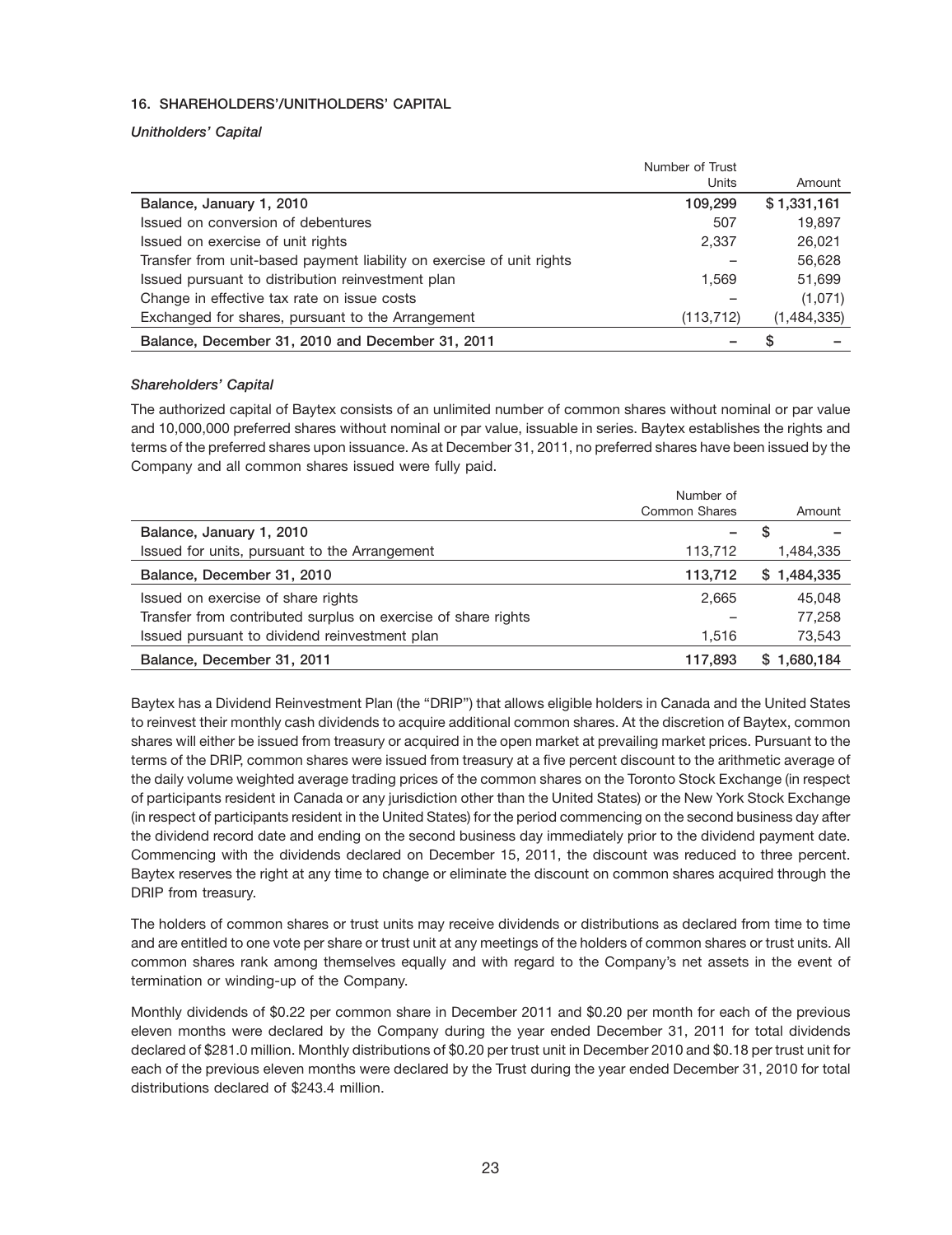Subsequent to December 31, 2011, the Company announced that monthly dividends in respect of January and February 2012 operations of \$0.22 per common share totaling \$26.1 million each month will be payable on February 15, 2012 and March 15, 2012 to shareholders of record at January 31, 2012 and February 29, 2012, respectively.

## **17. EQUITY BASED PLANS**

#### *Share Rights Plan*

The Trust had a Unit Rights Plan pursuant to which rights to acquire trust units (''unit rights'') were granted to eligible directors, officers and employees of the Trust and its subsidiaries. The maximum number of trust units issuable pursuant to the Unit Rights Plan was a ''rolling'' maximum equal to 10% of the outstanding trust units plus the number of trust units which were issuable on the exchange of outstanding exchangeable shares. Any increase in the issued and outstanding trust units resulted in an increase in the number of trust units available for issuance under the Unit Rights Plan, and any exercises of unit rights made new grants available under the Unit Rights Plan, effectively resulting in a re-loading of the number of unit rights available to grant under the Unit Rights Plan. Under the Unit Rights Plan, unit rights had a maximum term of five years and vested and became exercisable as to one-third on each of the first, second and third anniversaries of the grant date.

The Unit Rights Plan provided that the exercise price of the unit rights may be reduced to account for future distributions, subject to certain performance criteria. Effective November 16, 2009, the Unit Rights Plan was amended to (i) base the exercise price of unit rights on the closing price of the trust units on the trading day prior to the date of grant (previously based on a five-day volume weighted average trading price) and (ii) permit the granting of unit rights with a fixed exercise price. Effective October 25, 2010, the Unit Rights Plan was amended to provide holders of unit rights who are not subject to taxation in the United States with the ability to elect at the time of exercise to pay an exercise price per unit right equal to (i) the original exercise price reduced for distributions paid subsequent to grant date or (ii) the original exercise price.

Pursuant to the terms of the Unit Rights Plan, the Arrangement (as described in note 1) constituted a capital reorganization which resulted in each holder of unit rights exchanging such rights for equivalent rights to acquire common shares of Baytex (''share rights'') on a one-for-one basis on December 31, 2010. The share rights are subject to the terms of the Share Rights Plan. The Share Rights Plan is substantially similar to the Unit Rights Plan other than amendments necessary to reflect:

- The entitlement of holders to receive common shares instead of trust units;
- The exercise price, as calculated for unit rights outstanding at the effective time of the Arrangement, will be carried forward under the Share Rights Plan and, if applicable, future adjustments to the exercise price after the completion of the Arrangement will be based on dividends paid on the common shares of Baytex rather than distributions paid on the trust units of the Trust; and
- The administration of the Share Rights Plan will be carried out by Baytex as opposed to Baytex Energy.

As a result of the adoption of the Share Award Incentive Plan (as described below), no further grants will be made under the Share Rights Plan effective January 1, 2011.

Baytex recorded compensation expense of \$15.6 million for the year ended December 31, 2011 (year ended December 31, 2010 – \$94.2 million) related to the share rights under the Share Rights Plan or the unit rights under the Unit Rights Plan.

Baytex used a binomial-lattice pricing model to calculate the estimated weighted average fair value of the share rights and unit rights. The following assumptions were used to arrive at the estimate of fair values at each reporting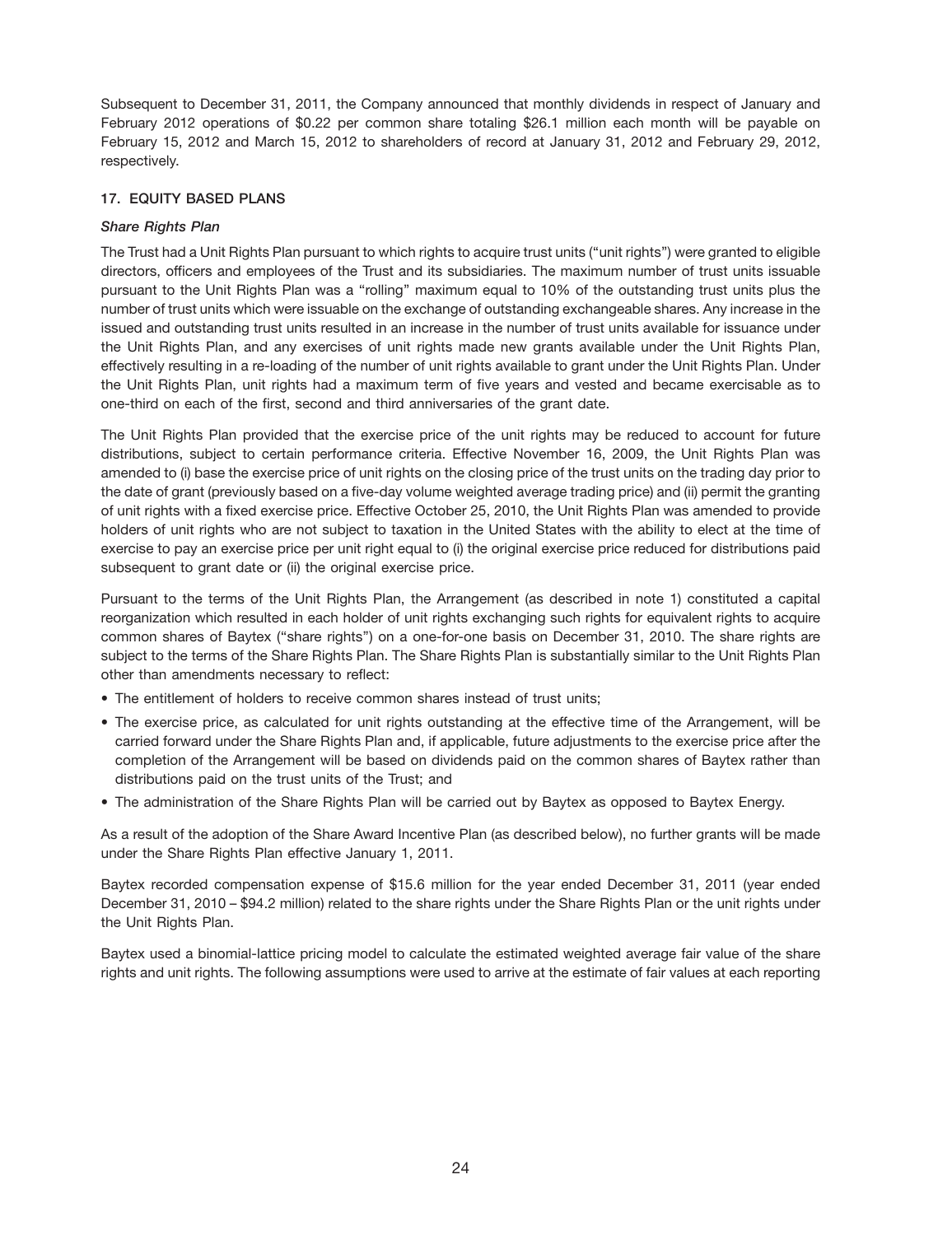date, with the expense recognized from the December 31, 2010 date of modification over the remainder of the vesting period determined based on the fair value of the reclassified unit rights at the date of the modification:

| As at                                                                         |   | December 31,<br>2010 | January 1,<br>2010 |
|-------------------------------------------------------------------------------|---|----------------------|--------------------|
| Expected annual exercise price reduction (on unit rights or share rights with |   |                      |                    |
| declining exercise price)                                                     |   | Various              | \$2.16             |
| Share or unit price                                                           | S | 46.61                | \$29.70            |
| Expected volatility <sup>(1)</sup>                                            |   | 43.8%                | 43.4%              |
| Risk free interest rate                                                       |   | 1.99%                | 2.57%              |
| Forfeiture rate                                                               |   | 4.6%                 | 4.6%               |

*(1) Expected volatility is estimated by considering the historical average price volatility of the common shares/trust units commensurate with the term of the right.*

The number of share rights or unit rights outstanding and exercise prices are detailed below:

|                            | Number of   |                |
|----------------------------|-------------|----------------|
|                            | share or    | Weighted       |
|                            | unit rights | average        |
|                            | (000's)     | exercise price |
| Balance, January 1, 2010   | 8,120       | \$16.68        |
| Granted <sup>(2)</sup>     | 190         | 32.71          |
| Exercised <sup>(1)</sup>   | (2, 337)    | 11.13          |
| Forfeited $(1)$            | (212)       | 20.35          |
| Balance, December 31, 2010 | 5,761       | \$17.02        |
| Granted                    |             |                |
| Exercised <sup>(1)</sup>   | (2,665)     | 16.92          |
| Forfeited $(1)$            | (125)       | 23.05          |
| Balance, December 31, 2011 | 2,971       | \$16.98        |

*(1) Weighted average exercise price reflects the grant price less the reduction in exercise price.*

*(2) Weighted average exercise price of rights granted is based on the exercise price at the date of grant.*

The following table summarizes information about the share rights outstanding at December 31, 2011:

|                    | Exercise Prices Applying Original Grant Price |                                |           |                          |                       |                |          | Exercise Prices Applying Original Grant Price Reduced for<br>Dividends and Distributions Subsequent to Grant Date |                |          |
|--------------------|-----------------------------------------------|--------------------------------|-----------|--------------------------|-----------------------|----------------|----------|-------------------------------------------------------------------------------------------------------------------|----------------|----------|
|                    | Number                                        |                                |           | Number                   |                       | <b>Number</b>  |          |                                                                                                                   | <b>Number</b>  |          |
|                    | Outstanding                                   |                                | Weighted  | Exercisable              |                       | Outstanding    |          | Weighted                                                                                                          | Exercisable    |          |
|                    | at                                            | Weighted                       | Average   | at                       | Weighted              | at             | Weighted | Average                                                                                                           | at             | Weighted |
|                    | December 31,                                  | Average                        | Remaining | December 31,             | Average               | December 31,   | Average  | Remaining                                                                                                         | December 31.   | Average  |
|                    | 2011                                          | Grant                          | Term      | 2011                     | Exercise              | 2011           | Exercise | Term                                                                                                              | 2011           | Exercise |
| PRICE RANGE        | (000's)                                       | Price                          | (years)   | (000's)                  | Price                 | (000's)        | Price    | (years)                                                                                                           | (000's)        | Price    |
| \$5.08 to \$12.00  | $\overline{\phantom{0}}$                      | \$<br>$\overline{\phantom{a}}$ | -         | $\overline{\phantom{0}}$ | \$<br>$\qquad \qquad$ | 1,385          | \$10.88  | 1.5                                                                                                               | 1,305          | \$10.97  |
| \$12.01 to \$19.00 | 1,174                                         | 17.63                          | 1.8       | 1,067                    | 17.85                 | 369            | 17.01    | 2.1                                                                                                               | 285            | 17.28    |
| \$19.01 to \$26.00 | 648                                           | 20.23                          | 1.2       | 584                      | 20.01                 | 1,014          | 22.85    | 2.8                                                                                                               | 616            | 22.85    |
| \$26.01 to \$33.00 | 1,105                                         | 27.94                          | 2.9       | 648                      | 27.79                 | 177            | 28.45    | 3.1                                                                                                               | 96             | 27.94    |
| \$33.01 to \$40.00 | 41                                            | 35.60                          | 3.6       |                          | 35.35                 | 24             | 34.78    | 3.6                                                                                                               | $\overline{4}$ | 35.29    |
| \$40.01 to \$47.72 | 3                                             | 44.96                          | 4.0       |                          | 44.35                 | $\overline{2}$ | 43.29    | 4.0                                                                                                               | $\blacksquare$ | 42.63    |
| \$5.08 to \$47.72  | 2,971                                         | \$22.30                        | 2.1       | 2,307                    | \$21.25               | 2,971          | \$16.98  | 2.1                                                                                                               | 2,307          | \$15.60  |

 $\mathbf{L}$ 

#### *Share Award Incentive Plan*

In connection with the Arrangement, the unitholders of the Trust approved, at a special meeting held on December 9, 2010, the adoption by the Company effective January 1, 2011 of a full-value award plan (the ''Share Award Incentive Plan'') pursuant to which restricted awards and performance awards (collectively, ''share awards'') may be granted to the directors, officers and employees of the Company and its subsidiaries. The maximum number of common shares issuable under the Share Award Incentive Plan (and any other long-term incentive plan of the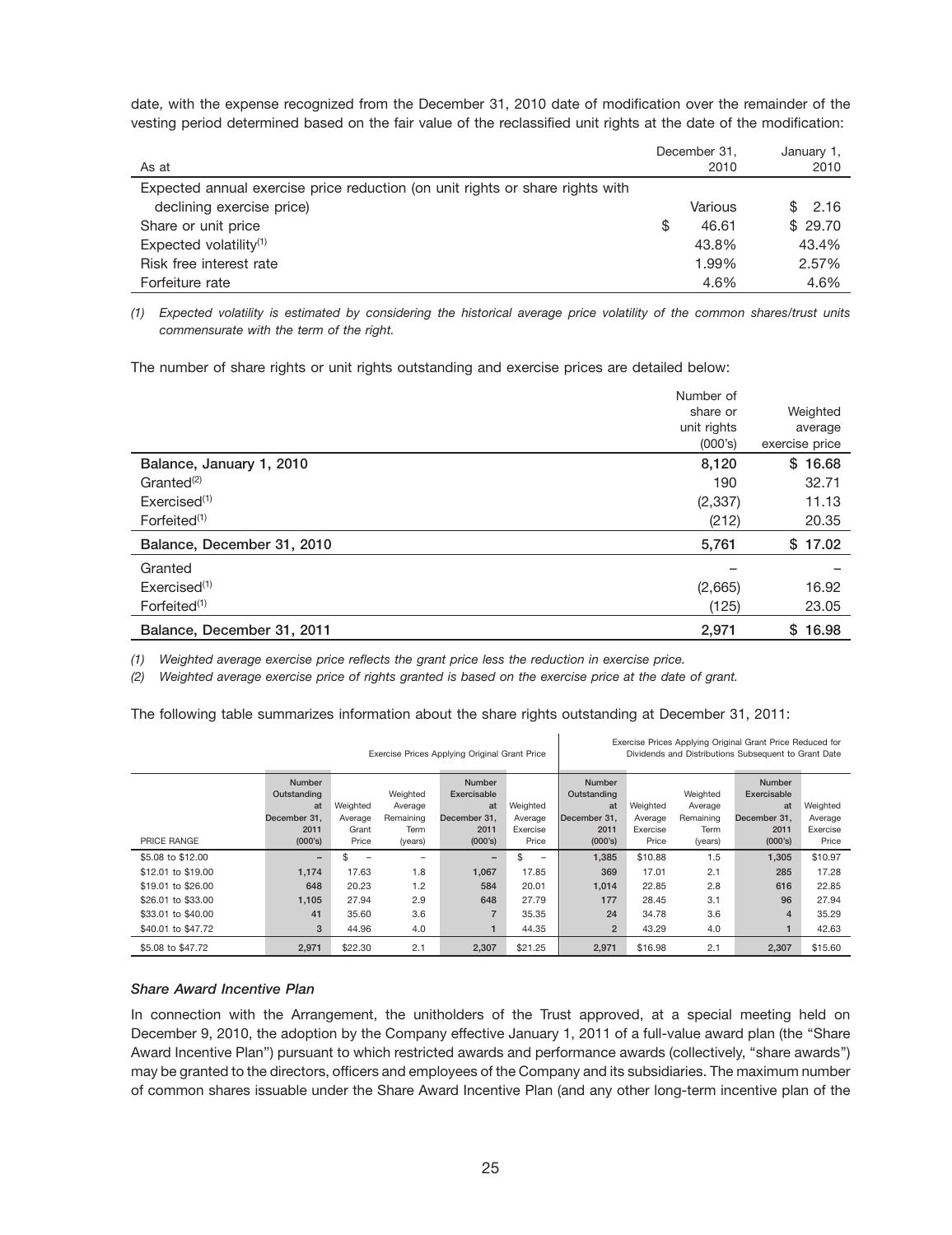Company, including the Share Rights Plan) shall not at any time exceed 10% of the then issued and outstanding common shares.

Each restricted award entitles the holder to be issued the number of common shares designated in the restricted award (plus dividend equivalents as described below) with such common shares to be issued as to one-third on each of the first, second and third anniversary dates of the date of grant. Each performance award entitles the holder to be issued as to one-third on each of the first, second and third anniversary dates of the date of grant the number of common shares designated in the performance award (plus dividend equivalents as described below) multiplied by a payout multiplier. The payout multiplier is dependent on the performance of the Company relative to pre-defined corporate performance measures for a particular period. In the case of both restricted and performance awards, the number of common shares to be issued on the applicable issue date is adjusted to account for the payment of dividends from the grant date to the applicable issue date.

The Company recorded compensation expense of \$18.2 million for the year ended December 31, 2011 and related to the share awards (year ended December 31, 2010 – \$nil).

The fair value of share awards is determined at the date of grant using the closing price of the common shares and, for performance awards, an estimated payout multiplier. The amount of compensation expense is reduced by an estimated forfeiture rate, which has been estimated at 4.6% of outstanding awards. Fluctuations in compensation expense may occur due to changes in estimating the outcome of the performance conditions. The estimated weighted average fair value for share awards is \$50.27 per restricted award and performance award granted during the year ended December 31, 2011 (no share awards were granted during the year ended December 31, 2010).

The number of share awards outstanding is detailed below:

|                                                | Number of  | Number of   | Number of |
|------------------------------------------------|------------|-------------|-----------|
|                                                | restricted | performance | share     |
|                                                | awards     | awards      | awards    |
|                                                | (000's)    | (000's)     | (000's)   |
| Balance, January 1, 2010 and December 31, 2010 |            |             |           |
| Granted                                        | 389        | 243         | 632       |
| Forfeited                                      | (24)       | (14)        | (38)      |
| Balance, December 31, 2011                     | 365        | 229         | 594       |

Under the terms of the Share Award Incentive Plan, the Compensation Committee of the Board of Directors of Baytex has the authority to approve the granting of share awards. The Compensation Committee's historical practice is to split the share award into two equal amounts, with 50% granted immediately and 50% granted six months subsequent to the initial grant date (with such grant being conditional on the grantee continuing to be employed by the Company or its subsidiaries on such date).

#### **18. NET INCOME PER SHARE AND PER TRUST UNIT**

Baytex calculates basic income per share and per trust unit based on the net income attributable to shareholders or unitholders and a weighted average number of shares or units outstanding during the period. Diluted income per share or trust unit amounts reflect the potential dilution that could occur if share rights or unit rights were exercised, share awards were converted and convertible debentures were converted. The treasury stock method is used to determine the dilutive effect of share rights or unit rights whereby any proceeds from the exercise of share rights or unit rights or other dilutive instruments and the amount of compensation expense, if any, attributed to future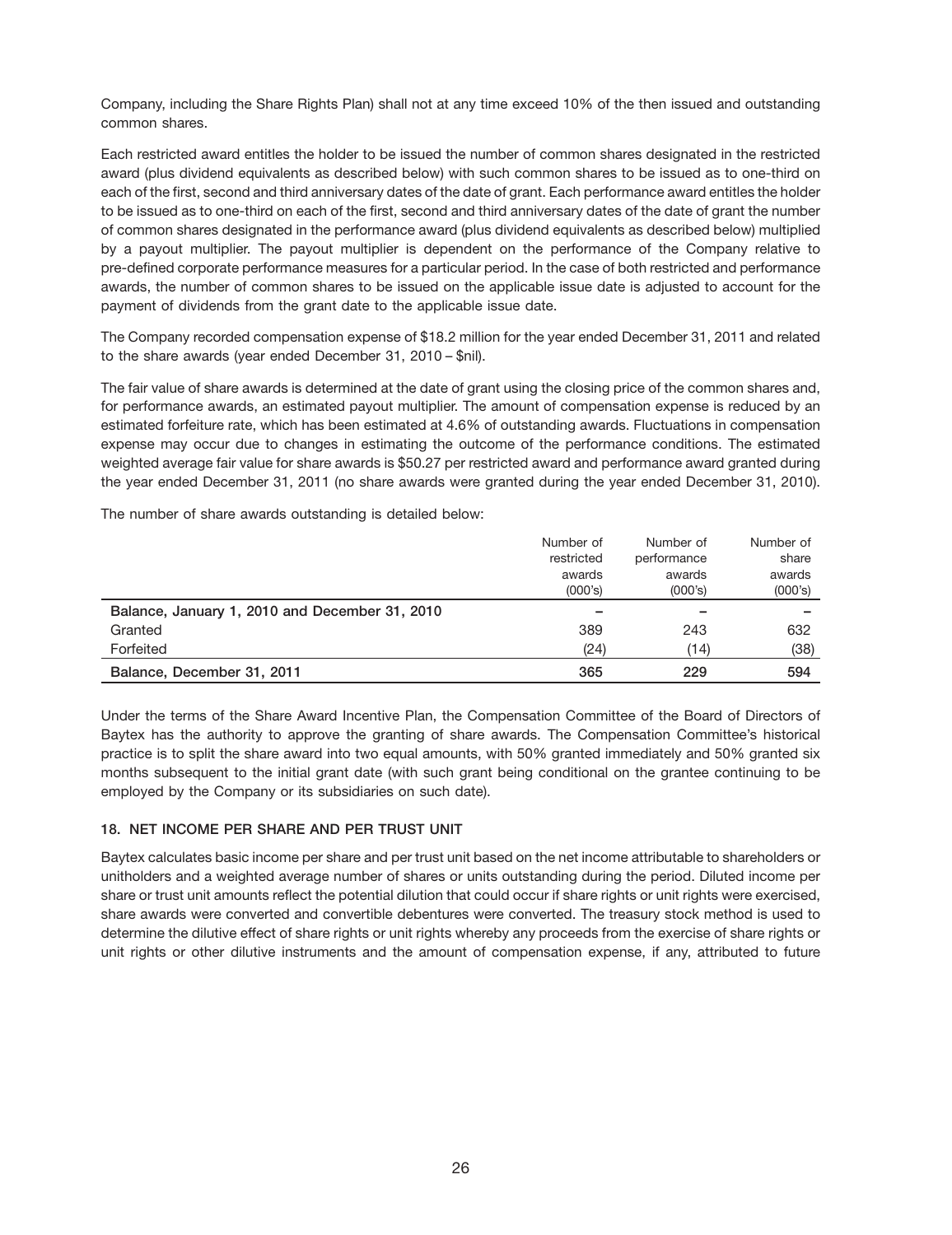services not yet recognized are assumed to be used to purchase common shares or trust units at the average market price during the periods.

|                           |    | Years Ended December 31 |         |          |            |    |         |         |    |            |
|---------------------------|----|-------------------------|---------|----------|------------|----|---------|---------|----|------------|
|                           |    |                         | 2011    |          |            |    |         | 2010    |    |            |
|                           |    |                         | Common  |          | <b>Net</b> |    |         | Trust   |    | <b>Net</b> |
|                           |    | <b>Net</b>              | shares  |          | income     |    | Net     | units   |    | income     |
|                           |    | income                  | (000's) |          | per share  |    | income  | (000's) |    | per unit   |
| Net income – basic        | S. | 217,432                 | 115,960 | <b>S</b> | 1.88       | \$ | 231,615 | 111,450 | \$ | 2.08       |
| Dilutive effect of share  |    |                         |         |          |            |    |         |         |    |            |
| rights or unit rights     |    |                         | 2,643   |          |            |    |         | 3,304   |    |            |
| Dilutive effect of share  |    |                         |         |          |            |    |         |         |    |            |
| awards                    |    |                         | 318     |          |            |    |         |         |    |            |
| Conversion of convertible |    |                         |         |          |            |    |         |         |    |            |
| debentures                |    |                         |         |          |            |    | 297     | 397     |    |            |
| Net income – diluted      | S. | 217,432                 | 118,921 | <b>S</b> | 1.83       | \$ | 231.912 | 115.151 | \$ | 2.01       |

For the year ended December 31, 2011, nil share rights (year ended December 31, 2010 – 0.1 million unit rights) were excluded in calculating the weighted average number of diluted common shares outstanding as they were anti-dilutive.

## **19. INCOME TAXES**

The provision for (recovery of) income taxes has been computed as follows:

|                                                                                         | Years Ended December 31 |     |            |
|-----------------------------------------------------------------------------------------|-------------------------|-----|------------|
|                                                                                         | 2011                    |     | 2010       |
| Net income before income taxes                                                          | \$<br>269,573           | \$  | 107,375    |
| Expected income taxes at the statutory rate of $26.95\%$ (2010 – 28.49%) <sup>(1)</sup> | 72,650                  |     | 30,591     |
| Increase (decrease) in income taxes resulting from:                                     |                         |     |            |
| Net income of the Trust prior to the Arrangement                                        |                         |     | (69, 342)  |
| Non-taxable portion of foreign exchange loss (gain)                                     | 1,580                   |     | (1, 333)   |
| Non-deductible (taxable) items                                                          |                         |     | (2,854)    |
| Share-based or unit-based compensation                                                  | 9,120                   |     | 26,838     |
| Effect of change in income tax rates                                                    | (9,902)                 |     | 11,132     |
| Effect of rate adjustments for foreign jurisdictions                                    | (3, 464)                |     | (3,730)    |
| Effect of change in opening tax pool balances                                           | (14, 740)               |     | (5,740)    |
| Effect of change in valuation allowance                                                 | (1,770)                 |     |            |
| Deferred credit <sup>(2)</sup>                                                          |                         |     | (109, 800) |
| Other                                                                                   | (1, 333)                |     | (2)        |
| Deferred income tax expense (recovery)                                                  | 52,141<br>S             | \$. | (124, 240) |

*(1) The change in statutory rate is related to a legislated reduction in the Canadian Federal corporate income tax rate and changes in the provincial apportionment of income.*

*(2) In May 2010, Baytex acquired a number of private entities for use in its internal financing structure for approximately \$38.0 million. The transaction resulted in the recognition of a future income tax asset of approximately \$147.8 million with a corresponding deferred credit of \$109.8 million recognized under previous GAAP, reflecting the difference between the future income tax asset recognized on the transaction and the cash paid. Under IFRS, the deferred credit is derecognized through net income as a deferred income tax recovery.*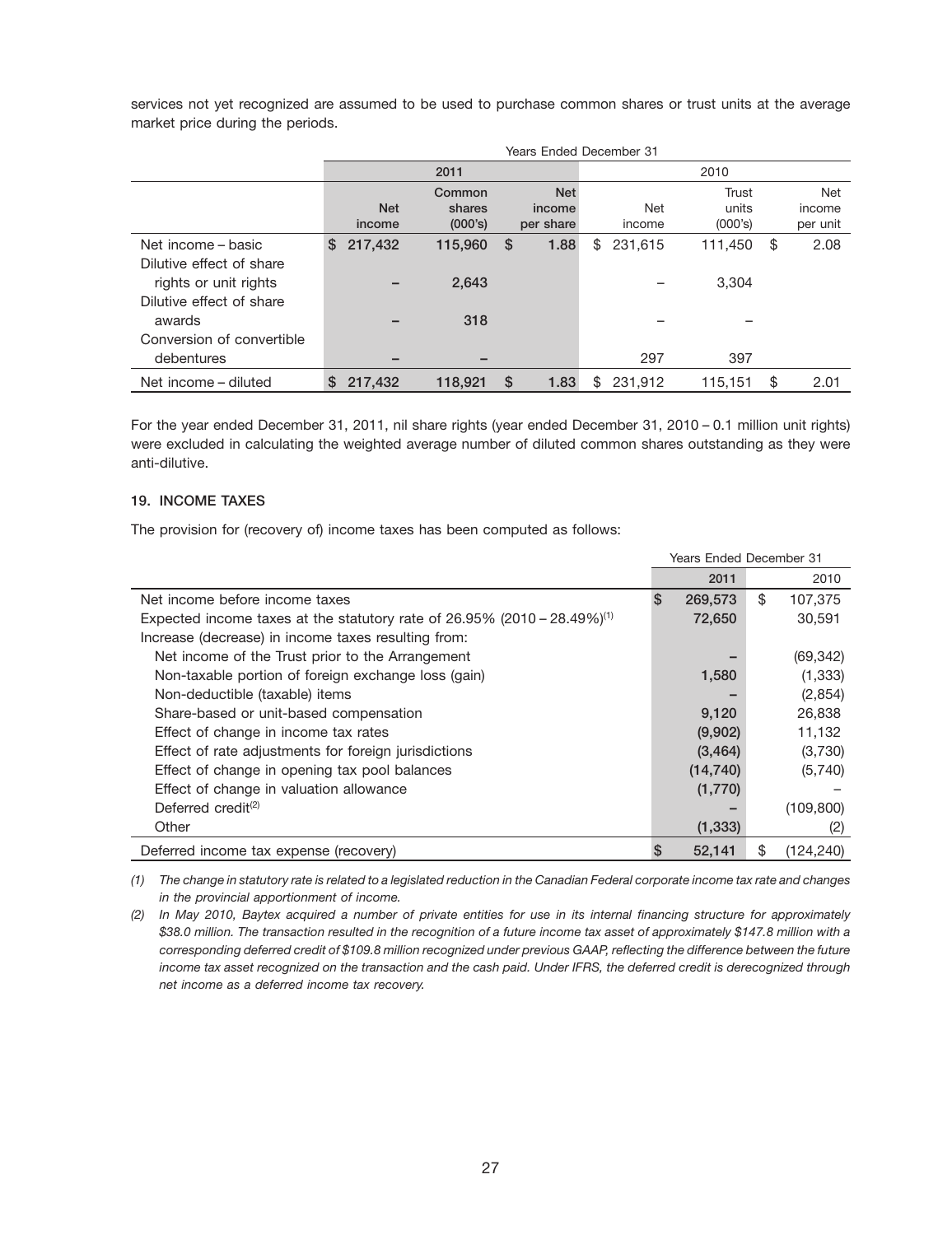The components of the net deferred income tax liability are as follows:

|                                                     | December 31.  | December 31.   | January 1,      |
|-----------------------------------------------------|---------------|----------------|-----------------|
| As at                                               | 2011          | 2010           | 2010            |
| Deferred income tax liabilities:                    |               |                |                 |
| Petroleum and natural gas properties                | \$ (280, 118) | \$ (224, 923)  | \$(196, 118)    |
| Financial derivatives                               |               | (4, 463)       | (9, 432)        |
| Partnership deferral                                | (86,019)      | (52, 327)      | (2,921)         |
| Other                                               | (2,700)       | (5,025)        | (3,875)         |
| Deferred income tax assets:                         |               |                |                 |
| Asset retirement obligations                        | 55,038        | 43,339         | 36,446          |
| Financial derivatives                               | 7.362         | 7.870          | 1.789           |
| Non-capital losses                                  | 219,874       | 227.149        | 13.185          |
| Finance costs                                       | 3,479         | 1,867          | 1,996           |
| Net deferred income tax liability <sup>(1)(2)</sup> | S<br>(83,084) | \$<br>(6, 513) | (158,930)<br>\$ |

*(1) Non-capital loss carry-forwards totaled \$803.1 million (December 31, 2010 – \$842.3 million, January 1, 2010 – \$48.4 million) and expire from 2014 to 2031.*

*(2) Baytex has recognized a net deferred tax asset of \$10.3M relating to its US subsidiary. The Company has reviewed the reserves report, undeveloped land holdings and budget forecasts for this subsidiary and has determined that it is probable that future taxable profits will be sufficient to utilize the deductible temporary differences.*

A continuity of the net deferred income tax liability is detailed in the following tables:

|                                   | Recognized      |                | Acquired in     |               |               |
|-----------------------------------|-----------------|----------------|-----------------|---------------|---------------|
|                                   | January 1,      | in Net         | <b>Business</b> |               | December 31.  |
| As at                             | 2010            | Income         | Combination     | Other         | 2010          |
| Deferred income tax liabilities:  |                 |                |                 |               |               |
| Petroleum and natural gas         |                 |                |                 |               |               |
| properties                        | \$(196, 118)    | \$<br>(19,641) | \$<br>(9, 164)  | \$            | \$ (224, 923) |
| <b>Financial derivatives</b>      | (9,432)         | 4.969          |                 |               | (4, 463)      |
| Partnership deferral              | (2,921)         | (49, 406)      |                 |               | (52, 327)     |
| Other                             | (3,875)         | (1,009)        |                 | (141)         | (5,025)       |
| Deferred income tax assets:       |                 |                |                 |               |               |
| Asset retirement obligations      | 36,446          | 6.341          | 552             |               | 43,339        |
| Financial derivatives             | 1,789           | 6,081          |                 |               | 7,870         |
| Non-capital losses                | 13.185          | 175.964        | 38,000          |               | 227,149       |
| Finance costs                     | 1.996           | 941            |                 | (1,070)       | 1,867         |
| Net deferred income tax liability | (158.930)<br>\$ | 124.240<br>\$  | 29,388<br>\$    | \$<br>(1,211) | (6, 513)<br>S |

|                                   |                | Recognized      | Acquired in     |           |               |
|-----------------------------------|----------------|-----------------|-----------------|-----------|---------------|
|                                   | January 1,     | in Net          | <b>Business</b> |           | December 31,  |
| As at                             | 2011           | Income          | Combination     | Other     | 2011          |
| Deferred income tax liabilities:  |                |                 |                 |           |               |
| Petroleum and natural gas         |                |                 |                 |           |               |
| properties                        | \$ (224, 923)  | \$<br>(25, 724) | (25,059)<br>\$  | \$        | \$ (275,706)  |
| Financial derivatives             | (4, 463)       | 4.463           |                 |           |               |
| Partnership deferral              | (52, 327)      | (33,692)        |                 |           | (86,019)      |
| Other                             | (5,025)        | 2,213           |                 | 112       | (2,700)       |
| Deferred income tax assets:       |                |                 |                 |           |               |
| Asset retirement obligations      | 43,339         | 11,182          | 517             |           | 55,038        |
| Financial derivatives             | 7.870          | (508)           |                 |           | 7,362         |
| Non-capital losses                | 227,149        | (11,687)        |                 |           | 215,462       |
| Finance costs                     | 1,867          | 1,612           |                 |           | 3.479         |
| Net deferred income tax liability | \$<br>(6, 513) | (52, 141)<br>S  | (24, 542)<br>\$ | \$<br>112 | (83,084)<br>S |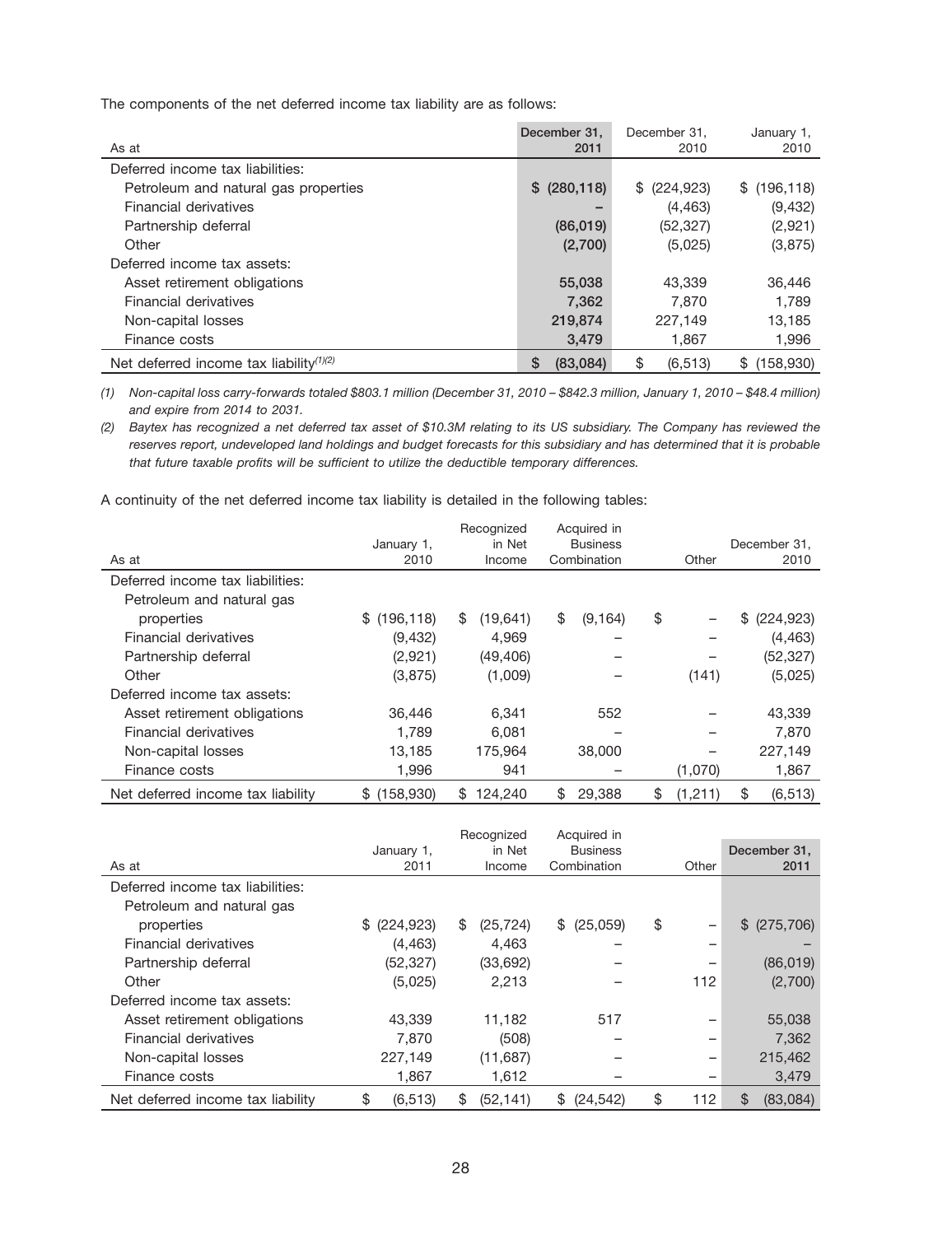## **20. REVENUES**

|                                    | <b>Years Ended December 31</b> |             |  |
|------------------------------------|--------------------------------|-------------|--|
|                                    | 2011                           | 2010        |  |
| Petroleum and natural gas revenues | \$1,305,814                    | \$1,003,295 |  |
| Royalty charges                    | (212, 172)                     | (170, 844)  |  |
| Royalty income                     | 3.000                          | 1.841       |  |
| Revenues, net of royalties         | \$1,096,642                    | 834.292     |  |

## **21. FINANCING COSTS**

Baytex incurred financing costs on its outstanding liabilities as follows:

|                                           | <b>Years Ended December 31</b> |              |  |
|-------------------------------------------|--------------------------------|--------------|--|
|                                           | 2011                           | 2010         |  |
| Bank loan and other                       | 12.489<br>S                    | 12,547<br>\$ |  |
| Long-term debt                            | 22,935                         | 14,198       |  |
| Accretion on asset retirement obligations | 6,185                          | 5,862        |  |
| Convertible debentures                    | -                              | 320          |  |
| Debt financing costs                      | 3.002                          | 1,643        |  |
| Financing costs                           | 44.611<br>S.                   | 34,570<br>\$ |  |

## **22. SUPPLEMENTAL INFORMATION**

#### *Change in Non-Cash Working Capital Items*

|                                                 | <b>Years Ended December 31</b> |           |    |           |
|-------------------------------------------------|--------------------------------|-----------|----|-----------|
|                                                 |                                | 2011      |    | 2010      |
| Trade and other receivables                     | S                              | (55, 159) | \$ | (14, 638) |
| Crude oil inventory                             |                                | 905       |    | (418)     |
| Trade and other payables                        |                                | 40,992    |    | (2,678)   |
| Foreign exchange                                |                                | (180)     |    | 74        |
|                                                 | S                              | (13, 442) | \$ | (17,660)  |
| Changes in non-cash working capital related to: |                                |           |    |           |
| Operating activities                            | S                              | (10, 889) | \$ | (11, 704) |
| Investing activities                            |                                | (2, 553)  |    | (5,956)   |
|                                                 | S                              | (13, 442) | \$ | (17,660)  |

# *Foreign Exchange*

|                                         | Years Ended December 31 |       |    |          |
|-----------------------------------------|-------------------------|-------|----|----------|
|                                         |                         | 2011  |    | 2010     |
| Unrealized foreign exchange loss (gain) |                         | 8.490 | \$ | (8,999)  |
| Realized foreign exchange gain          |                         | (656) |    | (149)    |
| Foreign exchange loss (gain)            |                         | 7.834 |    | (9, 148) |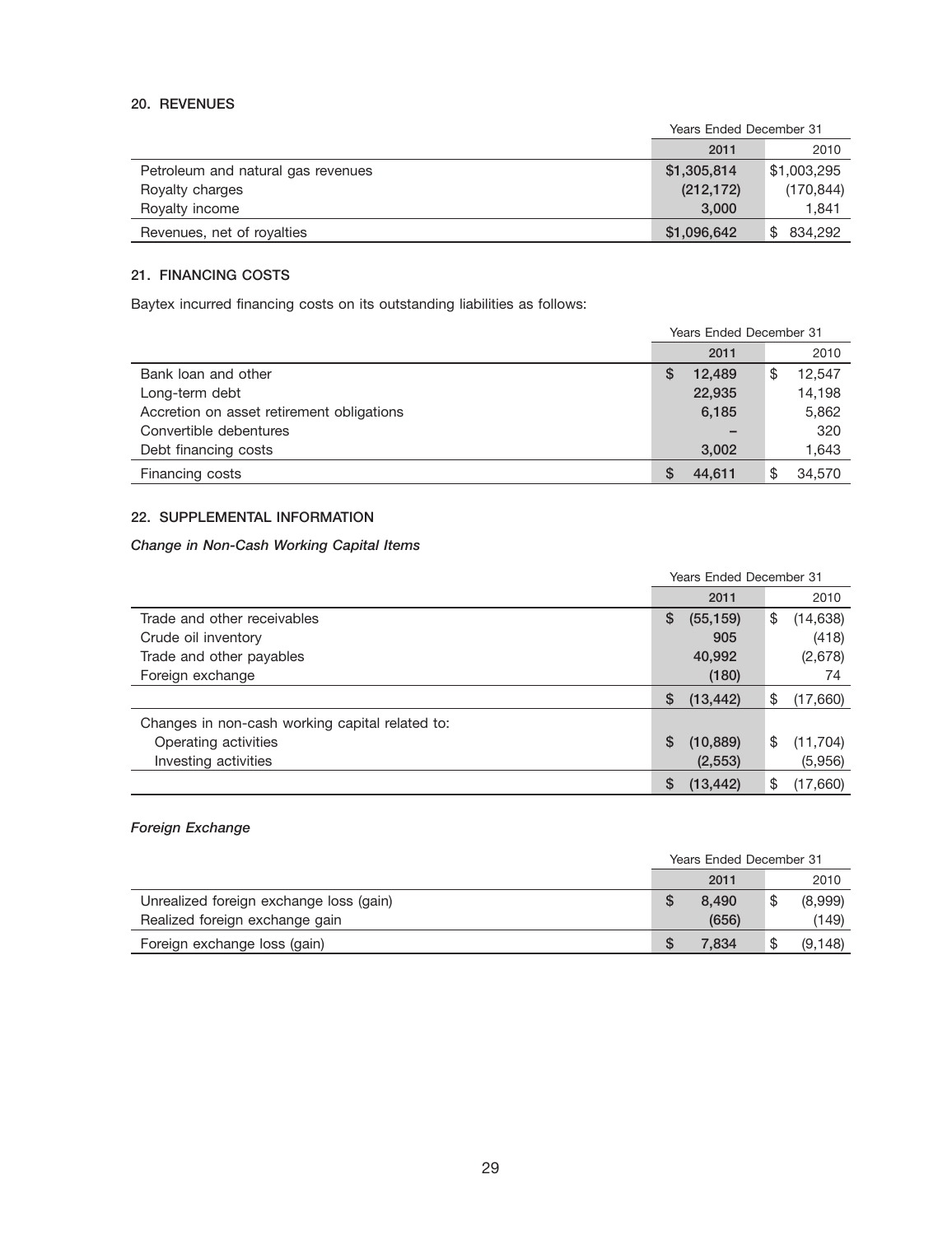#### *Income Statement Presentation*

The following table details the amount of total employee compensation costs included in the production and operating expense and general and administrative expense.

|                                   | Years Ended December 31 |        |  |        |
|-----------------------------------|-------------------------|--------|--|--------|
|                                   |                         | 2011   |  | 2010   |
| Production and operating          |                         | 6.457  |  | 5.675  |
| General and administrative        |                         | 25,529 |  | 24,400 |
| Total employee compensation costs |                         | 31.986 |  | 30.075 |

#### **23. FINANCIAL INSTRUMENTS AND RISK MANAGEMENT**

The Company's financial assets and liabilities are comprised of cash, trade and other receivables, trade and other payables, dividends or distributions payable to shareholders or unitholders, bank loan, financial derivatives, long-term debt and convertible debentures.

#### *Categories of Financial Instruments*

The estimated fair values of the financial instruments have been determined based on the Company's assessment of available market information. These estimates may not necessarily be indicative of the amounts that could be realized or settled in a market transaction. The fair values of financial instruments, other than bank loan and long-term debt, are equal to their carrying amounts due to the short-term maturity of these instruments. The fair value of the bank loan approximates its carrying value as it is at a market rate of interest. The fair value of the long-term debt is based on the trading value of the debentures.

#### *Fair Value of Financial Instruments*

Baytex classifies the fair value of financial instruments according to the following hierarchy based on the amount of observable inputs used to value the instruments:

- Level 1: Values based on unadjusted quoted prices in active markets that are accessible at the measurement date for identical assets or liabilities.
- Level 2: Values based on quoted prices in markets that are not active or model inputs that are observable either directly or indirectly for substantially the full term of the asset or liability.
- Level 3: Values based on prices or valuation techniques that require inputs that are both unobservable and significant to the overall fair value measurement.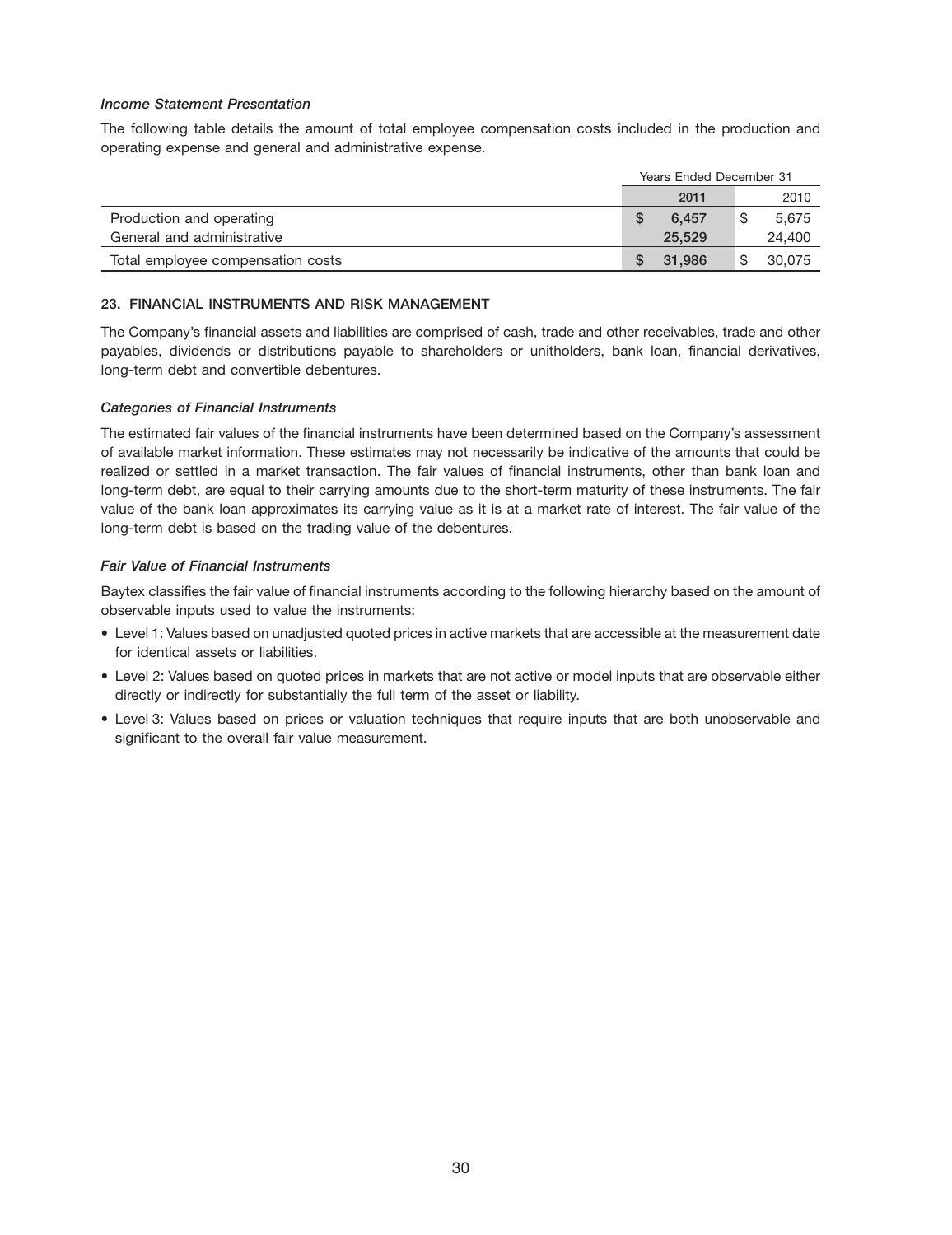The carrying value and fair value of the Company's financial instruments carried on the consolidated statements of financial position are classified into the following categories:

|                                                                                                                   |                   | December 31, 2011<br>December 31, 2010 |                   |                   | January 1, 2010   |                 |                                               |
|-------------------------------------------------------------------------------------------------------------------|-------------------|----------------------------------------|-------------------|-------------------|-------------------|-----------------|-----------------------------------------------|
| As at                                                                                                             | Carrying<br>Value | <b>Fair Value</b>                      | Carrying<br>Value | <b>Fair Value</b> | Carrying<br>Value | Fair Value      | <b>Fair Value</b><br>Measurement<br>Hierarchy |
| <b>Financial Assets</b>                                                                                           |                   |                                        |                   |                   |                   |                 |                                               |
| <b>FVTPL</b>                                                                                                      |                   |                                        |                   |                   |                   |                 |                                               |
| Cash                                                                                                              | \$<br>7.847       | \$<br>7.847                            | \$                | \$                | \$<br>10.177      | 10.177<br>\$    | Level 1                                       |
| Derivatives                                                                                                       | 11,059            | 11,059                                 | 16,543            | 16,543            | 31,994            | 31,994          | Level 2                                       |
| <b>Total FVTPL</b>                                                                                                | 18,906<br>\$      | 18,906<br>\$                           | \$<br>16,543      | \$<br>16,543      | \$<br>42,171      | \$<br>42,171    |                                               |
| Loans and receivables<br>Trade and other<br>receivables                                                           | \$206,951         | \$206,951                              | \$151,792         | \$151,792         | \$137,154         | \$137,154       |                                               |
|                                                                                                                   |                   |                                        |                   |                   |                   |                 |                                               |
| Total loans and receivables                                                                                       | \$206,951         | \$206,951                              | \$151,792         | \$151,792         | \$137,154         | \$137,154       |                                               |
| <b>Financial Liabilities</b>                                                                                      |                   |                                        |                   |                   |                   |                 |                                               |
| <b>FVTPL</b>                                                                                                      |                   |                                        |                   |                   |                   |                 |                                               |
| Derivatives                                                                                                       | (39,990)<br>\$    | (39,990)<br>\$                         | (29, 171)<br>\$   | (29, 171)<br>\$   | (13, 422)<br>\$   | (13, 422)<br>\$ | Level 2                                       |
| <b>Total FVTPL</b>                                                                                                | \$<br>(39,990)    | \$<br>(39,990)                         | \$<br>(29, 171)   | \$<br>(29, 171)   | \$<br>(13, 422)   | \$<br>(13, 422) |                                               |
| Other financial liabilities<br>Trade and other payables<br>Dividends or distributions<br>payable to shareholders/ | \$ (225,831)      | \$ (225,831)                           | \$ (183, 314)     | \$ (183, 314)     | \$ (186, 516)     | \$ (186, 516)   |                                               |
| unitholders                                                                                                       | (25,936)          | (25,936)                               | (22, 742)         | (22, 742)         | (19,674)          | (19, 674)       |                                               |
| Bank loan                                                                                                         | (311,960)         | (311,960)                              | (303, 773)        | (303, 773)        | (265,088)         | (265,088)       |                                               |
| Convertible debentures                                                                                            |                   |                                        |                   |                   | (7, 736)          | (7, 736)        |                                               |
| Long-term debt                                                                                                    | (297, 731)        | (314, 201)                             | (146, 893)        | (163, 875)        | (146, 498)        | (162, 750)      |                                               |
| Total other financial liabilities                                                                                 | \$ (861, 458)     | \$ (877,928)                           | \$ (656, 722)     | \$ (673, 704)     | \$ (625, 512)     | \$ (641, 764)   |                                               |

There were no transfers between Level 1 and 2 in the period.

## *Financial Risk*

Baytex is exposed to a variety of financial risks, including market risk, liquidity risk and credit risk. The Company monitors and, when appropriate, utilizes derivative contracts to manage its exposure to these risks. The Company does not enter into derivative contracts for speculative purposes.

#### *Market Risk*

Market risk is the risk that the fair value or future cash flows of financial assets or liabilities will fluctuate due to movements in market prices. Market risk is comprised of foreign currency risk, interest rate risk and commodity price risk.

#### **Foreign currency risk**

Baytex is exposed to fluctuations in foreign currency as a result of the U.S. dollar portion of its bank loan, its Series B senior unsecured debentures, crude oil sales based on U.S. dollar indices and commodity contracts that are settled in U.S. dollars. The Company's net income and cash flow will therefore be impacted by fluctuations in foreign exchange rates.

To manage the impact of currency exchange rate fluctuations, the Company may enter into agreements to fix the Canada–U.S. exchange rate.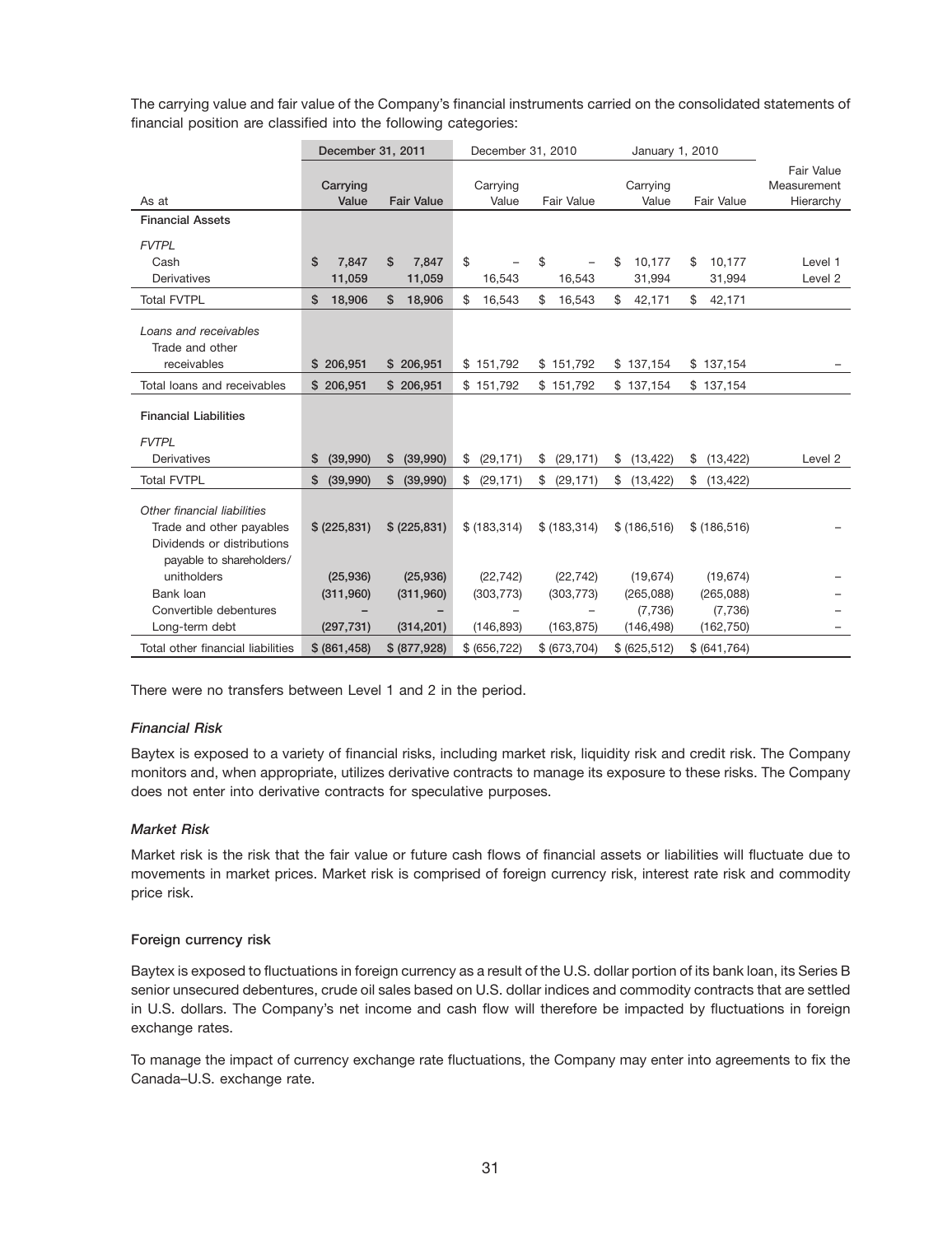At December 31, 2011, the Company had in place the following currency derivative contracts:

| Type                         | Period                         | Amount per month | Sales Price       | Reference |
|------------------------------|--------------------------------|------------------|-------------------|-----------|
| Monthly forward spot sale    | June 2010 to June 2012         | US\$1.00 million | 1.0250            | (1)       |
| Monthly forward spot sale    | January 2011 to June 2012      | US\$3.00 million | 1.0622            | (1)       |
| Monthly forward spot sale    | January 2011 to August 2012    | US\$1.00 million | 1.0565            | (1)       |
| Monthly forward spot sale    | January 2011 to September 2012 | US\$1.50 million | 1.0553            | (1)       |
| Monthly forward spot sale    | November 2011 to October 2013  | US\$1.00 million | 1.0433            | (1)       |
| Monthly forward spot sale    | Calendar 2012                  | US\$6.25 million | 1.0084            | (2)       |
| Monthly average rate forward | Calendar 2012                  | US\$1.25 million | 1.0209            | (2)       |
| Monthly spot collar          | Calendar 2012                  | US\$0.75 million | $0.9524 - 1.0503$ | (1)       |
| Monthly spot collar          | Calendar 2012                  | US\$0.25 million | $1.0200 - 1.0700$ | (1)       |
| Monthly average collar       | Calendar 2012                  | US\$0.25 million | $0.9700 - 1.0310$ | (1)       |
| Monthly average collar       | Calendar 2012                  | US\$0.50 million | $0.9750 - 1.0305$ | (1)       |
| Monthly average collar       | Calendar 2012                  | US\$0.75 million | $1.0225 - 1.0425$ | (1)       |
| Monthly average collar       | Calendar 2012                  | US\$0.25 million | 1.0295 - 1.0545   | (1)       |
| Monthly forward spot sale    | Calendar 2013                  | US\$4.50 million | 1.0007            | (2)       |
| Monthly average rate forward | Calendar 2013                  | US\$0.25 million | 1.0023            | (1)       |
| Monthly average collar       | Calendar 2013                  | US\$0.25 million | $0.9700 - 1.0310$ | (1)       |

*(1) Actual contract rate (CAD/USD).*

*(2) Based on the weighted average contract rates (CAD/USD).*

The following table demonstrates the effect of movements in the Canadian – United States exchange rate on net income before income taxes and comprehensive income due to changes in the fair value of the currency swaps as well as gains and losses on the revaluation of U.S. dollar denominated monetary assets and liabilities at December 31, 2011.

| \$0.01 Increase (Decrease) in CAD/USD                             |               |  |
|-------------------------------------------------------------------|---------------|--|
|                                                                   | Exchange Rate |  |
| Loss (gain) on currency derivative contracts                      | 1.648         |  |
| Loss (gain) on other monetary assets/liabilities                  | 2.954         |  |
| Impact on net income before income taxes and comprehensive income | 4.602         |  |

The carrying amounts of the Company's U.S. dollar denominated monetary assets and liabilities at the reporting date are as follows:

|             |                      | Assets               |                    | Liabilities          |                      |                    |  |
|-------------|----------------------|----------------------|--------------------|----------------------|----------------------|--------------------|--|
|             | December 31,<br>2011 | December 31.<br>2010 | January 1.<br>2010 | December 31.<br>2011 | December 31.<br>2010 | January 1,<br>2010 |  |
| U.S. dollar |                      |                      |                    |                      |                      |                    |  |
| denominated | US\$107.138          | US\$72,663           | US\$67,389         | US\$402.979          | US\$230,878          | US\$198,690        |  |

Subsequent to December 31, 2011, Baytex added the following currency contracts:

| Type                         | Period                     | Amount per month | Sales Price       | Reference |
|------------------------------|----------------------------|------------------|-------------------|-----------|
| Monthly spot collar          | Calendar 2012              | US\$1.00 million | $0.9800 - 1.0722$ |           |
| Monthly spot collar          | Calendar 2012              | US\$1.00 million | $0.9900 - 1.0720$ |           |
| Monthly spot collar          | Calendar 2012              | US\$0.50 million | $0.9900 - 1.0785$ | (1)       |
| Monthly spot collar          | June 2012 to December 2012 | US\$1.00 million | $0.9800 - 1.0720$ | (1)       |
| Monthly average rate forward | January 2012 to June 2012  | US\$1.00 million | 1.0500            | (1)(2)    |

*(1) Actual contract rate (CAD/USD).*

*(2) Counterparty has the option to extend the term of the contract for an additional six months.*

#### **Interest rate risk**

The Company's interest rate risk arises from its floating rate bank credit facilities. As at December 31, 2011, \$312.0 million of the Company's total debt is subject to movements in floating interest rates. A change of 100 basis points in interest rates would impact net income before taxes for the year ended December 31, 2011 by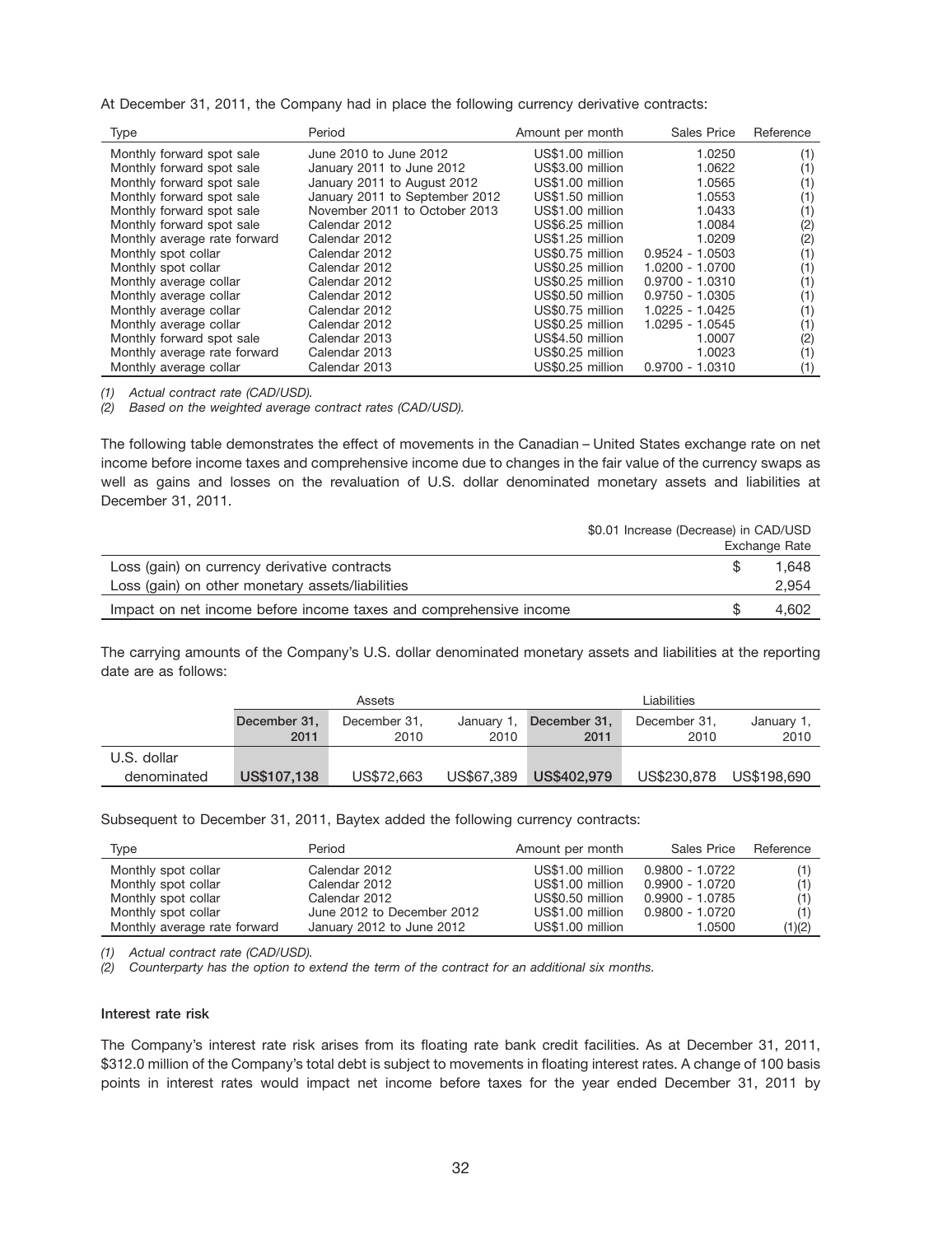approximately \$3.4 million. Baytex uses a combination of short-term and long-term debt to finance operations. The bank loan is typically at floating rates of interest and long-term debt is typically at fixed rates of interest.

| Type              | Period                | Notional<br><b>Principal Amount</b> | Fixed<br>interest rate | Floating<br>rate index |
|-------------------|-----------------------|-------------------------------------|------------------------|------------------------|
| Swap – pay fixed, | September 27, 2011 to | US\$90.0 million                    | 4.06%                  | 3-month LIBOR          |
| receive floating  | September 27, 2014    |                                     |                        |                        |
| Swap – pay fixed, | September 25, 2012 to | US\$90.0 million                    | 4.39%                  | 3-month LIBOR          |
| received floating | September 25, 2014    |                                     |                        |                        |

As at December 31, 2011, Baytex had the following interest rate swap financial derivative contracts:

When assessing the potential impact of forward interest rate changes on financial derivative contracts outstanding as at December 31, 2011, an increase of 100 basis points would decrease the unrealized loss at December 31, 2011 by \$4.2 million, while a decrease of 100 basis points would increase the unrealized loss at December 31, 2011 by \$3.3 million.

#### **Commodity Price Risk**

Baytex monitors and, when appropriate, utilizes financial derivative contracts or physical delivery contracts to manage the risk associated with changes in commodity prices. The use of derivative instruments is governed under formal policies and is subject to limits established by the Board of Directors of Baytex. Under the Company's risk management policy, financial derivatives are not to be used for speculative purposes.

When assessing the potential impact of oil price changes on the financial derivative contracts outstanding as at December 31, 2011, a 10% increase would increase the unrealized loss at December 31, 2011 by \$43.2 million, while a 10% decrease would decrease the unrealized loss at December 31, 2011 by \$43.2 million.

When assessing the potential impact of natural gas price changes on the financial derivative contracts outstanding as at December 31, 2011, a 10% increase would increase the unrealized loss at December 31, 2011 by \$1.1 million, while a 10% decrease would decrease the unrealized loss at December 31, 2011 by \$1.0 million.

## *Financial Derivative Contracts*

At December 31, 2011, Baytex had the following financial derivative contracts:

| Oil                | Period                   | Volume      | Price/Unit <sup>(1)</sup> | Index      |
|--------------------|--------------------------|-------------|---------------------------|------------|
| Fixed – Sell       | January to March 2012    | 1.750 bbl/d | US\$93.83                 | WTI        |
| Fixed – Sell       | January to June 2012     | 3.600 bbl/d | US\$100.59                | WTI        |
| <b>Time Spread</b> | January to December 2012 | 500 bbl/d   | Dec 2014 plus US\$3.25    | <b>WTI</b> |
| <b>Time Spread</b> | January to December 2012 | 500 bbl/d   | Dec 2014 plus US\$0.65    | <b>WTI</b> |
| Fixed – Sell       | Calendar 2012            | 7,450 bbl/d | US\$93.44                 | WTI        |
| Price collar       | Calendar 2012            | $400$ bbl/d | US\$98.00 - 104.52        | WTI        |
| Price collar       | Calendar 2012            | 300 bbl/d   | US\$100.00 - 104.90       | WTI        |
| Price collar       | Calendar 2012            | $200$ bbl/d | US\$97.50 - 104.25        | WTI        |
| Price collar       | Calendar 2012            | 300 bbl/d   | US\$100.00 - 105.92       | WTI        |
| Fixed – Buy        | Calendar 2012            | $200$ bbl/d | US\$102.50                | WTI        |
| Fixed - Buy        | January to June 2013     | $250$ bbl/d | US\$102.07                | WTI        |
| Fixed – Buy        | July to December 2013    | 350 bbl/d   | US\$101.70                | WTI        |
| Fixed - Buy        | Calendar 2014            | 380 bbl/d   | US\$101.06                | WTI        |

*(1) Based on the weighted average price/unit for the remainder of the contract.*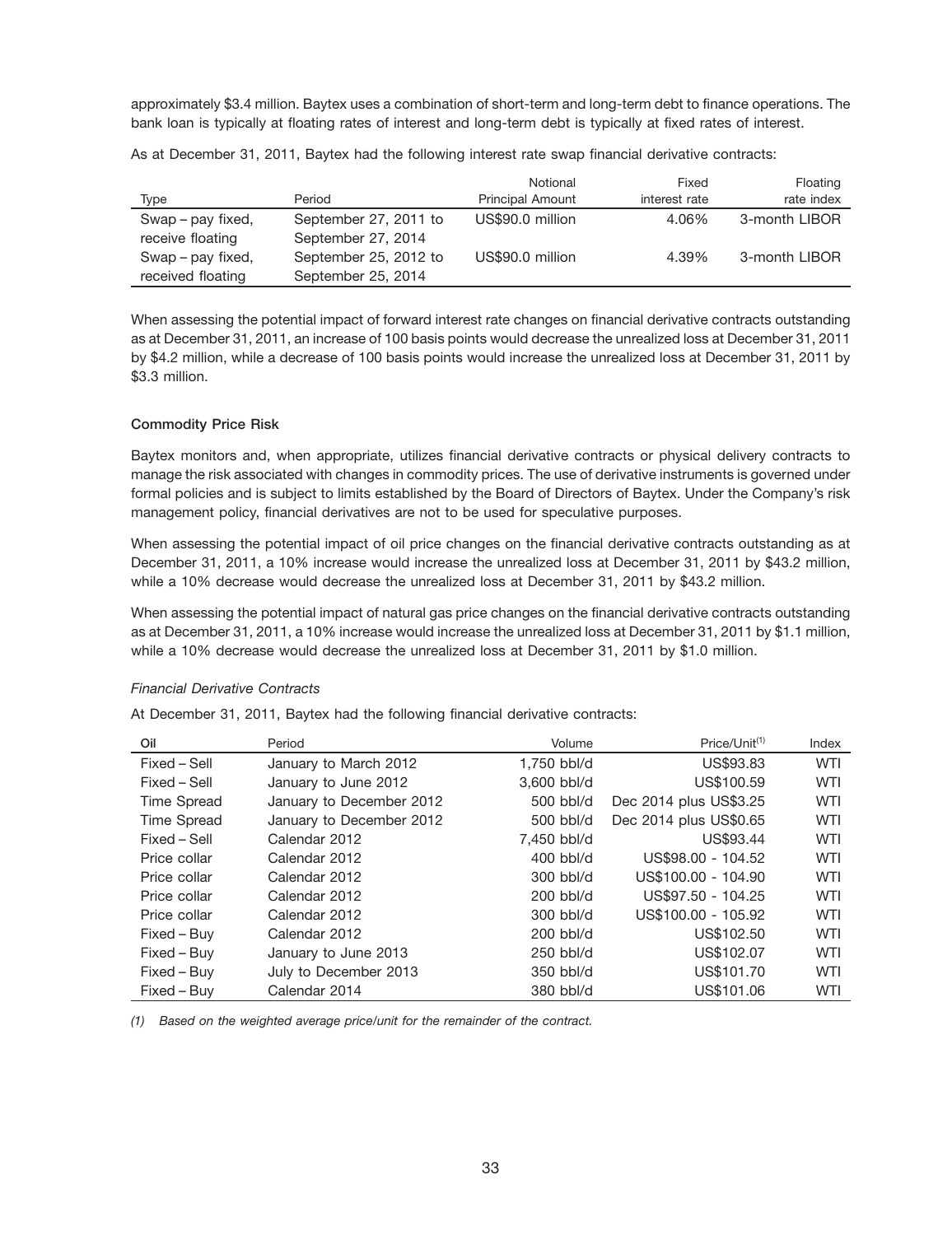| Natural Gas  | Period               | Volume          | $Price/Unit^{(1)}$   | Index        |
|--------------|----------------------|-----------------|----------------------|--------------|
| Basis swap   | January to June 2012 | 1.000 mmBtu/d   | NYMEX less US\$0.328 | <b>AECO</b>  |
| Basis swap   | Calendar 2012        | 1.000 mmBtu/d   | NYMEX less US\$0.390 | <b>AECO</b>  |
| Basis swap   | Calendar 2012        | 1.000 mmBtu/d   | NYMEX less US\$0.370 | <b>AECO</b>  |
| Basis swap   | Calendar 2012        | $1.000$ mmBtu/d | NYMEX less US\$0.450 | <b>AECO</b>  |
| Basis swap   | Calendar 2012        | 1.000 mmBtu/d   | NYMEX less US\$0.430 | <b>AECO</b>  |
| Basis swap   | Calendar 2012        | 1.000 mmBtu/d   | NYMEX less US\$0.410 | <b>AECO</b>  |
| Basis swap   | Calendar 2012        | 1.500 mmBtu/d   | NYMEX less US\$0.490 | <b>AECO</b>  |
| Basis swap   | Calendar 2012        | 1.000 mmBtu/d   | NYMEX less US\$0.515 | <b>AECO</b>  |
| Basis swap   | Calendar 2012        | 2.000 mmBtu/d   | NYMEX less US\$0.520 | <b>AECO</b>  |
| Basis swap   | Calendar 2012        | 2.500 mmBtu/d   | NYMEX less US\$0.530 | <b>AECO</b>  |
| Sold call    | Calendar 2012        | 6,000 mmBtu/d   | US\$5.25             | <b>NYMEX</b> |
| Fixed – Sell | Calendar 2012        | 7.000 mmBtu/d   | US\$5.07             | <b>NYMEX</b> |

*(1) Based on the weighted average price/unit for the remainder of the contract.*

Financial derivatives are marked-to-market at the end of each reporting period, with the following reflected in the consolidated statements of income and comprehensive income:

|                                               | Years Ended December 31 |              |  |
|-----------------------------------------------|-------------------------|--------------|--|
|                                               | 2011                    | 2010         |  |
| Realized loss (gain) on financial derivatives | \$1.864                 | \$ (48, 129) |  |
| Unrealized loss on financial derivatives      | 16.166                  | 43.312       |  |
| Loss (gain) on financial derivatives          | \$18,030                | \$(4,817)    |  |

Included in unrealized gain on financial derivatives is a loss of \$5.1 million for the year ended December 31, 2010, respectively (\$nil for year ended December 31, 2011) relating to the conversion feature of the convertible debentures.

Subsequent to December 31, 2011, Baytex added the following financial derivative contracts:

| Oil          | Period                               | Volume      | Price/Unit <sup>(1)</sup> | Index      |
|--------------|--------------------------------------|-------------|---------------------------|------------|
| Fixed - Sell | January to June 2012 <sup>(2)</sup>  | 500 bbl/d   | US\$108,00                | <b>WTI</b> |
| Fixed - Sell | January to June 2012 <sup>(2)</sup>  | 500 bbl/d   | US\$108.45                | <b>WTI</b> |
| Fixed - Sell | January to December 2012             | 500 bbl/d   | US\$101.70                | <b>WTI</b> |
| Fixed - Sell | March 2012                           | 2.500 bbl/d | US\$108.30                | <b>WTI</b> |
| Fixed - Sell | March to December 2012               | $200$ bbl/d | US\$97.00-US\$117.60      | <b>WTI</b> |
| Fixed - Sell | March to December 2012               | 300 bbl/d   | US\$97.00-US\$116.60      | <b>WTI</b> |
| Fixed - Sell | April to June 2012                   | 1.200 bbl/d | US\$105.23                | <b>WTI</b> |
| Fixed - Sell | April to June 2012(3)                | 500 bbl/d   | US\$107.70                | <b>WTI</b> |
| Fixed – Sell | July to September 2012               | 300 bbl/d   | US\$107.38                | <b>WTI</b> |
| Fixed - Sell | July to December 2012 <sup>(2)</sup> | 500 bbl/d   | US\$107.30                | <b>WTI</b> |
| Fixed - Sell | July to December $2012^{(4)}$        | 500 bbl/d   | US\$108.80                | <b>WTI</b> |
| Fixed – Sell | July to December $2012^{(4)}$        | 500 bbl/d   | US\$108.65                | <b>WTI</b> |
| Fixed - Sell | July to December $2012^{(4)}$        | 500 bbl/d   | US\$107.80                | <b>WTI</b> |
| Fixed - Sell | July to December 2012 <sup>(4)</sup> | 500 bbl/d   | US\$109.25                | WTI        |

*(1) Based on the weighted average price/unit for the remainder of the contract.*

*(2) Counterparty has the option to extend the term of the contract for an additional six months.*

*(3) Counterparty has the option to extend the term of the contract for an additional six months on 250 bbl/d.*

*(4) Counterparty has the option to increase the volume on the contract to 1,000 bbl/d.*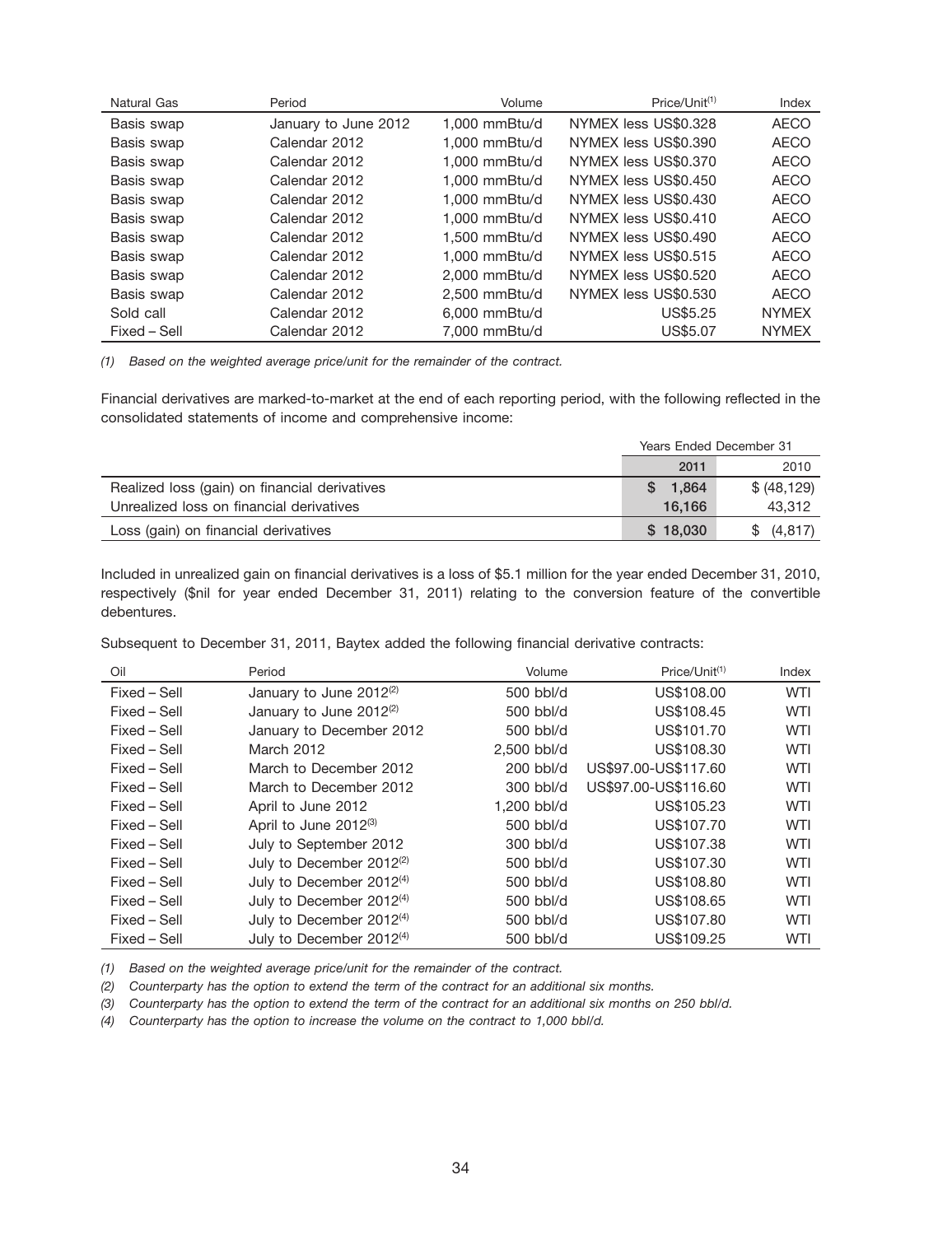#### *Physical Delivery Contracts*

At December 31, 2011, the following physical delivery contracts were entered into and continue to be held for the purpose of delivery of non-financial items in accordance with the Company's expected sale requirements. Physical delivery contracts are not considered financial instruments; therefore, no asset or liability has been recognized in the consolidated financial statements.

|                  |                               |             | <b>Weighted Average</b>   |
|------------------|-------------------------------|-------------|---------------------------|
| Heavy Oil        | Period                        | Volume      | Price/Unit <sup>(1)</sup> |
| <b>WCS Blend</b> | October 2011 to December 2014 | 2,000 bbl/d | WTI $\times$ 81.00%       |
| <b>WCS Blend</b> | January to March 2012         | 4,000 bbl/d | WTI less US\$11.78        |
| <b>WCS Blend</b> | April to June 2012            | 1,500 bbl/d | WTI less US\$13.42        |
| <b>WCS Blend</b> | July to September 2012        | 500 bbl/d   | WTI less US\$15.00        |
| <b>WCS Blend</b> | October to December 2012      | 500 bbl/d   | WTI less US\$18.00        |
| <b>WCS Blend</b> | Calendar 2012                 | 4.000 bbl/d | WTI less US\$18.13        |
| <b>WCS Blend</b> | January to June 2013          | 1.250 bbl/d | WTI $\times$ 80.00%       |
| <b>WCS Blend</b> | January to June 2013          | 4,250 bbl/d | WTI less US\$18.18        |
| <b>WCS Blend</b> | July to December 2013         | 2.750 bbl/d | WTI $\times$ 80.00%       |
| <b>WCS Blend</b> | July to December 2013         | 2.750 bbl/d | WTI less US\$21.00        |
|                  |                               |             |                           |

*(1) Based on the weighted average price/unit for the remainder of the contract.*

Subsequent to December 31, 2011, Baytex added the following physical purchase contract:

| Jondensate<br>(diluent) | Period                   | Volume    | Price/Unit        |
|-------------------------|--------------------------|-----------|-------------------|
| Condensate∴             | April 2012 to March 2013 | 640 bbl/d | WTI plus US\$6.70 |

#### *Liquidity Risk*

Liquidity risk is the risk that Baytex will encounter difficulty in meeting obligations associated with financial liabilities. Baytex manages its liquidity risk through cash and debt management. Such strategies include continuously monitoring forecasted and actual cash flows from operating, financing and investing activities, available credit under existing banking arrangements and opportunities to issue additional common shares. As at December 31, 2011, Baytex had available unused bank credit facilities in the amount of \$388.0 million.

The timing of cash outflows (excluding interest) relating to financial liabilities is outlined in the table below:

|                                      |    |              | Less than |               |                          |    | Beyond  |
|--------------------------------------|----|--------------|-----------|---------------|--------------------------|----|---------|
|                                      |    | <b>Total</b> | vear      | 1-3 years     | 3-5 years                |    | 5 years |
| Trade and other payables             | \$ | 225,831      | 225,831   | \$            | $\overline{\phantom{0}}$ | จ  |         |
| Dividends payable to<br>shareholders |    | 25,936       | 25,936    |               |                          |    |         |
| Bank loan <sup>(1)</sup>             |    | 311,960      |           | 311,960       |                          |    |         |
| Long-term debt $(2)$                 |    | 302,550      |           |               | 150,000                  |    | 152,550 |
|                                      | S  | 866.277      | 251.767   | \$<br>311.960 | 150,000                  | \$ | 152.550 |

*(1) The bank loan is a three-year covenant-based revolving loan that is extendible annually, for a one, two or three year period (subject to a maximum three-year term at any time). Unless extended, the revolving period will end on June 14, 2014 with all amounts to be re-paid on such date.*

*(2) Principal amount of instruments.*

#### *Credit Risk*

Credit risk is the risk that a counterparty to a financial asset will default resulting in Baytex incurring a loss. Most of the Company's trade and other receivables relate to petroleum and natural gas sales and are exposed to typical industry credit risks. Baytex reviews its exposure to individual entities on a regular basis and manages its credit risk by entering into sales contracts with only creditworthy entities. Letters of credit and/or parental guarantees may be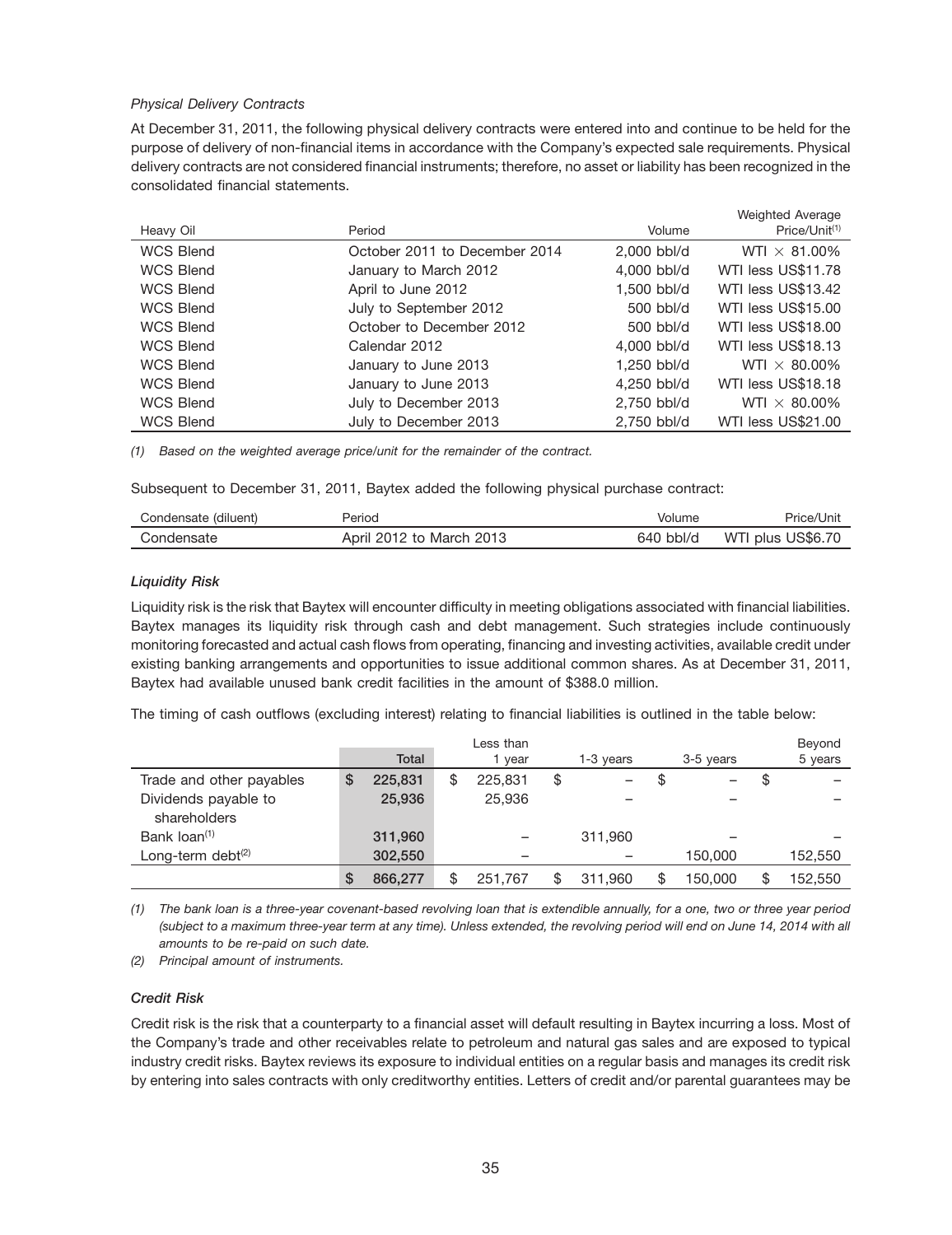obtained prior to the commencement of business with certain counterparties. Credit risk may also arise from financial derivative instruments. Due to the short term nature of accounts receivable, the maximum exposure to credit risk is equal to the carrying value of the financial assets. The Company considers that all financial assets that are not impaired or past due for each of the reporting dates under review are of good credit quality. None of the Company's financial assets are secured by collateral.

Baytex considers all amounts greater than 90 days as past due. The average collection on petroleum and natural gas sales is 30 to 60 days from the date of the invoice. Should Baytex determine that the ultimate collection of a receivable is in doubt based on the processes for managing credit risk, the carrying amount of accounts receivable is reduced through the use of an allowance for doubtful accounts and the amount of the loss is recognized in net income. If the Company subsequently determines that an account is uncollectible, the account is written-off with a corresponding change to allowance for doubtful accounts. For the year ended December 31, 2011, \$0.9 million was written-off in relation to balances already previously provided for (year ended December 31, 2010 – \$0.5 million write-off).

Movements in allowance for doubtful accounts were as follows:

| At January 1, 2010           | \$ | (2, 336) |
|------------------------------|----|----------|
| Foreign currency translation |    | 4        |
| Charge for the period        |    |          |
| Amounts written off          |    | 479      |
| Unused amounts reversed      |    |          |
| At December 31, 2010         | S  | (1,853)  |
| Foreign currency translation |    | (2)      |
| Charge for the period        |    |          |
| Amounts written off          |    | 896      |
| Unused amounts reversed      |    |          |
| At December 31, 2011         | \$ | (959)    |

Included in the allowance for doubtful accounts are individually impaired trade receivables of \$0.3 million (December 31, 2010 – \$0.2 million). As at December 31, 2011, accounts receivable that Baytex has deemed past due but not impaired is \$4.5 million (December 31, 2010 – \$4.6 million).

#### **24. OPERATING LEASES**

At December 31, 2011, the future minimum lease payments under non-cancellable operating lease rentals are payable as follows:

|                        | Less than |              |  |       |  |           |  | Beyond  |
|------------------------|-----------|--------------|--|-------|--|-----------|--|---------|
|                        |           | <b>Total</b> |  | vear  |  | 1-5 years |  | 5 years |
| Gross operating leases |           | 50,984       |  | 6.286 |  | 24.446    |  | 20.252  |
| Operating subleases    |           | (867)        |  | (533) |  | (334)     |  | -       |
| Net operating leases   |           | 50.117       |  | 5.753 |  | 24.112    |  | 20.252  |

Operating lease and sublease payments recognized as an expense during the year ended December 31, 2011 was \$5.5 million (December 31, 2010 – \$4.8 million).

Baytex has entered into operating leases on office buildings in the ordinary course of business. The Company's operating lease agreements do not contain any contingent rent clauses. The Company has renewal options to extend its lease at the option of the lessee at lease payments based on market prices on one of its leased office buildings. None of the operating lease agreements contain purchase options or escalation clauses or any restrictions regarding dividends, further leases or additional debt.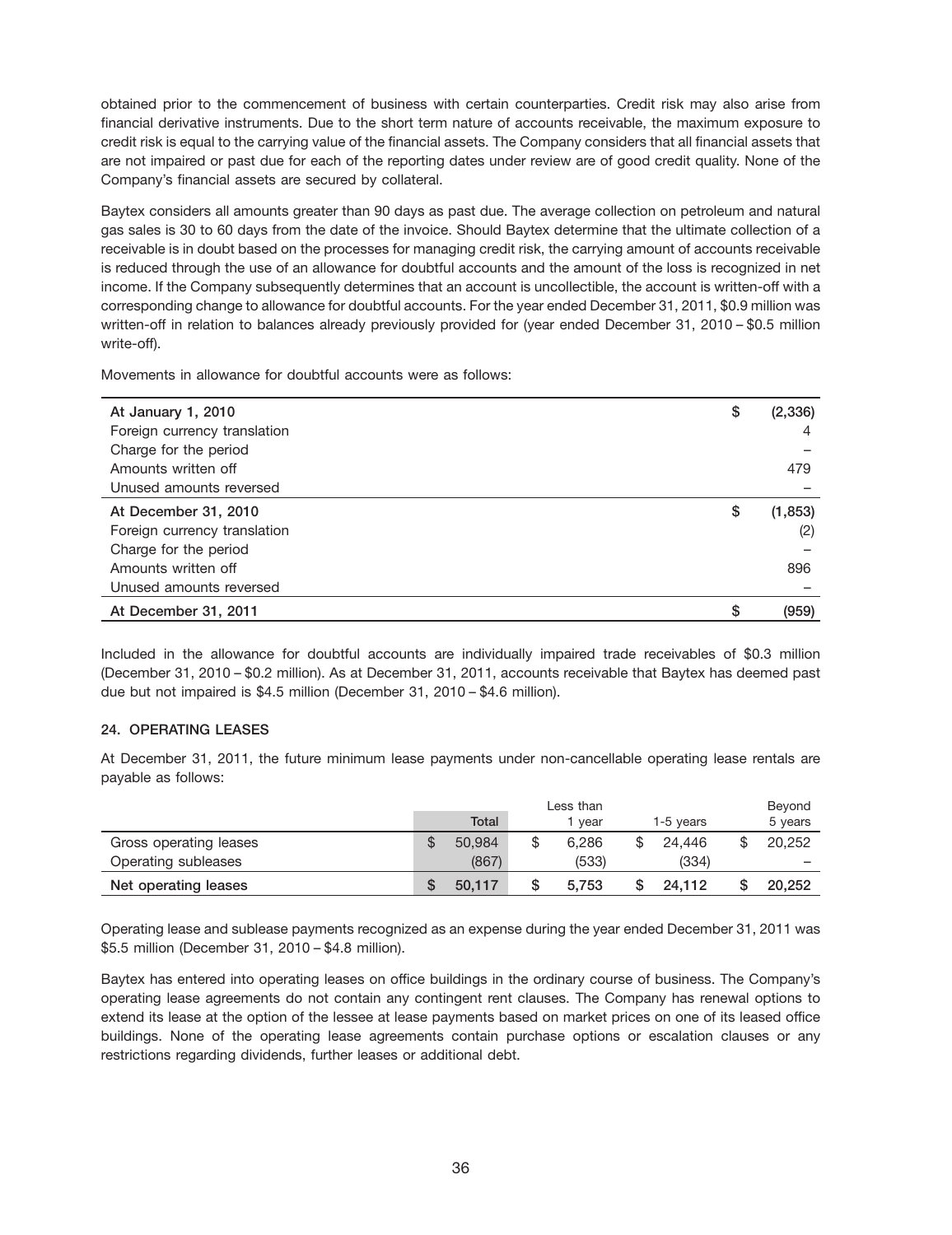#### **25. RELATED PARTIES**

Balances and transactions between the Company and its subsidiaries, which are related parties of the Company, have been eliminated on consolidation and are not disclosed separately in this note.

Transaction with key management personnel (including directors):

|                                                 | December 31, | December 31, |
|-------------------------------------------------|--------------|--------------|
|                                                 | 2011         | 2010         |
| Short-term employee benefits                    | 8.585        | 7.550        |
| Share-based compensation                        | 14.271       | 47.876       |
| Total compensation for key management personnel | 22,856       | 55.426       |

#### **26. COMMITMENTS AND CONTINGENCIES**

At December 31, 2011 Baytex had processing and transportation obligations as summarized below:

|                |              | Less than |             |           |           |                          |                          | Beyond 5                 |
|----------------|--------------|-----------|-------------|-----------|-----------|--------------------------|--------------------------|--------------------------|
|                | <b>Total</b> | vear      | 1-2 vears   | 2-3 years | 3-4 years |                          | 4-5 years                | vears                    |
| Processing and |              |           |             |           |           |                          |                          |                          |
| transportation |              |           |             |           |           |                          |                          |                          |
| agreements     | 5.198        | \$3,238   | \$<br>1.881 | \$<br>79  |           | $\overline{\phantom{m}}$ | $\overline{\phantom{m}}$ | $\overline{\phantom{0}}$ |

At December 31, 2011 Baytex has \$0.4 million of outstanding letters of credit (\$nil – December 31, 2010 and January 1, 2010).

Baytex is engaged in litigation and claims arising in the normal course of operations, none of which could reasonably be expected to materially affect the Company's financial position or reported results of operations.

#### **27. GEOGRAPHIC INFORMATION**

Baytex has operations principally in Canada and the United States. Baytex's entire operating activities are related to the acquisition, development and production of oil and natural gas. The following geographic information has been prepared by segregating the results into the geographic areas in which Baytex operates.

|                                                       | Canada       |               | <b>United States</b>   |               | Total         |               |  |
|-------------------------------------------------------|--------------|---------------|------------------------|---------------|---------------|---------------|--|
|                                                       | 2011         | 2010          | 2011                   | 2010          | 2011          | 2010          |  |
| Years ended December 31<br>Gross revenues to external |              |               |                        |               |               |               |  |
| customers                                             | \$1,267,589  | \$<br>986.041 | \$<br>41.225           | \$<br>19.095  | \$1,308,814   | \$1,005,136   |  |
| Royalties                                             | (200, 786)   | (165, 631)    | (11, 386)              | (5,213)       | (212, 172)    | (170, 844)    |  |
| Revenue, net of royalties to<br>external customers    | \$1,066,803  | \$<br>820,410 | \$<br>29,839           | \$<br>13.882  | \$1,096,642   | \$<br>834,292 |  |
| As at December 31<br>Exploration and evaluation       |              |               |                        |               |               |               |  |
| assets                                                | \$<br>76,592 | \$<br>58.233  | $\mathbf{s}$<br>53.182 | \$<br>54.849  | 129,774<br>S. | \$<br>113,082 |  |
| Oil and gas properties                                | 1,812,206    | 1,484,463     | 219.954                | 140.166       | 2,032,160     | 1,624,629     |  |
| Other plant and equipment                             | 24,965       | 27,270        | 268                    | 280           | 25,233        | 27,550        |  |
| Goodwill                                              | 37.755       | 37.755        | -                      |               | 37.755        | 37.755        |  |
| Total non current assets                              | \$1,963,727  | \$1.621.554   | 271.508<br>S.          | \$<br>191.954 | \$2,235,235   | \$1,813,508   |  |

#### **28. CAPITAL DISCLOSURES**

The Company's objectives when managing capital are to: (i) maintain financial flexibility in its capital structure; (ii) optimize its cost of capital at an acceptable level of risk; and (iii) preserve its ability to access capital to sustain the future development of the business through maintenance of investor, creditor and market confidence.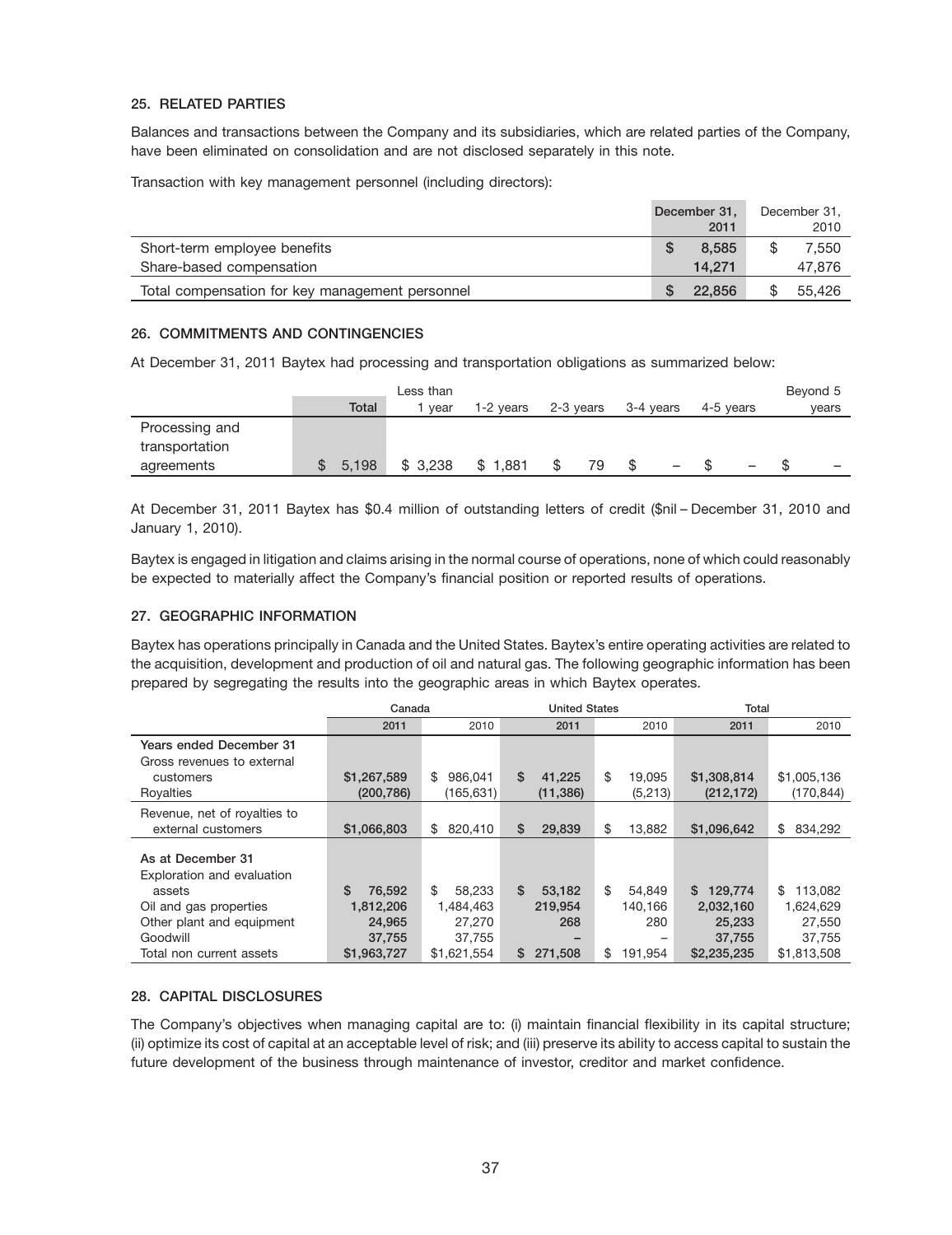Baytex considers its capital structure to include total monetary debt and shareholders'/unitholders' equity. Total monetary debt is the sum of monetary working capital (which is current assets less current liabilities (excluding non-cash items such as deferred tax assets or liabilities and unrealized gains or losses on financial derivative contracts)) and the principal amount of long-term debt. At December 31, 2011, total monetary debt was \$650.6 million.

The Company's financial strategy is designed to maintain a flexible capital structure consistent with the objectives stated above and to respond to changes in economic conditions and the risk characteristics of its underlying assets. Baytex is in compliance with all financial covenants relating to its senior unsecured debentures and the credit facilities of Baytex Energy. In order to manage its capital, the Company may adjust the amount of its dividends, adjust its level of capital spending, issue new shares or debt, or sell assets to reduce debt.

Baytex monitors capital based on the current and projected ratio of total monetary debt to funds from operations and the current and projected level of its undrawn bank credit facilities. Funds from operations is a financial term commonly used in the oil and gas industry. Funds from operations represents cash flow from operating activities before changes in non-cash working capital and other operating items. The Company's objectives are to maintain a total monetary debt to funds from operations ratio of less than two times and to have access to undrawn bank credit facilities of not less than \$100 million. The total monetary debt to funds from operations ratio may increase beyond two times, and the undrawn credit facilities may decrease to below \$100 million at certain times due to a number of factors, including acquisitions, changes to commodity prices and changes in the credit market. To facilitate management of the total monetary debt to funds from operations ratio and the level of undrawn bank credit facilities, the Company continuously monitors its funds from operations and evaluates its dividend policy and capital spending plans.

Although Baytex has changed its legal form to a corporation, the Company's financial objectives and strategy over the last two completed fiscal years as described above have remained substantially unchanged. These objectives and strategy are reviewed on an annual basis and Baytex believes its financial metrics are within acceptable limits pursuant to its capital management objectives.

#### **29. FIRST-TIME ADOPTION OF INTERNATIONAL FINANCIAL REPORTING STANDARDS**

The Company has prepared financial statements which comply with IFRS applicable for periods beginning on or after January 1, 2011 and the significant accounting policies meeting those requirements are described in note 3.

The general principle that should be applied on first-time adoption of IFRS is that standards in force at the first reporting date should be applied retrospectively. However, IFRS 1, ''First-Time Adoption of International Financial Reporting Standards'', provides entities adopting IFRS for the first time with a number of optional exemptions and mandatory exceptions in certain areas. The Company has taken all mandatory exceptions and the following optional exemptions:

- IFRS 2, ''Share-based Payment'', has not been applied to any liabilities arising from share-based payment transactions that settled before January 1, 2010.
- Deemed costs of oil and gas assets are based on exploration and evaluation assets at the amount determined under previous GAAP and assets in the development or production phases at the amount determined for the cost centre under previous GAAP, allocated to the cost centres' underlying assets pro rata using reserve values as of January 1, 2010.
- IFRS Interpretations Committee (''IFRIC'') 4, ''Determining whether an Arrangement contains a Lease'', transition rules have been applied that allow determination of whether any existing arrangement at January 1, 2010 contains a lease on the basis of the facts and circumstances existing at that date.
- IFRS 3, ''Business Combinations'', has not been applied to acquisitions of subsidiaries or of interests in associates and joint ventures that occurred before January 1, 2010, the Company's date of transition.
- Cumulative translation differences are deemed to be \$nil at January 1, 2010 and deficit adjusted by the same amount.
- Asset retirement liabilities included in the cost of property, plant and equipment are measured as at January 1, 2010 in accordance with IAS 37, ''Provisions, Contingent Liabilities and Contingent Assets'', and the difference between that amount and the carrying amount of those liabilities at January 1, 2010 determined under previous GAAP are recognized directly in deficit.
- IAS 23, ''Borrowing Costs'', transition rules have been applied that allow application of the standard to borrowing costs related to qualifying assets for which the commencement date for capitalization is on or after the effective date, January 1, 2010.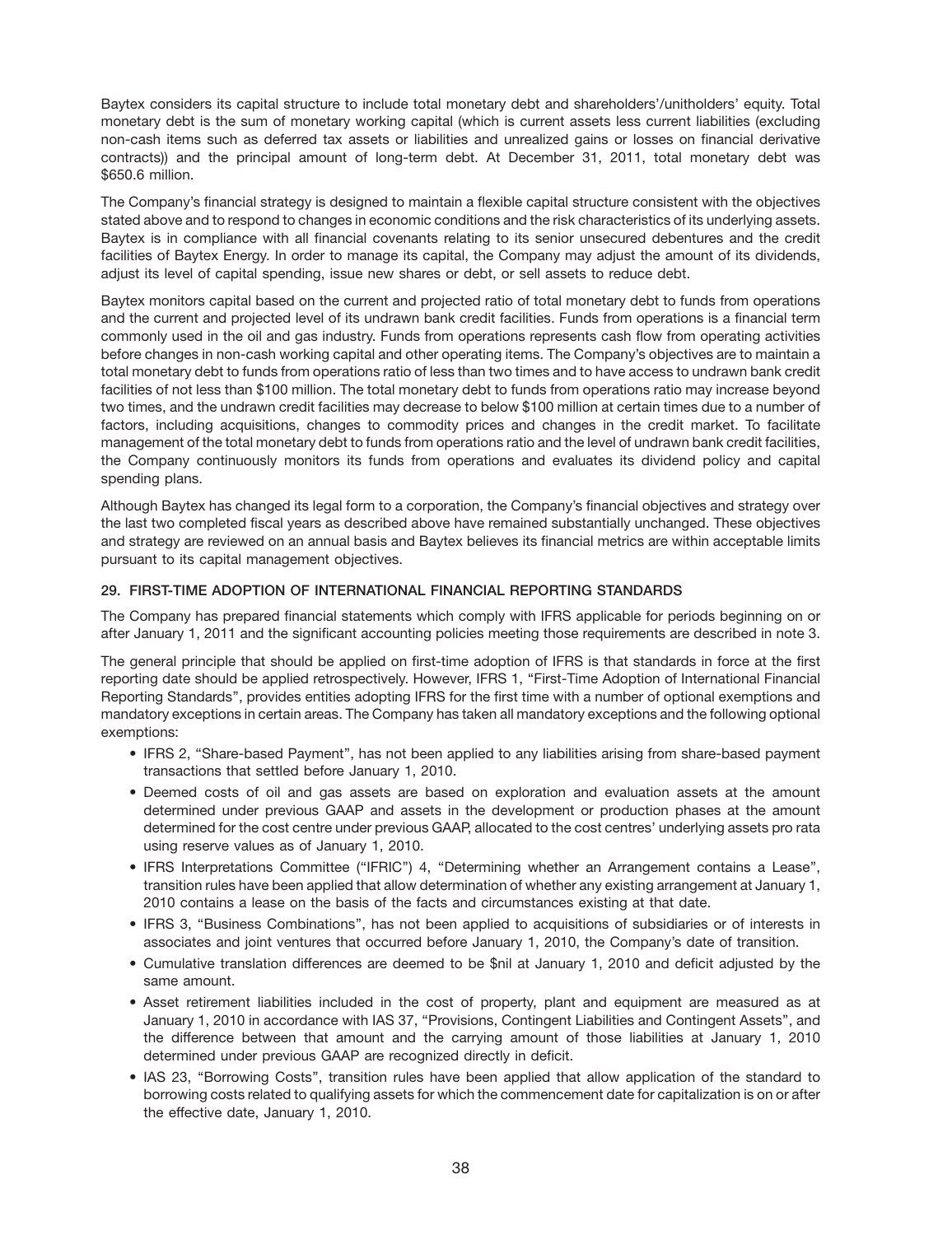# **Baytex Energy Corp. Consolidated Statements of Income and Comprehensive Income – IFRS**

*(thousands of Canadian dollars)*

|                                         |      |               | Year Ended December 31, 2010 |               |
|-----------------------------------------|------|---------------|------------------------------|---------------|
|                                         |      |               | Effect of                    |               |
|                                         |      | Previous      | transition to                |               |
|                                         | Note | <b>GAAP</b>   | <b>IFRS</b>                  | <b>IFRS</b>   |
| <b>Revenues</b>                         |      |               |                              |               |
| Petroleum and natural gas               | F, N | \$1,005,136   | \$(170, 844)                 | \$<br>834,292 |
| Royalties                               | N    | (162, 332)    | 162,332                      |               |
| Gain on financial derivatives           |      | 9,935         | (9,935)                      |               |
|                                         |      | 852,739       | (18, 447)                    | 834,292       |
| <b>Expenses</b>                         |      |               |                              |               |
| Exploration and evaluation              | B    |               | 24,502                       | 24,502        |
| Production and operating                |      | 171,740       | (36)                         | 171,704       |
| Transportation and blending             |      | 188,591       |                              | 188,591       |
| General and administrative              |      | 39,774        | 973                          | 40,747        |
| Unit-based compensation                 | J    | 8,344         | 85,855                       | 94,199        |
| Financing costs                         | H, I | 32,828        | 1,742                        | 34,570        |
| Gain on divestitures of oil and gas     |      |               |                              |               |
| properties                              | C    |               | (16, 227)                    | (16, 227)     |
| Gain on financial derivatives           | G    |               | (4, 817)                     | (4, 817)      |
| Foreign exchange gain                   |      | (9, 148)      |                              | (9, 148)      |
| Depletion and depreciation              | D    | 266,527       | (63, 731)                    | 202,796       |
|                                         |      | 698,656       | 28,261                       | 726,917       |
| Net income before income taxes          |      | 154,083       | (46, 708)                    | 107,375       |
| Income tax expense (recovery)           |      |               |                              |               |
| Current                                 | F    | 8,512         | (8, 512)                     |               |
| Deferred                                | L, M | (32,060)      | (92, 180)                    | (124, 240)    |
|                                         |      | (23, 548)     | (100, 692)                   | (124, 240)    |
| Net income attributable to unitholders  |      | \$<br>177,631 | \$<br>53,984                 | \$<br>231,615 |
|                                         |      |               |                              |               |
| Other comprehensive income (loss)       |      |               | 385                          |               |
| Foreign currency translation adjustment |      | (10, 708)     |                              | (10, 323)     |
| Comprehensive income                    |      | \$<br>166,923 | \$<br>54,369                 | \$<br>221,292 |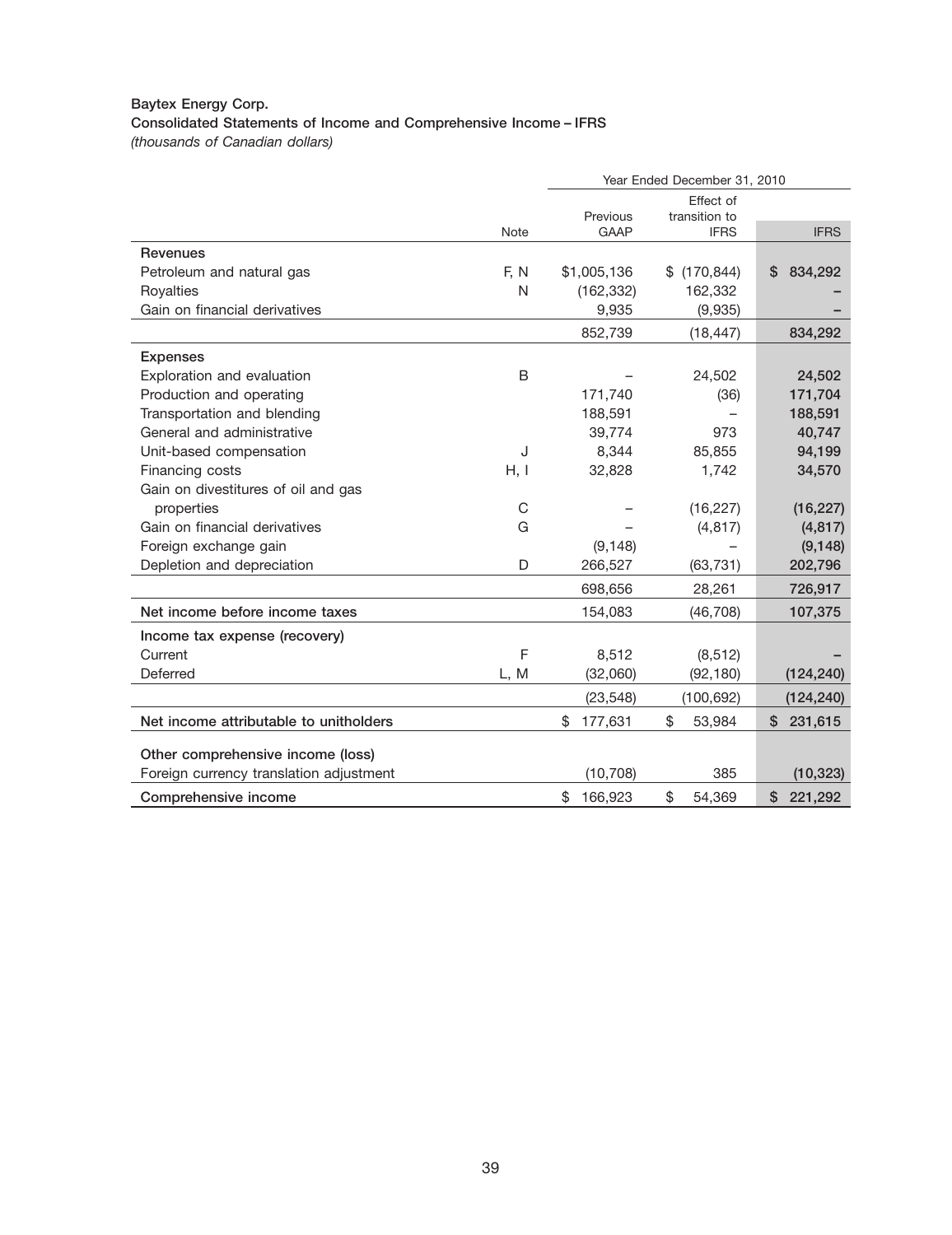## **Baytex Energy Corp. Consolidated Statements of Financial Position – IFRS** *(thousands of Canadian dollars) (unaudited)*

| As at                                       |                 | December 31, 2010<br>January 1, 2010 |                       |                      |                         |                                |                      |  |  |  |
|---------------------------------------------|-----------------|--------------------------------------|-----------------------|----------------------|-------------------------|--------------------------------|----------------------|--|--|--|
|                                             |                 |                                      | Effect of             |                      |                         | Effect of                      |                      |  |  |  |
|                                             |                 | Previous                             | transition<br>to IFRS | <b>IFRS</b>          | Previous<br><b>GAAP</b> | transition                     | <b>IFRS</b>          |  |  |  |
|                                             | Note            | <b>GAAP</b>                          |                       |                      |                         | to IFRS                        |                      |  |  |  |
| Assets<br>Current assets                    |                 |                                      |                       |                      |                         |                                |                      |  |  |  |
| Cash                                        | O               | \$                                   | \$                    | \$                   | \$<br>10,177            | \$                             | \$<br>10,177         |  |  |  |
| Trade and other                             |                 |                                      |                       |                      |                         |                                |                      |  |  |  |
| receivables                                 | Α               | 151,792                              |                       | 151,792              | 137,154                 |                                | 137,154              |  |  |  |
| Crude oil inventory                         |                 | 1,802                                |                       | 1,802                | 1,384                   |                                | 1,384                |  |  |  |
| Future income tax asset                     | A,M             | 5,480                                | (5,480)               |                      | 1,371                   | (1, 371)                       |                      |  |  |  |
| <b>Financial derivatives</b>                |                 | 13,921                               |                       | 13,921               | 29,453                  |                                | 29,453               |  |  |  |
|                                             |                 | 172,995                              | (5,480)               | 167,515              | 179,539                 | (1, 371)                       | 178,168              |  |  |  |
| Non-current assets                          |                 |                                      |                       |                      |                         |                                |                      |  |  |  |
| Deferred income tax                         |                 |                                      |                       |                      |                         |                                |                      |  |  |  |
| asset                                       | A,M             | 150,190                              | (142, 320)            | 7,870                | 418                     | 1,371                          | 1,789                |  |  |  |
| Financial derivatives                       |                 | 2,622                                |                       | 2,622                | 2,541                   |                                | 2,541                |  |  |  |
| Exploration and                             |                 |                                      |                       |                      |                         |                                |                      |  |  |  |
| evaluation assets<br>Oil and gas properties | В<br>A, C, D, I | 1,683,650                            | 113,082<br>(59, 021)  | 113,082<br>1,624,629 | 1,663,752               | 124,621<br>(151, 717)          | 124,621<br>1,512,035 |  |  |  |
| Other plant and                             |                 |                                      |                       |                      |                         |                                |                      |  |  |  |
| equipment                                   | Ε               |                                      | 27,550                | 27,550               |                         | 27,096                         | 27,096               |  |  |  |
| Goodwill                                    |                 | 37,755                               |                       | 37,755               | 37,755                  | -                              | 37,755               |  |  |  |
|                                             |                 | \$2,047,212                          | \$<br>(66, 189)       | \$1,981,023          | \$1,884,005             | \$<br>$\overline{\phantom{0}}$ | \$1,884,005          |  |  |  |
| Liabilities                                 |                 |                                      |                       |                      |                         |                                |                      |  |  |  |
| <b>Current liabilities</b>                  |                 |                                      |                       |                      |                         |                                |                      |  |  |  |
| Trade and other payables                    | Α               | 179.269<br>\$                        | \$<br>4,045           | \$183,314            | 180,493<br>\$           | \$<br>6,023                    | 186,516<br>\$        |  |  |  |
| Distributions payable to                    |                 |                                      |                       |                      |                         |                                |                      |  |  |  |
| unitholders                                 |                 | 22,742                               |                       | 22,742               | 19,674                  | $\overline{\phantom{0}}$       | 19,674               |  |  |  |
| Bank loan                                   |                 |                                      |                       |                      | 265,088                 | $\overline{\phantom{0}}$       | 265,088              |  |  |  |
| Convertible debentures                      |                 |                                      |                       |                      | 7,736                   |                                | 7,736                |  |  |  |
| Future income tax                           |                 |                                      |                       |                      |                         |                                |                      |  |  |  |
| liability                                   | A,M<br>G        | 3,756                                | (3,756)               |                      | 8,683                   | (8,683)                        |                      |  |  |  |
| Financial derivatives                       |                 | 20,312                               |                       | 20,312               | 4,650                   | 7,354                          | 12,004               |  |  |  |
|                                             |                 | 226,079                              | 289                   | 226,368              | 486,324                 | 4,694                          | 491,018              |  |  |  |
| Non-current liabilities<br>Bank loan        |                 | 303,773                              |                       | 303,773              |                         |                                |                      |  |  |  |
| Long-term debt                              | Н               | 150,000                              | (3, 107)              | 146,893              | 150,000                 | (3,502)                        | 146,498              |  |  |  |
| Deferred credit                             | L               | 109,800                              | (109, 800)            |                      |                         |                                |                      |  |  |  |
| Asset retirement                            |                 |                                      |                       |                      |                         |                                |                      |  |  |  |
| obligations                                 | T               | 52,373                               | 117,238               | 169,611              | 54,593                  | 87,276                         | 141,869              |  |  |  |
| Unit-based payment                          |                 |                                      |                       |                      |                         |                                |                      |  |  |  |
| liability                                   | J               |                                      |                       |                      |                         | 91,559                         | 91,559               |  |  |  |
| Deferred income tax                         |                 |                                      |                       |                      |                         |                                |                      |  |  |  |
| liability                                   | A,M             | 167,302                              | (152, 919)            | 14,383               | 179,673                 | (18, 954)                      | 160,719              |  |  |  |
| <b>Financial derivatives</b>                |                 | 8,859                                |                       | 8,859                | 1,418                   |                                | 1,418                |  |  |  |
|                                             |                 | 1,018,186                            | (148, 299)            | 869,887              | 872,008                 | 161,073                        | 1,033,081            |  |  |  |
| Shareholders'/Unitholders'                  |                 |                                      |                       |                      |                         |                                |                      |  |  |  |
| Equity<br>Shareholders' capital             | J               | 1,390,034                            | 94,301                | 1,484,335            |                         |                                |                      |  |  |  |
| Unitholders' capital                        | G,J             |                                      |                       |                      | 1,295,931               | 35,230                         | 1,331,161            |  |  |  |
| Conversion feature of                       |                 |                                      |                       |                      |                         |                                |                      |  |  |  |
| convertible debentures                      | G               |                                      |                       |                      | 374                     | (374)                          |                      |  |  |  |
| Contributed surplus                         | J               | 20,131                               | 108,998               | 129,129              | 20,371                  | (20, 371)                      |                      |  |  |  |
| Accumulated other                           |                 |                                      |                       |                      |                         |                                |                      |  |  |  |
| comprehensive (loss)                        |                 |                                      |                       |                      |                         |                                |                      |  |  |  |
| income                                      | Κ               | (14, 607)                            | 4,284                 | (10, 323)            | (3,899)                 | 3,899                          |                      |  |  |  |
| Deficit                                     |                 | (366, 532)                           | (125, 473)            | (492,005)            | (300, 780)              | (179, 457)                     | (480, 237)           |  |  |  |
|                                             |                 | 1,029,026                            | 82,110                | 1,111,136            | 1,011,997               | (161, 073)                     | 850,924              |  |  |  |
|                                             |                 | \$2,047,212                          | \$<br>(66, 189)       | \$1,981,023          | \$1,884,005             | \$                             | \$1,884,005          |  |  |  |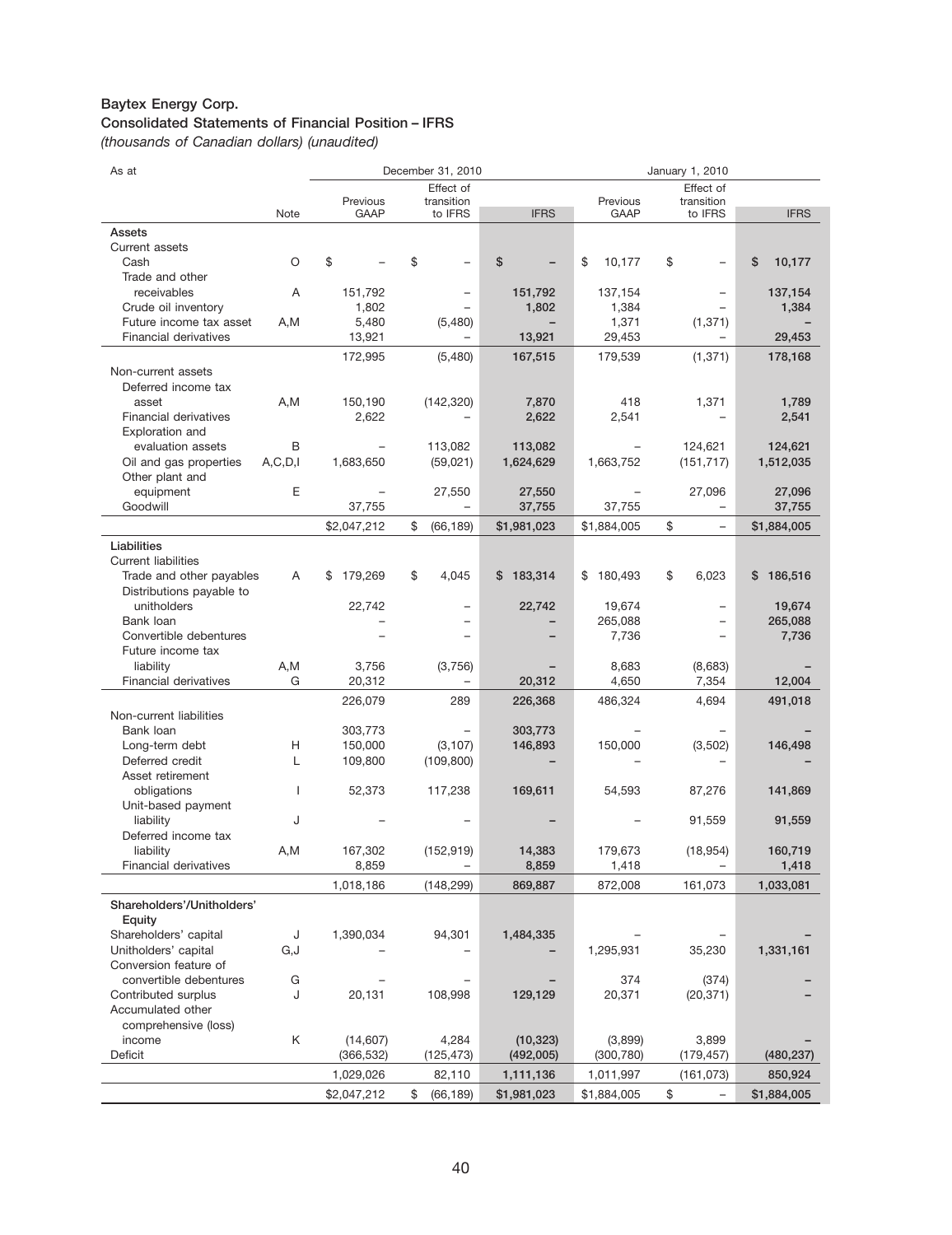#### **A) Presentation Differences**

Certain presentation differences between previous GAAP and IFRS have no impact on reported comprehensive income or total equity.

Some line items are described differently (renamed) under IFRS compared to previous GAAP. These line items are as follows (with previous GAAP descriptions in brackets):

- Trade and other receivables (Accounts receivable)
- Oil and gas properties (Petroleum and natural gas properties)
- Deferred income tax asset/liability (Future income tax asset/liability)
- Trade and other payables (Accounts payable and accrued liabilities)

#### **B) Exploration and Evaluation**

Under previous GAAP, petroleum and natural gas properties included certain exploration and evaluation expenditures incurred within a country-by-country cost centre. Under IFRS, such exploration and evaluation expenditures are recognized as tangible or intangible based on their nature and subject to technical, commercial and management review quarterly to confirm the continued intent to develop or otherwise extract value from the discovery. When this is no longer the case, the costs are expensed.

Exploration and evaluation assets at January 1, 2010 were deemed to be \$124.6 million, being the amount recorded as the undeveloped land balance under previous GAAP. This has resulted in the reclassification from property, plant and equipment to intangible exploration assets of \$124.6 million in the opening IFRS statement of financial position.

During the year ended December 31, 2010, Baytex expensed \$18.9 million of exploration and evaluation assets related to lease expiries and \$5.6 million in direct exploration costs. For the year ended December 31, 2010, Baytex had exploration and evaluation capital expenditures of \$37.4 million, corporate acquisitions of \$2.5 million, divestitures of \$0.1 million, transfers to oil and gas properties of \$29.1 million, transfers to expense related to lease expiries of \$18.9 million and a decrease due to foreign currency translation of \$3.3 million.

#### **C) Oil and Gas Properties**

IFRS 1 allows an entity that used full cost accounting under its previous GAAP to elect, at its time of adoption, to measure exploration and evaluation assets at the amount determined under the entity's previous GAAP and to measure oil and gas assets in the development and production phases by allocating the amount determined under the entity's previous GAAP for those assets to the underlying assets pro rata using reserve volumes or reserve values as of that date. The Company has allocated the amount recognized under previous GAAP as at January 1, 2010 using reserve values to the assets at an area level. This has resulted in oil and gas properties of \$1,512.0 million in the opening IFRS statement of financial position.

Previous GAAP utilized full cost accounting whereby gains and losses were not recognized upon the divestiture of oil and gas assets unless such a divestiture would alter the rate of depletion by 20% or more. Under IFRS, gains and losses are recognized based on the difference between the net proceeds from the divestiture and the carrying value of the asset disposed. For the year ended December 31, 2010, a gain of \$16.2 million was recognized relating to a divestiture of oil and gas assets.

## **D) Depletion**

Upon transition to IFRS, the Company adopted a policy of depleting oil and gas properties on a ''units of production'' basis over proved plus probable reserves on an area basis rather than a cost pool basis under previous GAAP. The depletion policy under previous GAAP was units of production over proved reserves on a country basis.

There is no impact to depletion on transition to IFRS at January 1, 2010. For the year ended December 31, 2010, this change resulted in a decrease in depletion expense of \$67.4 million with a corresponding increase in oil and gas properties.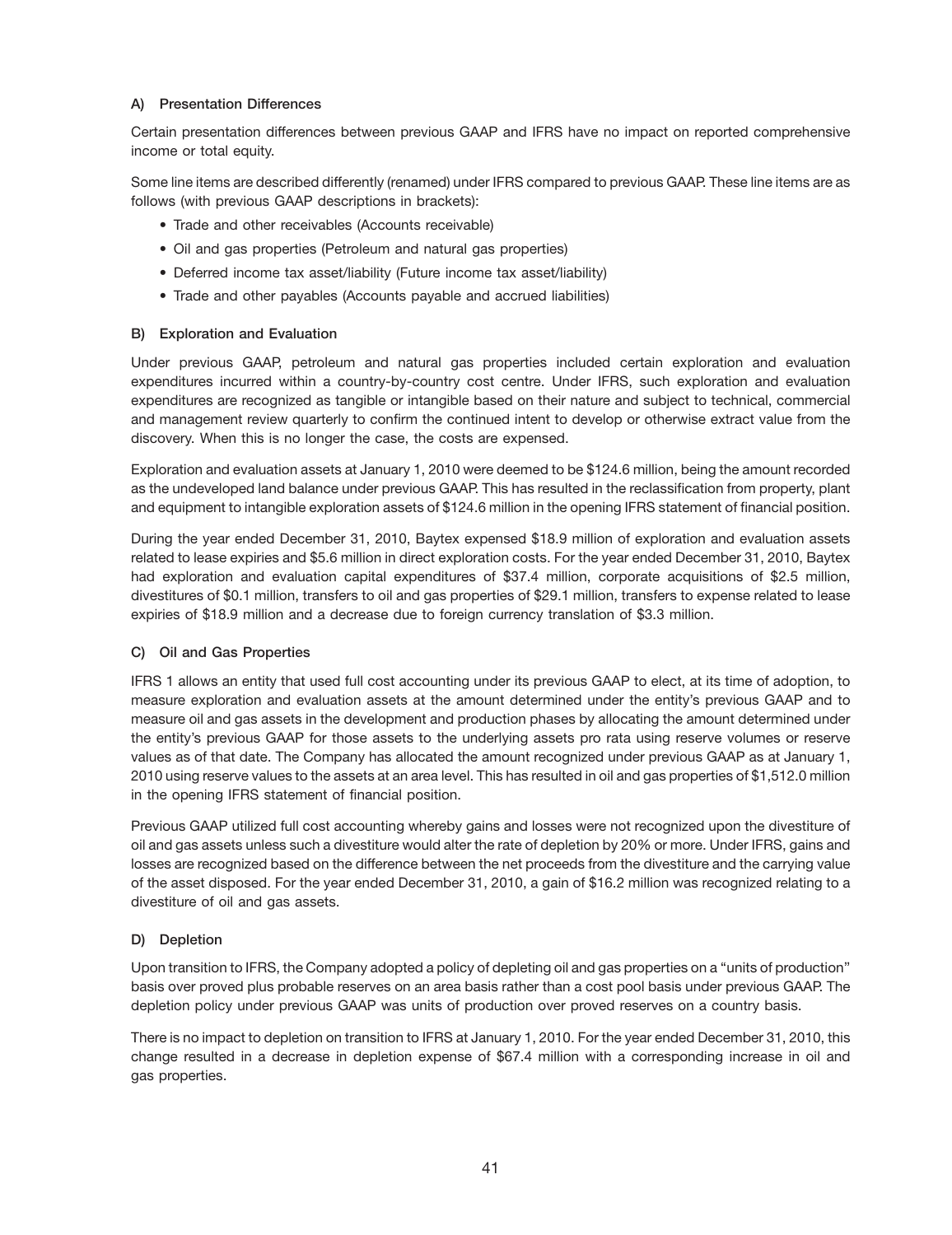## **E) Other Plant and Equipment**

Contains amounts previously grouped within petroleum and natural gas properties.

## **F) Current Income Tax Expense**

Under previous GAAP, Saskatchewan resource surcharge expense was classified as current income tax. Under IFRS, Saskatchewan resource surcharge is considered a royalty and is netted against petroleum and natural gas revenues. Saskatchewan resource surcharge for the year ended December 31, 2010 netted in revenues is \$8.5 million.

## **G) Conversion Feature of Convertible Debentures**

Under previous GAAP, the convertible debentures have been classified as debt net of the fair value of the conversion feature which has been classified as unitholders' or shareholders' equity. The debt portion accreted up to the principal balance at maturity. If the debentures were converted to trust units, a portion of the value of the conversion feature under unitholders' equity was reclassified to unitholders' capital along with principal amounts converted.

Under IFRS, the conversion feature of the convertible debentures has been classified as a financial derivative liability. The financial derivative liability requires a fair value method of accounting and changes in the fair value of the derivative liability are recognized in the statements of income and comprehensive income. If the debentures were converted to trust units, the fair value of the conversion feature under financial derivative liability was reclassified to unitholders'/shareholders' capital along with the principal amounts converted. The impact on adoption to IFRS at January 1, 2010 was an additional liability of \$7.4 million, an increase of \$33.4 million in unitholders' capital with a corresponding \$40.4 million charge to deficit and a decrease of \$0.4 million in the conversion feature of convertible debentures.

Under IFRS, for the year ended December 31, 2010, the increase in unitholders'/shareholders' equity of \$12.1 million and the increase of \$0.4 million in conversion feature of convertible debentures had a corresponding decrease in the \$7.4 million liability recorded at January 1, 2010 and a \$5.1 million decrease in gain on financial derivatives in net income.

## **H) Long-term Debt**

Under previous GAAP, the Company's policy was to immediately expense transaction costs that are directly attributable to the acquisition or issue of a financial asset or financial liability. Under IFRS, the transaction costs for financial instruments carried at amortized cost are included in the calculation of the effective interest rate and effectively amortized through net income over the term of the instrument. Baytex's \$150.0 million principal amount of Series A senior unsecured debentures are classified as other financial liabilities. Under IFRS, the senior unsecured debentures are carried at amortized cost, net of the associated \$3.6 million transaction costs, which will accrete up to the principal balance at maturity using the effective interest rate. Under IFRS, a reduction in the long-term debt liability of \$3.5 million had a corresponding decrease in deficit at January 1, 2010. Accretion expense included in finance costs for the year ended December 31, 2010 is \$0.4 million.

## **I) Asset Retirement Obligations**

Under IFRS, Baytex uses a risk free interest rate to discount the estimated fair value of its asset retirement obligations associated with the related oil and gas properties. Under previous GAAP, the Company used a creditadjusted risk free interest rate. A lower discount rate under IFRS increases the asset retirement obligations. In addition, under IFRS the asset retirement obligations are measured using the best estimate of the expenditures to be incurred and current discount rates at each remeasurement date with the corresponding adjustment to the cost of the related oil and gas properties. Existing liabilities under previous GAAP are not remeasured using current discount rates.

Under previous GAAP, the Company's asset retirement obligations were recorded using the credit-adjusted risk free rate of 8.0%. Under IFRS, the Company's asset retirement obligations are recorded using the risk free rate of 3.5% at December 31, 2010 (4.0% at January 1, 2010 and 3.5% at December 31, 2010). Under IFRS, an additional liability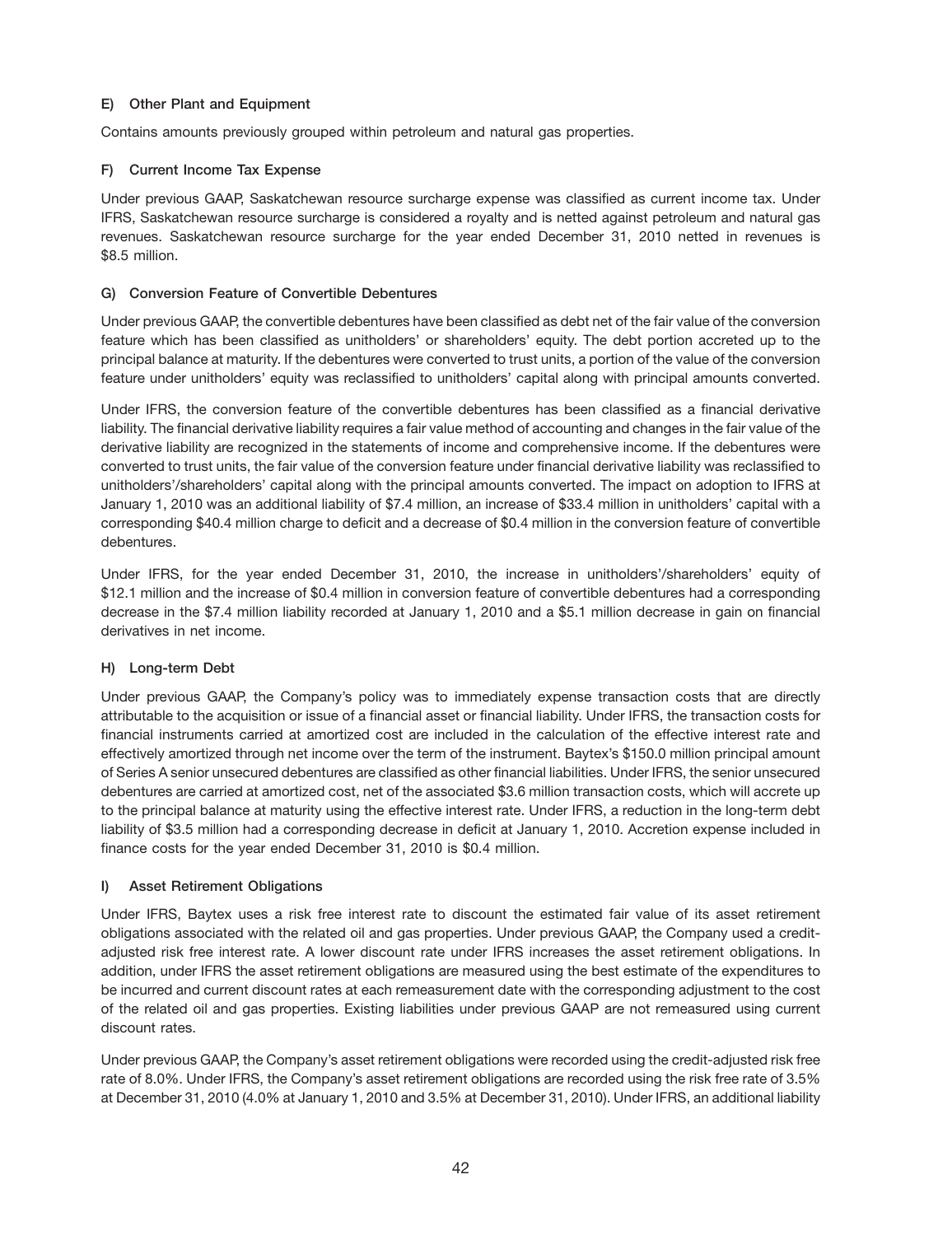of \$87.3 million was charged to deficit at January 1, 2010. At December 31, 2010, excluding the January 1, 2010 adjustment, the lower discount rates used resulted in an additional liability of \$30.1 million and a resulting \$29.2 million increase to the related oil and gas properties. At December 31, 2010, excluding the January 1, 2010 adjustment, the lower discount rates used resulted in an additional liability of \$30.0 million and a resulting \$28.7 million increase to the related oil and gas properties.

For the year ended December 31, 2010, the \$4.5 million accretion expense on asset retirement obligations under previous GAAP was reclassified to finance costs and an additional accretion expense on asset retirement obligations of \$1.4 million has been recognized in net income under IFRS.

## **J) Unit-based Compensation**

Under previous GAAP, the obligation associated with the Unit Rights Plan is considered to be equity-based and the related unit-based compensation was calculated using the binomial-lattice model to estimate the fair value of the outstanding unit rights at grant date. The exercise of unit rights was recorded as an increase in unitholders' capital with a corresponding reduction in contributed surplus.

Under IFRS, prior to the conversion to a corporation, the obligation associated with the Unit Rights Plan was considered a liability and the fair value of the liability is remeasured at each reporting date and at settlement date. Any changes in fair value are recognized in net income for the period. For periods prior to the conversion to a corporation remeasuring the fair value of the obligation each reporting period will increase or decrease the unit-based payment liability, unitholders' capital and compensation expense recognized. Upon conversion to a corporation, the outstanding Unit Rights Plan was modified to become the new Share Rights Plan, effectively changing the related classification from liability-settled to equity-settled. The expense recognized from the date of the plan modification over the remainder of the vesting period is determined based on the fair value of the reclassified unit rights at the date of the modification. Upon transition of IFRS at January 1, 2010, an additional unit-based payment liability of \$91.6 million and a decrease of \$20.4 million in contributed surplus resulted in a corresponding \$71.2 million charge to deficit.

Under IFRS, in addition to the January 1, 2010 adjustments discussed above, at December 31, 2010 immediately prior to the conversion to a corporation, the remeasurement of the liability at reporting date and at settlement date resulted in the recognition of an additional unit-based compensation expense of \$85.9 million, with a corresponding decrease of \$0.3 million in contributed surplus, an increase of \$48.0 million in shareholders'/unitholders' equity and an increase of \$37.6 million in unit-based payment liability.

## **K) Accumulated Other Comprehensive Loss**

Under previous GAAP, amounts are composed entirely of currency translation adjustments on self-sustaining foreign operations. Under IFRS, the Company has elected to deem cumulative currency translation differences as \$nil at January 1, 2010. At January 1, 2010, this has resulted in a decrease in accumulated other comprehensive loss with a corresponding increase in deficit of \$3.9 million.

# **L) Deferred Credit**

Baytex acquired several private entities to be used in its internal financing structure. Under previous GAAP, the excess of amounts assigned to the acquired assets over the consideration paid is classified as a deferred credit. Under IFRS, the deferred credit is derecognized through net income as a deferred income tax recovery. For the year ended December 31, 2010, a deferred income tax recovery of \$109.8 million was recorded in net income for amounts previously recognized as a deferred credit.

## **M) Deferred Income Taxes**

Under IFRS, deferred income taxes are required to be presented as non-current. Upon transition to IFRS, the Company recognized a \$27.6 million reduction in the net deferred income tax liability entirely resulting from the tax impact of the adjustments from previous GAAP to IFRS with a decrease to deficit of \$25.8 million and a decrease to unitholders' capital of \$1.8 million.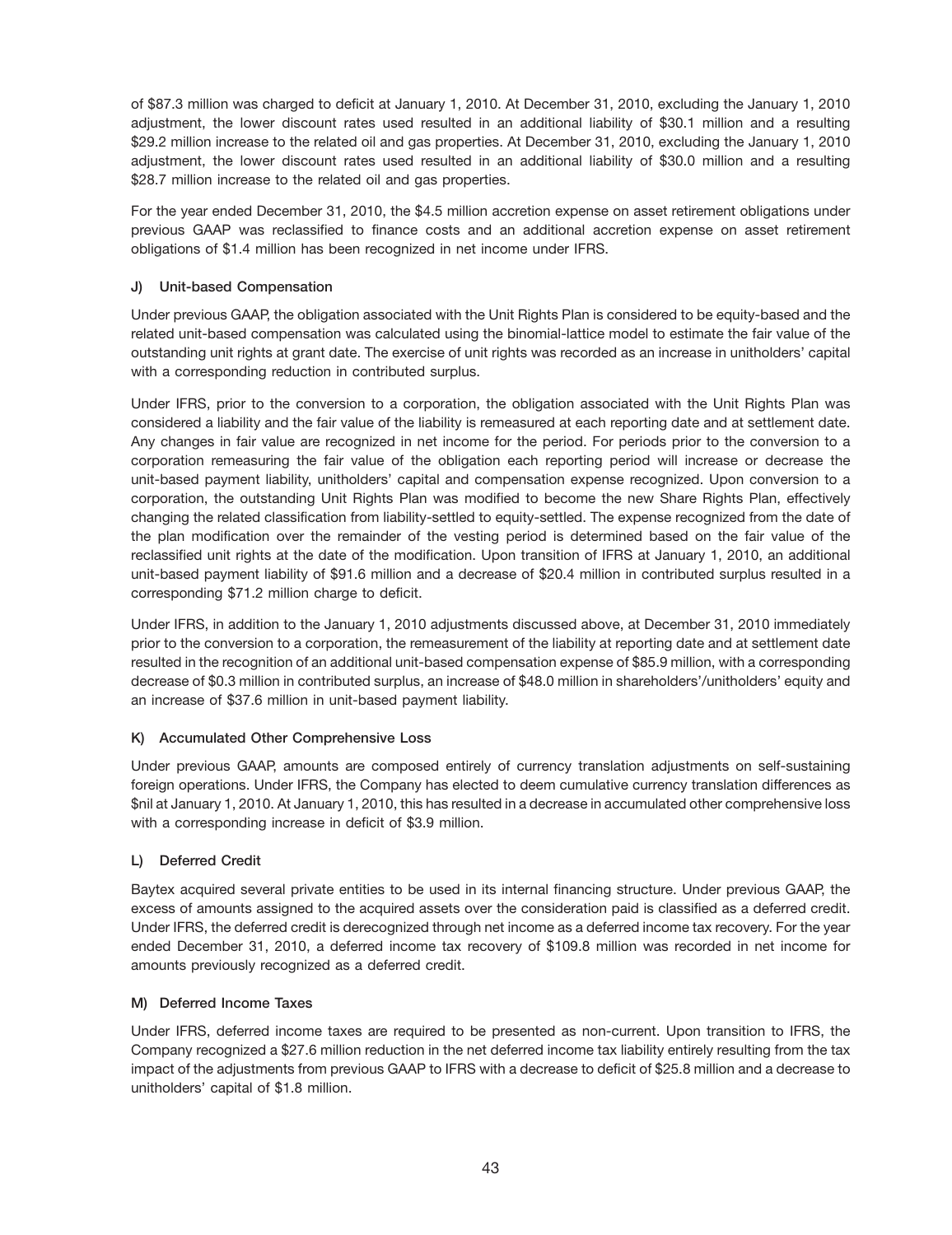For the year ended December 31, 2010, the application of the IFRS adjustments resulted in a \$92.2 million increase to the Company's deferred income tax recovery. The increase in deferred income tax recovery is due to the deferred credit derecognized through net income under IFRS.

Under IFRS, taxable and deductible temporary differences related to the legal entity of the Trust must be measured using the highest marginal personal tax rate of 39%, as opposed to the corporate tax rates used under previous GAAP, resulting in an increase to the deferred income tax asset of \$5.1 million at January 1, 2010. Upon conversion to a dividend paying corporation on December 31, 2010, the total deferred income tax asset related to the Trust was adjusted to the corporate tax rate of approximately 25% and derecognized through net income on December 31, 2010.

## **N) Royalties**

Under previous GAAP, gross petroleum and natural gas revenues and royalties were presented separately. Under IFRS, petroleum and natural gas revenues are presented net of crown, third-party, gross overriding royalties and production taxes.

## **O) Statements of Cash Flows**

With the exception of a \$28.5 million interest paid reclass from operating activities to financing activities for the year ended December 31, 2010, the transition from previous GAAP to IFRS had no material effect on the reported cash flows generated by the Company.

## **30. CONSOLIDATING FINANCIAL INFORMATION – BASE SHELF PROSPECTUS**

On August 4, 2011, Baytex filed a Short Form Base Shelf Prospectus with the securities regulatory authorities in each of the provinces of Canada (other than Québec) and a Registration Statement with the United States Securities and Exchange Commission (collectively, the ''Shelf Prospectus''). The Shelf Prospectus allows Baytex to offer and issue common shares, subscription receipts, warrants, options and debt securities by way of one or more prospectus supplements at any time during the 25-month period that the Shelf Prospectus remains in place. The securities may be issued from time to time, at the discretion of Baytex, with an aggregate offering amount not to exceed \$500 million (Canadian).

Any debt securities issued by Baytex pursuant to the Shelf Prospectus will be guaranteed by all of its direct and indirect wholly-owned material subsidiaries (the ''Guarantor Subsidiaries''). The guarantees of the Guarantor Subsidiaries are full and unconditional and joint and several. These guarantees may in turn be guaranteed by Baytex. Other than investments in its subsidiaries, Baytex has no independent assets or operations.

Pursuant to the credit agreement governing Baytex Energy's credit facilities, Baytex Energy and its subsidiaries are prohibited from paying dividends to their shareholders that would have, or would reasonably be expected to have, a material adverse effect or would adversely affect or impair the ability or capacity of Baytex Energy to pay or fulfill any of its obligations under the credit agreement. In addition, Baytex Energy may not permit any of its subsidiaries to pay any dividends during the continuance of a default or event of default under the credit agreement.

The following tables present consolidating financial information as at December 31, 2011, December 31, 2010 and January 1, 2010 and for the years ended December 31, 2011 and 2010 for: 1) Baytex, on a stand-alone basis, 2) Guarantor subsidiaries, on a stand-alone basis, 3) non-guarantor subsidiaries, on a stand-alone basis and 4) Baytex, on a consolidated basis.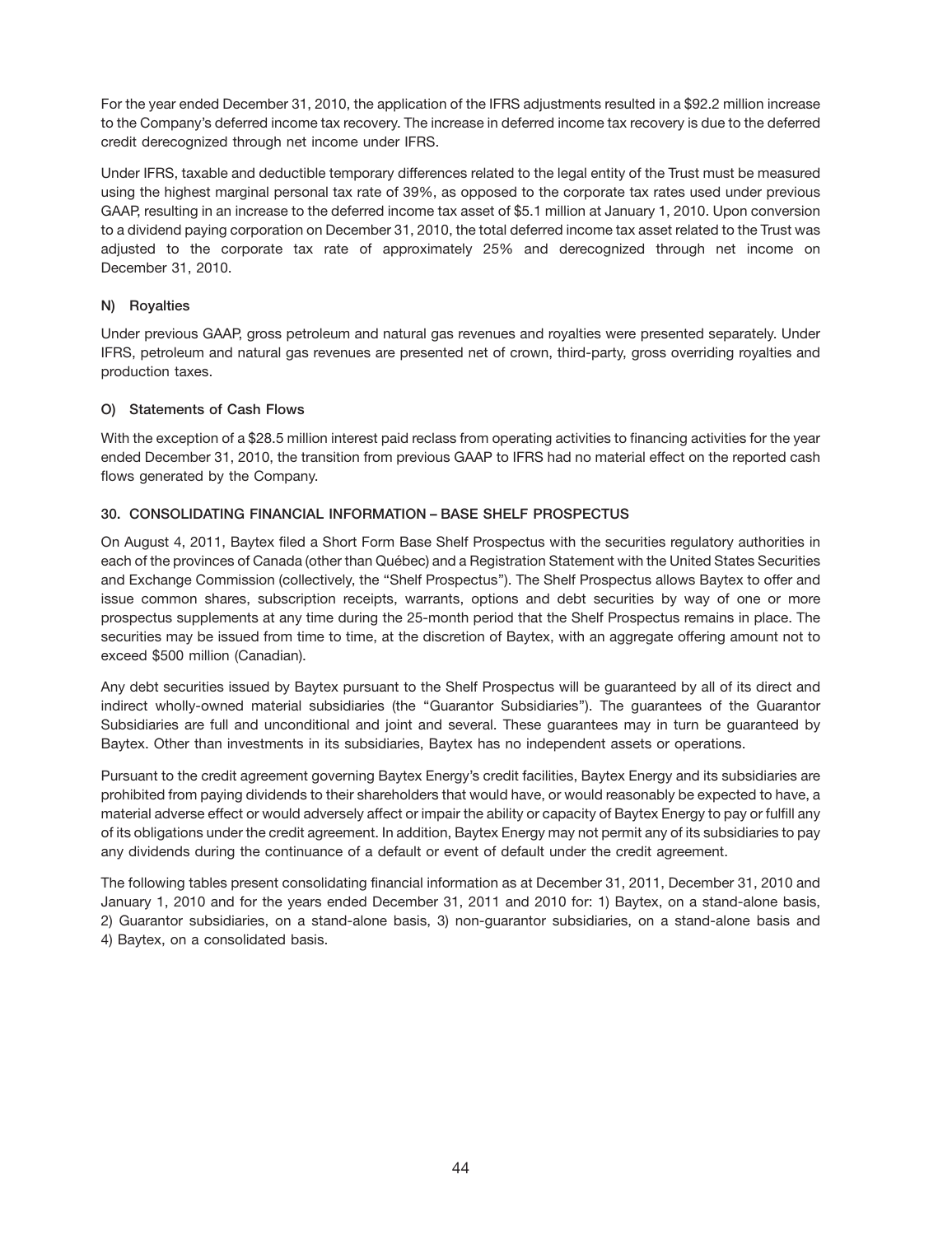|                                 |               | Guarantor     | Non-guarantor |        | Consolidation |             | Total |              |  |
|---------------------------------|---------------|---------------|---------------|--------|---------------|-------------|-------|--------------|--|
| (thousands of Canadian dollars) | <b>Baytex</b> | Subsidiaries  | Subsidiaries  |        | Adjustments   |             |       | Consolidated |  |
| As at December 31, 2011         |               |               |               |        |               |             |       |              |  |
| Current assets                  | \$<br>351     | \$<br>225,850 | \$            | 374    | \$            |             |       | 226,575      |  |
| Intercompany advances           |               |               |               |        |               |             |       |              |  |
| and investments                 | 1,753,047     | (515, 492)    |               | 72,787 |               | (1,310,342) |       |              |  |
| Non-current assets              | 2,435         | 2,232,800     |               |        |               |             |       | 2,235,235    |  |
| <b>Current liabilities</b>      | 34,502        | 242,303       |               | 167    |               |             |       | 276,972      |  |
| Bank loan and long-term         |               |               |               |        |               |             |       |              |  |
| debt                            | 297,731       | 311,960       |               |        |               |             |       | 609,691      |  |
| Asset retirement obligation     |               |               |               |        |               |             |       |              |  |
| and other non-current           |               |               |               |        |               |             |       |              |  |
| liabilities                     | \$            | \$<br>368,413 | \$            |        | \$            |             | \$    | 368,413      |  |
| As at December 31, 2010         |               |               |               |        |               |             |       |              |  |
| Current assets                  | \$<br>15      | \$<br>167,473 | \$            | 27     | \$            |             | \$    | 167,515      |  |
| Intercompany advances           |               |               |               |        |               |             |       |              |  |
| and investments                 | 1,687,861     | (456,094)     |               | 72,318 |               | (1,304,085) |       |              |  |
| Non-current assets              | 1,138         | 1,812,370     |               |        |               |             |       | 1,813,508    |  |
| <b>Current liabilities</b>      | 27,539        | 198,788       |               | 41     |               |             |       | 226,368      |  |
| Bank loan and long-term         |               |               |               |        |               |             |       |              |  |
| debt                            | 146,893       | 303,773       |               |        |               |             |       | 450,666      |  |
| Asset retirement obligation     |               |               |               |        |               |             |       |              |  |
| and other non-current           |               |               |               |        |               |             |       |              |  |
| liabilities                     | \$            | \$<br>192,853 | \$            |        | \$            |             | \$    | 192,853      |  |
| As at January 1, 2010           |               |               |               |        |               |             |       |              |  |
| Current assets                  | \$<br>412     | \$<br>177,608 | \$            | 148    | \$            |             | \$    | 178,168      |  |
| Intercompany advances           |               |               |               |        |               |             |       |              |  |
| and investments                 | 1,522,661     | (1,522,596)   |               | 63,892 |               | (63, 957)   |       |              |  |
| Non-current assets              | 42,515        | 1,663,322     |               |        |               |             |       | 1,705,837    |  |
| <b>Current liabilities</b>      | 39,577        | 451,357       |               | 84     |               |             |       | 491,018      |  |
| Bank loan and long-term         |               |               |               |        |               |             |       |              |  |
| debt                            | 146,498       |               |               |        |               |             |       | 146,498      |  |
| Asset retirement obligation     |               |               |               |        |               |             |       |              |  |
| and other non-current           |               |               |               |        |               |             |       |              |  |
| liabilities                     | \$            | \$<br>395,565 | \$            |        | \$            |             | \$    | 395,565      |  |
|                                 |               |               |               |        |               |             |       |              |  |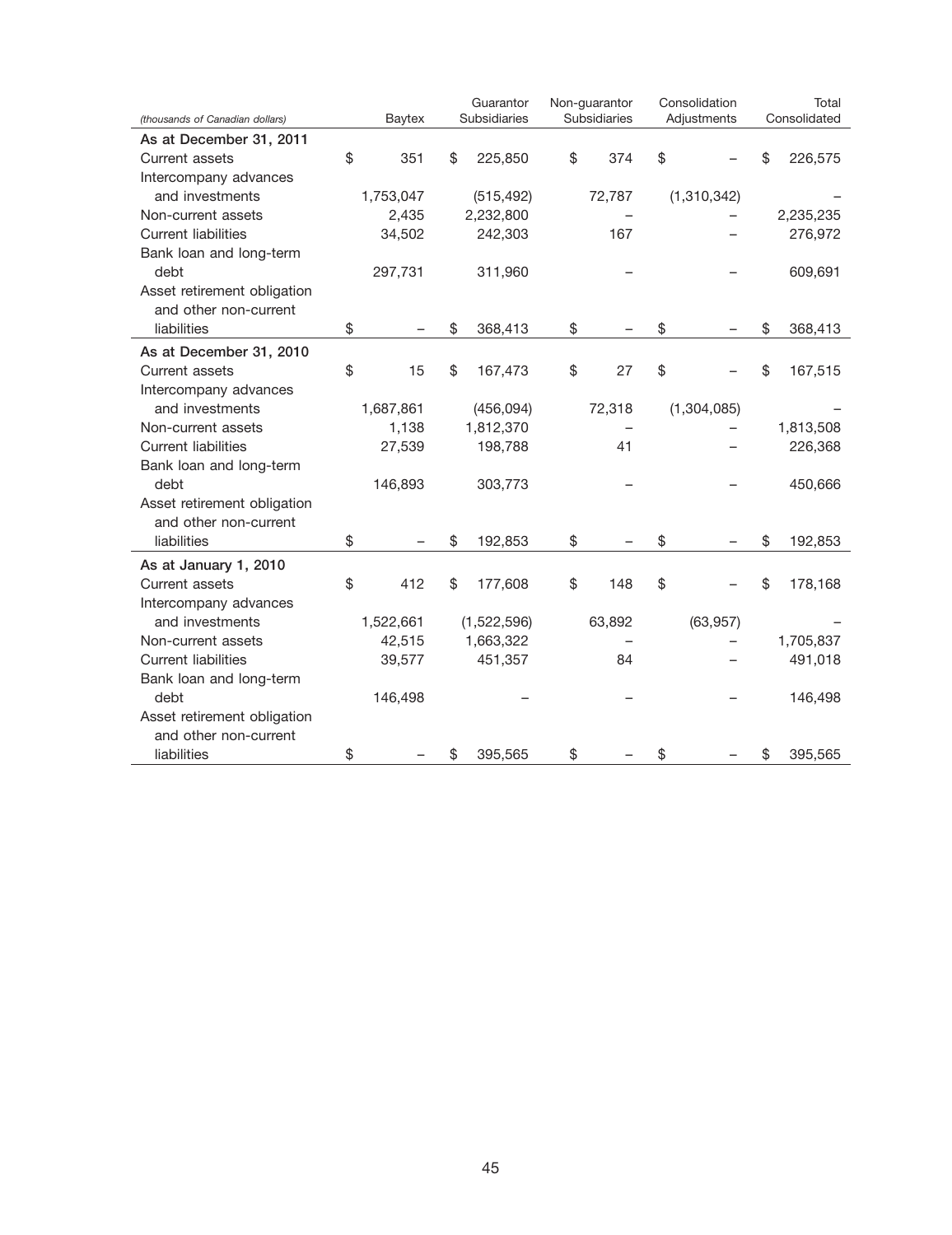|                                 | Baytex        | Guarantor<br>Subsidiaries | Non-guarantor<br>Subsidiaries | Consolidation<br>Adjustments   | Total<br>Consolidated |
|---------------------------------|---------------|---------------------------|-------------------------------|--------------------------------|-----------------------|
| (thousands of Canadian dollars) |               |                           |                               |                                |                       |
| Year ended December 31,         |               |                           |                               |                                |                       |
| 2011                            |               |                           |                               |                                |                       |
| Revenues, net of royalties      | 22,012<br>\$  | \$1,098,415               | 9,649<br>\$                   | \$ (33,434)                    | \$1,096,642           |
| Production, operation and       |               |                           |                               |                                |                       |
| exploration                     |               | 223,042                   |                               |                                | 223,042               |
| Transportation and blending     |               | 249,850                   |                               |                                | 249,850               |
| General, administrative and     |               |                           |                               |                                |                       |
| share-based                     |               |                           |                               |                                |                       |
| compensation                    | 1,596         | 72,842                    | 257                           | (1, 515)                       | 73,180                |
| Financing, derivatives,         |               |                           |                               |                                |                       |
| foreign exchange and            |               |                           |                               |                                |                       |
| other gains/losses              | 27,497        | 36,999                    | (48)                          | (31, 919)                      | 32,529                |
| Depletion and depreciation      |               | 248,468                   |                               |                                | 248,468               |
| Deferred income tax             |               |                           |                               |                                |                       |
| (recovery) expense              | (1, 298)      | 53,439                    |                               |                                | 52,141                |
| Net (loss) income               | (5,783)<br>\$ | \$<br>213,775             | \$<br>9,440                   | \$<br>$\overline{\phantom{0}}$ | \$<br>217,432         |
|                                 |               |                           |                               |                                |                       |
|                                 |               | Guarantor                 | Non-guarantor                 | Consolidation                  | Total                 |
| (thousands of Canadian dollars) | Baytex        | Subsidiaries              | Subsidiaries                  | Adjustments                    | Consolidated          |
| Year ended December 31,<br>2010 |               |                           |                               |                                |                       |
| Revenues, net of royalties      | 262,138<br>\$ | 800,887<br>S              | 10,537<br>\$                  | (239, 270)<br>\$               | 834,292<br>S          |
| Production, operation and       |               |                           |                               |                                |                       |
| exploration                     |               | 196,206                   |                               |                                | 196,206               |
| Transportation and blending     |               | 188,591                   |                               |                                | 188,591               |
| General, administrative and     |               |                           |                               |                                |                       |
| unit-based compensation         | 1,500         | 134,598                   | 348                           | (1,500)                        | 134,946               |
| Financing, derivatives,         |               |                           |                               |                                |                       |
| foreign exchange and            |               |                           |                               |                                |                       |
| other gains/losses              | (15, 270)     | 257,405                   | 13                            | (237, 770)                     | 4,378                 |
| Depletion and depreciation      | 4,811         | 197,985                   |                               |                                | 202,796               |
| Deferred income tax             |               |                           |                               |                                |                       |
| expense (recovery)              | 13,495        | (137, 739)                | 4                             |                                | (124, 240)            |
|                                 |               |                           |                               |                                |                       |
| Net income (loss)               | 257,602<br>\$ | \$<br>(36, 159)           | 10,172<br>\$                  | \$<br>$\qquad \qquad -$        | \$<br>231,615         |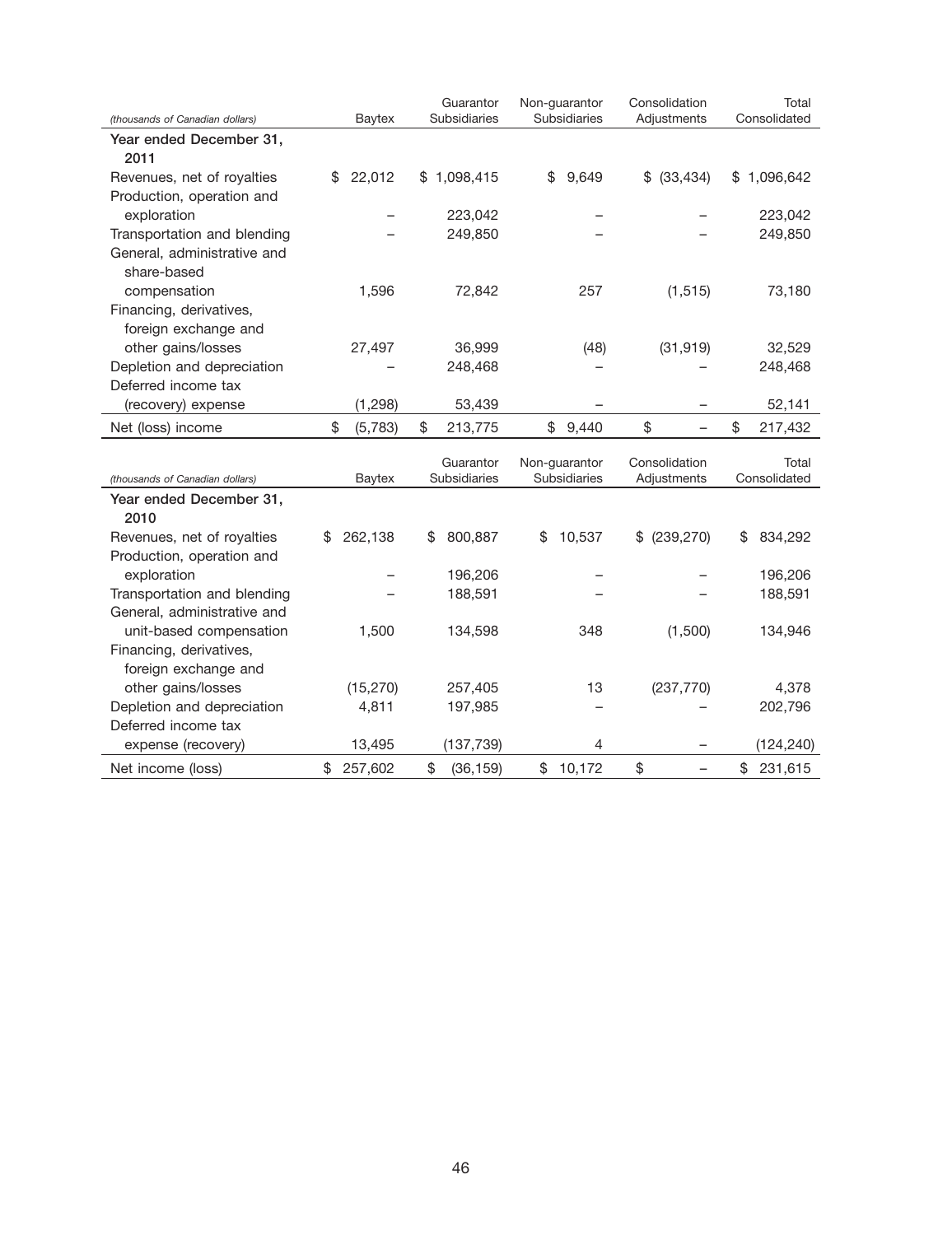|                                 |              |     | Guarantor    | Non-guarantor | Consolidation |           | Total |              |
|---------------------------------|--------------|-----|--------------|---------------|---------------|-----------|-------|--------------|
| (thousands of Canadian dollars) | Baytex       |     | Subsidiaries | Subsidiaries  | Adjustments   |           |       | Consolidated |
| Year ended December 31,         |              |     |              |               |               |           |       |              |
| 2011                            |              |     |              |               |               |           |       |              |
| Cash provided by (used in):     |              |     |              |               |               |           |       |              |
| Operating activities            | \$<br>56,926 | \$. | 514,581      | \$<br>353     | \$            |           | \$    | 571,860      |
| Payment of dividends            | (204, 308)   |     | 9,004        | (9,004)       |               |           |       | (204, 308)   |
| Increase in bank loan           |              |     | 4,290        |               |               |           |       | 4,290        |
| Increase (decrease) in          |              |     |              |               |               |           |       |              |
| intercompany loans              | (18,008)     |     | 110,041      | (92, 033)     |               |           |       |              |
| Proceeds from issuance of       |              |     |              |               |               |           |       |              |
| long-term debt                  | 145,810      |     |              |               |               |           |       | 145,810      |
| Increase in investments         |              |     | (90, 649)    |               |               | 90,649    |       |              |
| Increase in equity              | 45,048       |     |              | 90,649        |               | (90, 649) |       | 45,048       |
| Interest paid                   | (25, 468)    |     | (19, 297)    | 10,035        |               |           |       | (34, 730)    |
| Financing activities            | (56, 926)    |     | 13,389       | (353)         |               |           |       | (43, 890)    |
| Additions to exploration        |              |     |              |               |               |           |       |              |
| and evaluation assets           |              |     | (9, 104)     |               |               |           |       | (9, 104)     |
| Additions to oil and gas        |              |     |              |               |               |           |       |              |
| properties                      |              |     | (358, 744)   |               |               |           |       | (358, 744)   |
| Property acquisitions           |              |     | (76, 164)    |               |               |           |       | (76, 164)    |
| Corporate acquisitions          |              |     | (120,006)    |               |               |           |       | (120,006)    |
| Proceeds from divestitures      |              |     | 47,396       |               |               |           |       | 47,396       |
| Additions to other plant        |              |     |              |               |               |           |       |              |
| and equipment, net of           |              |     |              |               |               |           |       |              |
| disposals                       |              |     | (1, 252)     |               |               |           |       | (1, 252)     |
| Acquisitions of financing       |              |     |              |               |               |           |       |              |
| entities                        |              |     |              |               |               |           |       |              |
| Change in non-cash              |              |     |              |               |               |           |       |              |
| working capital                 |              |     | (2, 553)     |               |               |           |       | (2, 553)     |
| Investing activities            |              |     | (520, 427)   |               |               |           |       | (520, 427)   |
| Impact of foreign currency      |              |     |              |               |               |           |       |              |
| translation on cash             |              |     |              |               |               |           |       |              |
| balances                        | \$           | \$  | 304          | \$            | \$            |           | \$    | 304          |
|                                 |              |     |              |               |               |           |       |              |